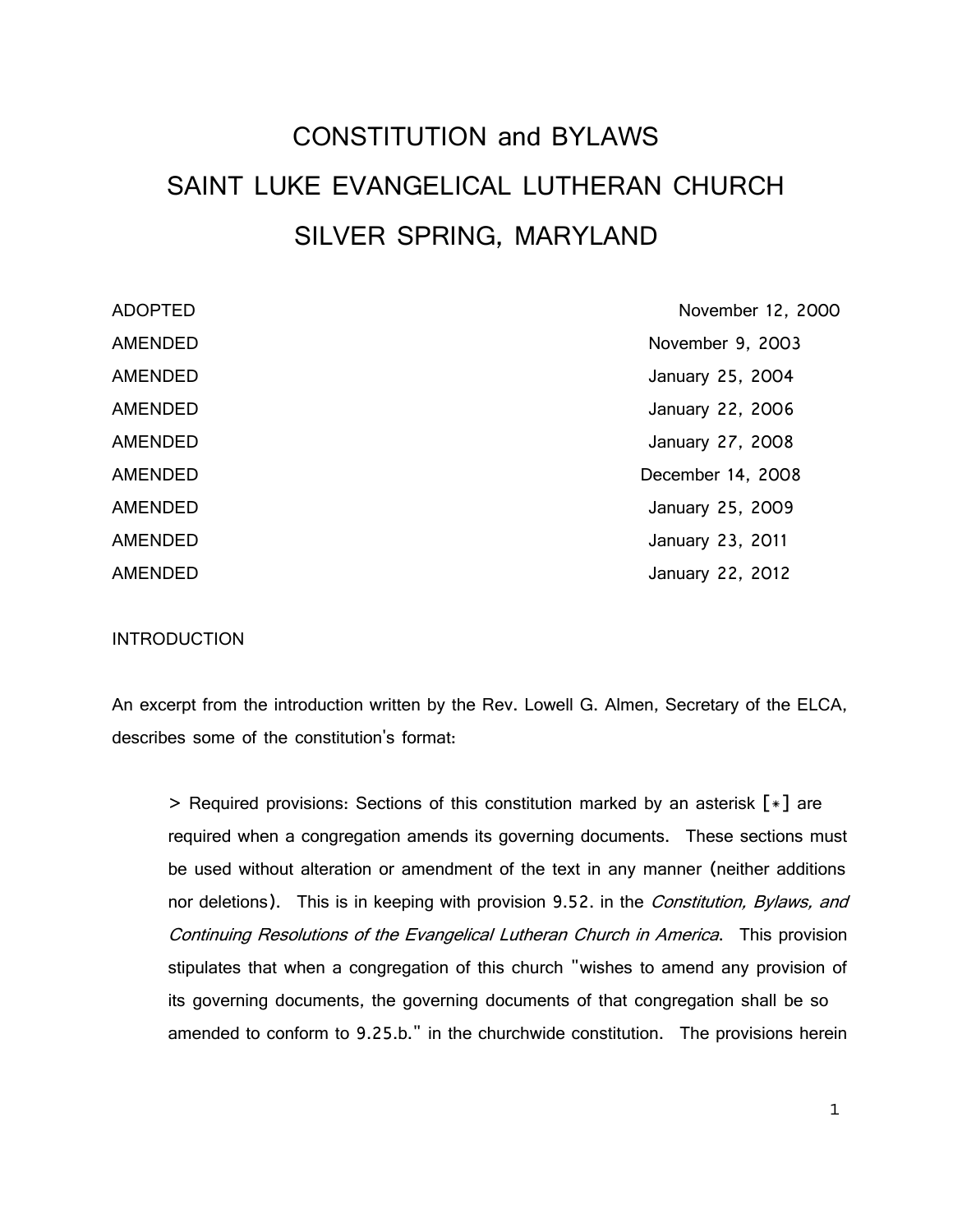marked by an asterisk are those that are indicated as required in ELCA constitutional provision 9.25.b.

> Codification explanation: A numerical codification indicates (a) general subject, (b) constitutional provisions, (c) bylaws, and (d) continuing resolutions.

a. Major sectors are designated as chapters. The chapter designation becomes the first number in the codification sequence and is followed by a period. Thus, provisions in "Chapter 8. Membership" are preceded by "8."

b. Constitutional provisions are codified with two sets of numbers: the chapter number and a two-digit number preceding the second period in the codification. Thus, one constitutional provision related to "Membership" is codified \*C8.02.

c. Bylaw provisions are codified with three sets of numbers: the chapter number, the related constitutional provision number, and a two-digit number. Thus, one bylaw provision related to "Membership" would be codified C8.02.01. Because bylaws and continuing resolutions normally are so specifically related to details of each congregation's organization, operation, and life, no model set of bylaws or continuing resolutions is provided. Each congregation may develop its own bylaws and continuing resolutions, but no such bylaws or continuing resolutions may conflict with this constitution, the constitution and bylaws of the Evangelical Lutheran Church in America, and the constitution of the synod, as indicated in \*C6.03.e.

d. The Congregation Council may adopt "continuing resolutions," which may provide descriptions of operational patterns or of the ongoing responsibilities of committees or other units within the organizational structure of the congregation. Within the governing documents of a congregation, continuing resolutions are the provisions most easily amended. Unlike constitutional provisions and bylaws, continuing resolutions may be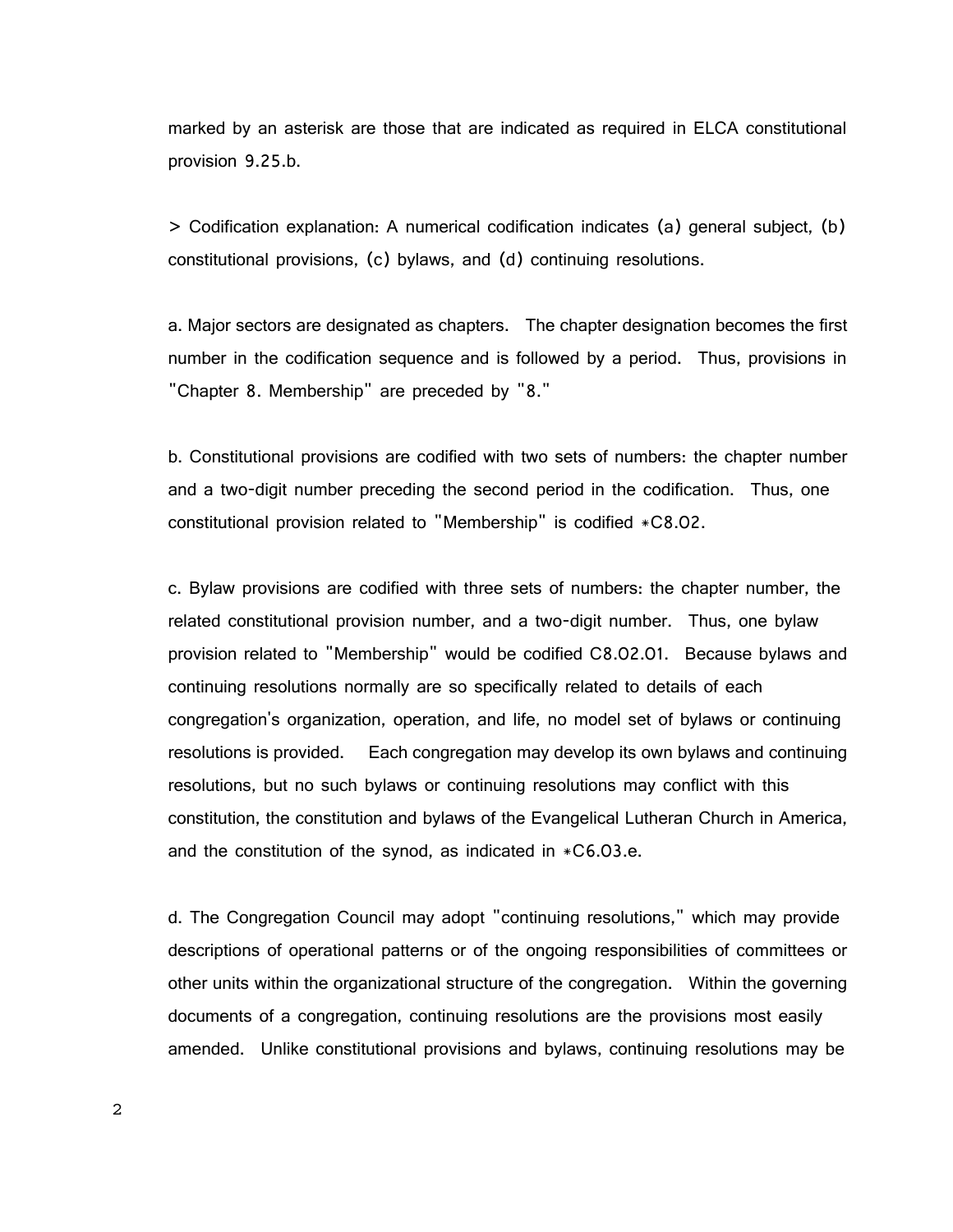updated regularly by the Congregation Council without the necessity of calling a regular or special Congregation Meeting.

#### \*PREAMBLE

We, baptized members of the Church of Christ, responding in faith to the call of the Holy Spirit through the Gospel, desiring to unite together to preach the Word, administer the sacraments, and carry out God's mission, do hereby adopt this constitution and solemnly pledge ourselves to be governed by its provisions. In the name of the Father and of the Son and of the Holy Spirit.

Chapter 1.

## NAME AND INCORPORATION

C1.01. The name of this congregation shall be St. Luke Evangelical Lutheran Church of Silver Spring, Maryland.

C1.02. For the purpose of this constitution and the accompanying bylaws, the congregation of St. Luke Evangelical Lutheran Church is hereinafter designated as "this congregation."

C1.11. This congregation shall be incorporated under the laws of the State of Maryland.

C1.21. The seal of this congregation shall present within its center the words, "Organized, January 14, 1940," and surrounding the center shall be the words, "St. Luke Evangelical Lutheran Church, Silver Spring, Maryland."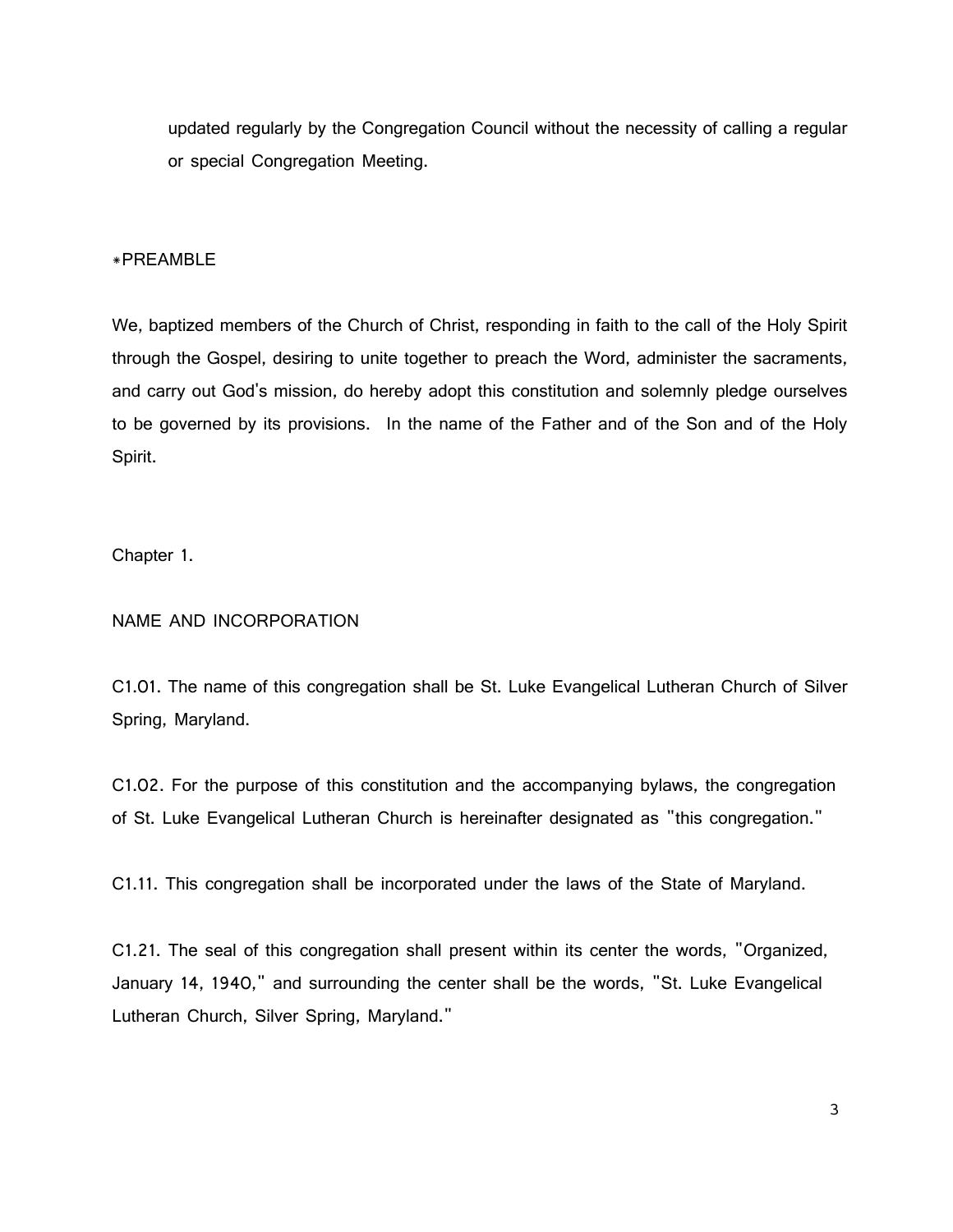Chapter 2.

## CONFESSION OF FAITH

\*C2.01. This congregation confesses the Triune God, Father, Son, and Holy Spirit.

\*C2.02. This congregation confesses Jesus Christ as Lord and Savior and the Gospel as the power of God for the salvation of all who believe.

a. Jesus Christ is the Word of God incarnate, through whom everything was made and through whose life, death, and resurrection God fashions a new creation.

b. The proclamation of God's message to us as both Law and Gospel is the Word of God, revealing judgment and mercy through word and deed, beginning with the Word in creation, continuing in the history of Israel, and centering in all its fullness in the person and work of Jesus Christ.

c. The canonical Scriptures of the Old and New Testaments are the written Word of God. Inspired by God's Spirit speaking through their authors, they record and announce God's revelation centering in Jesus Christ. Through them God's Spirit speaks to us to create and sustain Christian faith and fellowship for service in the world.

\*C2.03. This congregation accepts the canonical Scriptures of the Old and New Testaments as the inspired Word of God and the authoritative source and norm of its proclamation, faith, and life.

\*C2.04. This congregation accepts the Apostles', Nicene, and Athanasian Creeds as true declarations of the faith of this congregation.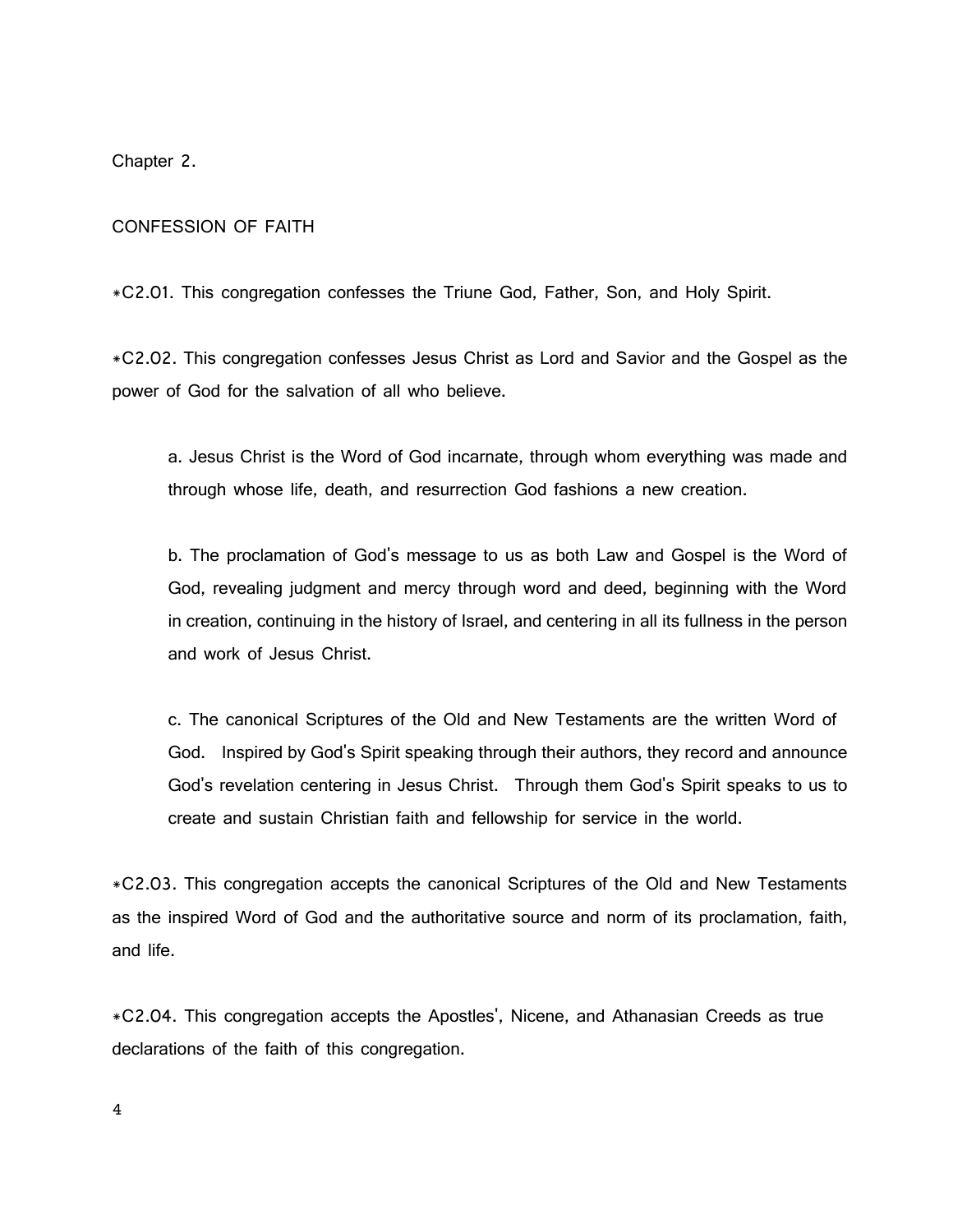\*C2.05. This congregation accepts the Unaltered Augsburg Confession as a true witness to the Gospel, acknowledging as one with it in faith and doctrine all churches that likewise accept the teachings of the Unaltered Augsburg Confession.

\*C2.06. This congregation accepts the other confessional writings in the Book of Concord, namely, the Apology of the Augsburg Confession, the Smalcald Articles and the Treatise, the Small Catechism, the Large Catechism, and the Formula of Concord, as further valid interpretations of the faith of the Church.

\*C2.07. This congregation confesses the Gospel, recorded in the Holy Scriptures and confessed in the ecumenical creeds and Lutheran confessional writings, as the power of God to create and sustain the Church for God's mission in the world.

Chapter 3

# NATURE OF THE CHURCH

\*C3.01. All power in the Church belongs to our Lord Jesus Christ, its head. All actions of this congregation are to be carried out under his rule and authority.

\*C3.02. The Church exists both as an inclusive fellowship and as local congregations gathered for worship and Christian service. Congregations find their fulfillment in the universal community of the Church, and the universal Church exists in and through congregations. The Evangelical Lutheran Church in America, therefore, derives its character and powers both from the sanction and representation of its congregations and from its inherent nature as an expression of the broader fellowship of the faithful. In length, it acknowledges itself to be in the historic continuity of the communion of saints; in breadth, it expresses the fellowship of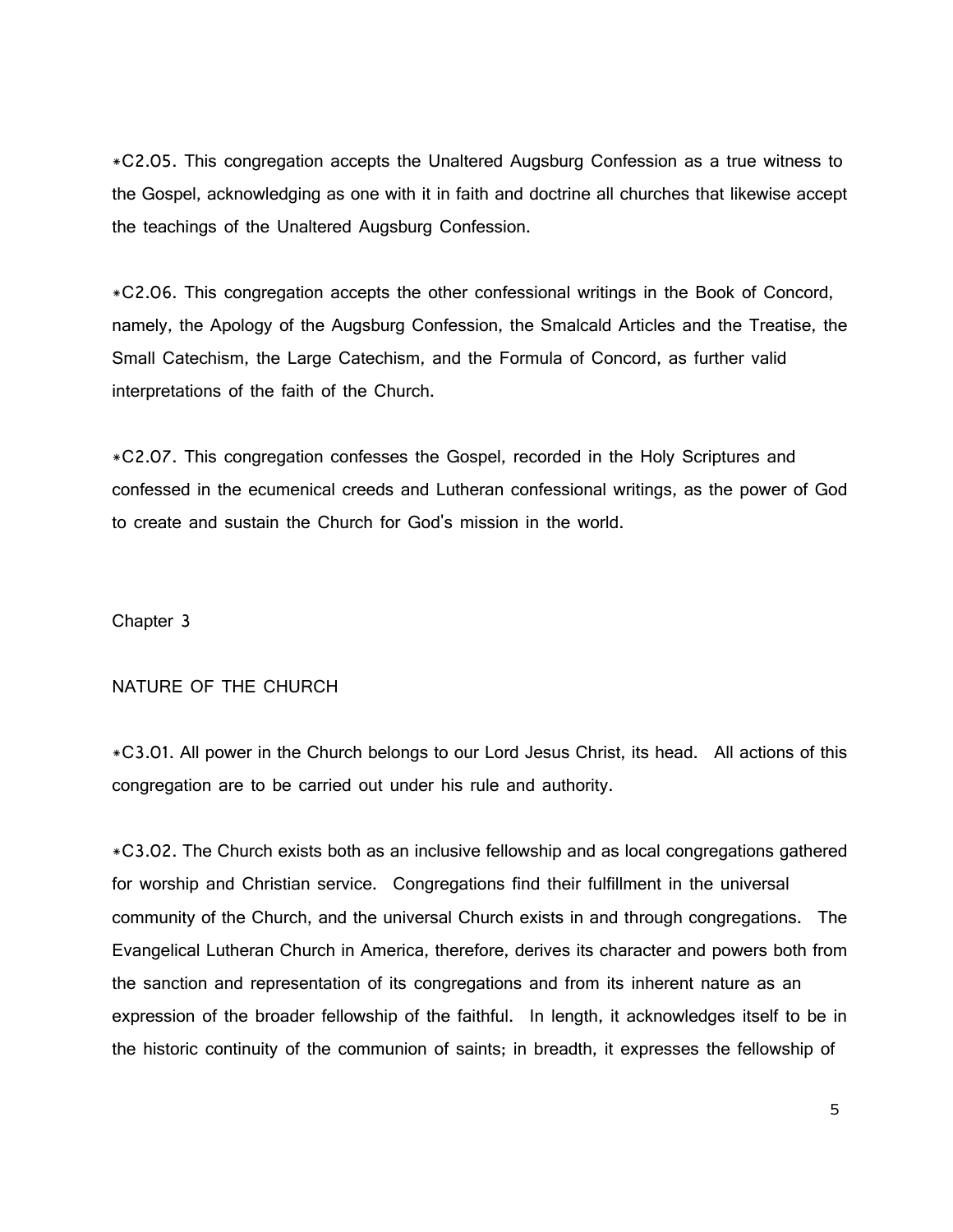believers and congregations in our day.

\*C3.03. The name Evangelical Lutheran Church in America (ELCA or "this church") as used herein refers in general references to this whole church, including its three expressions: congregations, synods, and the churchwide organization. The name Evangelical Lutheran Church in America is also the name of the corporation of the churchwide organization to which specific references may be made herein.

Chapter 4.

# STATEMENT OF PURPOSE

\*C4.01. The Church is a people created by God in Christ, empowered by the Holy Spirit, called and sent to bear witness to God's creative, redeeming, and sanctifying activity in the world.

\*C4.02. To participate in God's mission, this congregation as a part of the Church shall:

a. Worship God in proclamation of the Word and administration of the sacraments and through lives of prayer, praise, thanksgiving, witness, and service.

b. Proclaim God's saving Gospel of justification by grace for Christ's sake through faith alone, according to the apostolic witness in the Holy Scripture, preserving and transmitting the Gospel faithfully to future generations.

c. Carry out Christ's Great Commission by reaching out to all people to bring them to faith in Christ and by doing all ministry with a global awareness consistent with the understanding of God as Creator, Redeemer, and Sanctifier of all.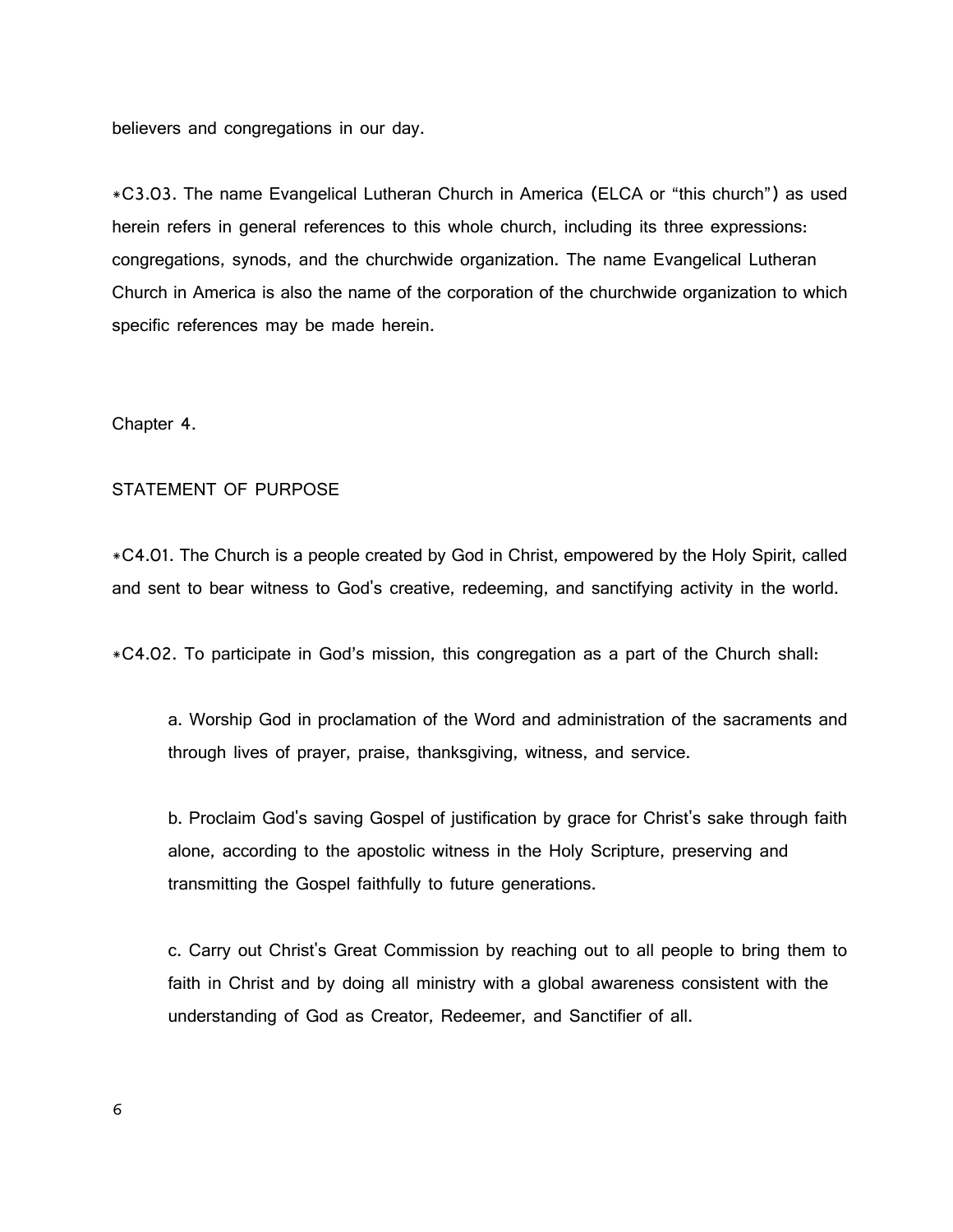d. Serve in response to God's love to meet human needs, caring for the sick and the aged, advocating dignity and justice for all people, working for peace and reconciliation among the nations, and standing with the poor and powerless, and committing itself to their needs.

e. Nurture its members in the Word of God so as to grow in faith and hope and love, to see daily life as the primary setting for the exercise of their Christian calling, and to use the gifts of the Spirit for their life together and for their calling in the world.

f. Manifest the unity given to the people of God by living together in the love of Christ and by joining with other Christians in prayer and action to express and preserve the unity which the Spirit gives.

\*C4.03. To fulfill these purposes, this congregation shall:

a. Provide services of worship at which the Word of God is preached and the sacraments are administered.

b. Provide pastoral care and assist all members to participate in this ministry.

c. Challenge, equip, and support all members in carrying out their calling in their daily lives and in their congregation.

d. Teach the Word of God.

e. Witness to the reconciling Word of God in Christ, reaching out to all people.

f. Respond to human need, work for justice and peace, care for the sick and the suffering, and participate responsibly in society.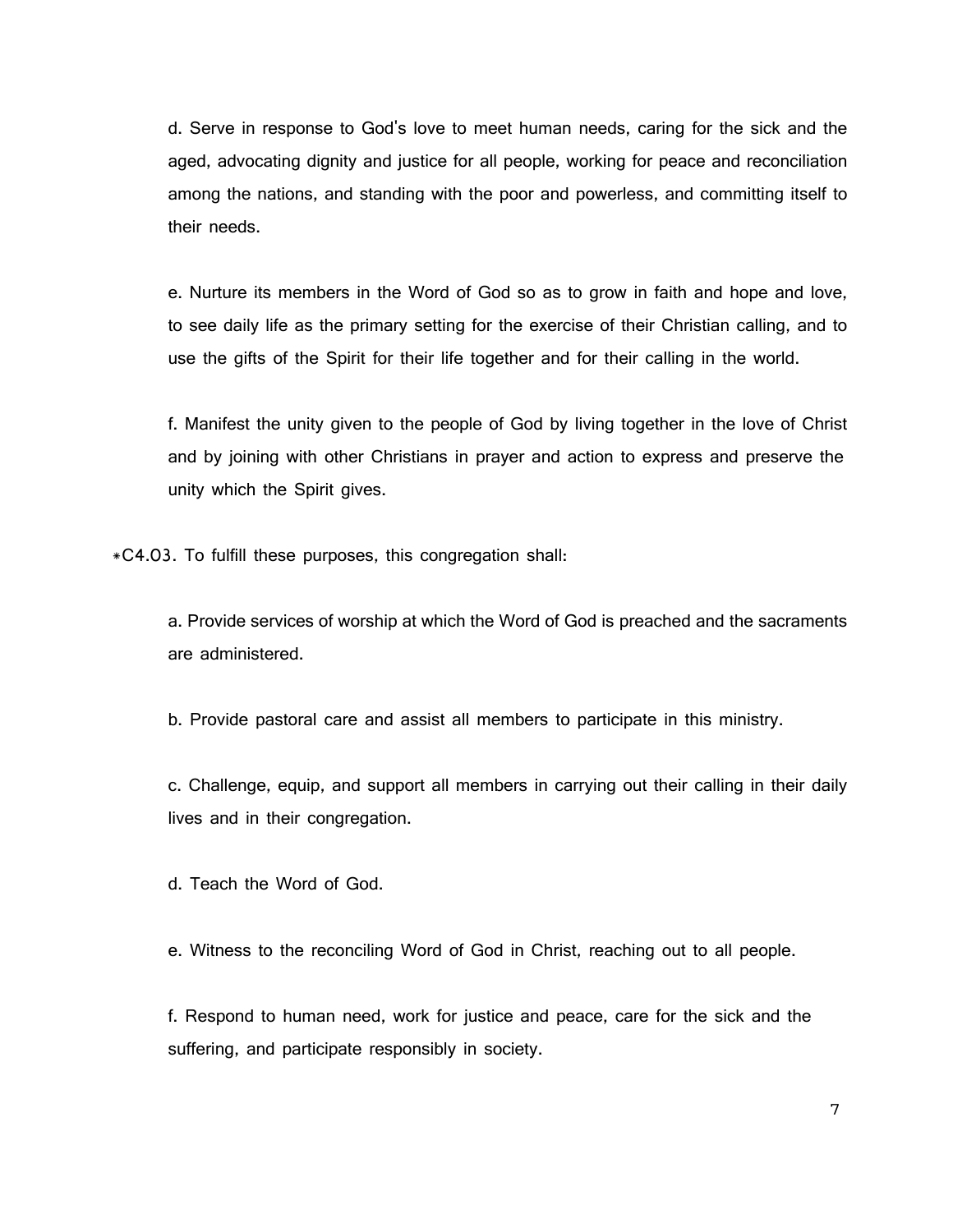g. Motivate its members to provide financial support for the congregation's ministry and the ministry of other parts of the Evangelical Lutheran Church in America.

h. Foster and participate in interdependent relationships with other congregations, the synod, and the churchwide organization of the Evangelical Lutheran Church in America.

i. Foster and participate in ecumenical relationships consistent with churchwide policy.

\*C4.04. This congregation shall develop an organizational structure to be described in the bylaws. The Congregation Council shall prepare descriptions of the responsibilities of each committee, task force, or other organizational group and shall review their actions. [Such descriptions shall be contained in continuing resolutions in the section on the Congregation Council.]

\*C4.05. This congregation shall, from time to time, adopt a mission statement which will provide specific direction for its programs.

\*C4.06. References herein to the nature of the relationship between the three expressions of this church-congregations, synods, and the churchwide organization-as being interdependent or as being in a partnership relationship describe the mutual responsibility of these expressions in God's mission and the fulfillment of the purposes of this church as described in this chapter, and do not imply or describe the creation of partnerships, co-ventures, agencies, or other legal relationships recognized in civil law.

Chapter 5.

POWERS OF THE CONGREGATION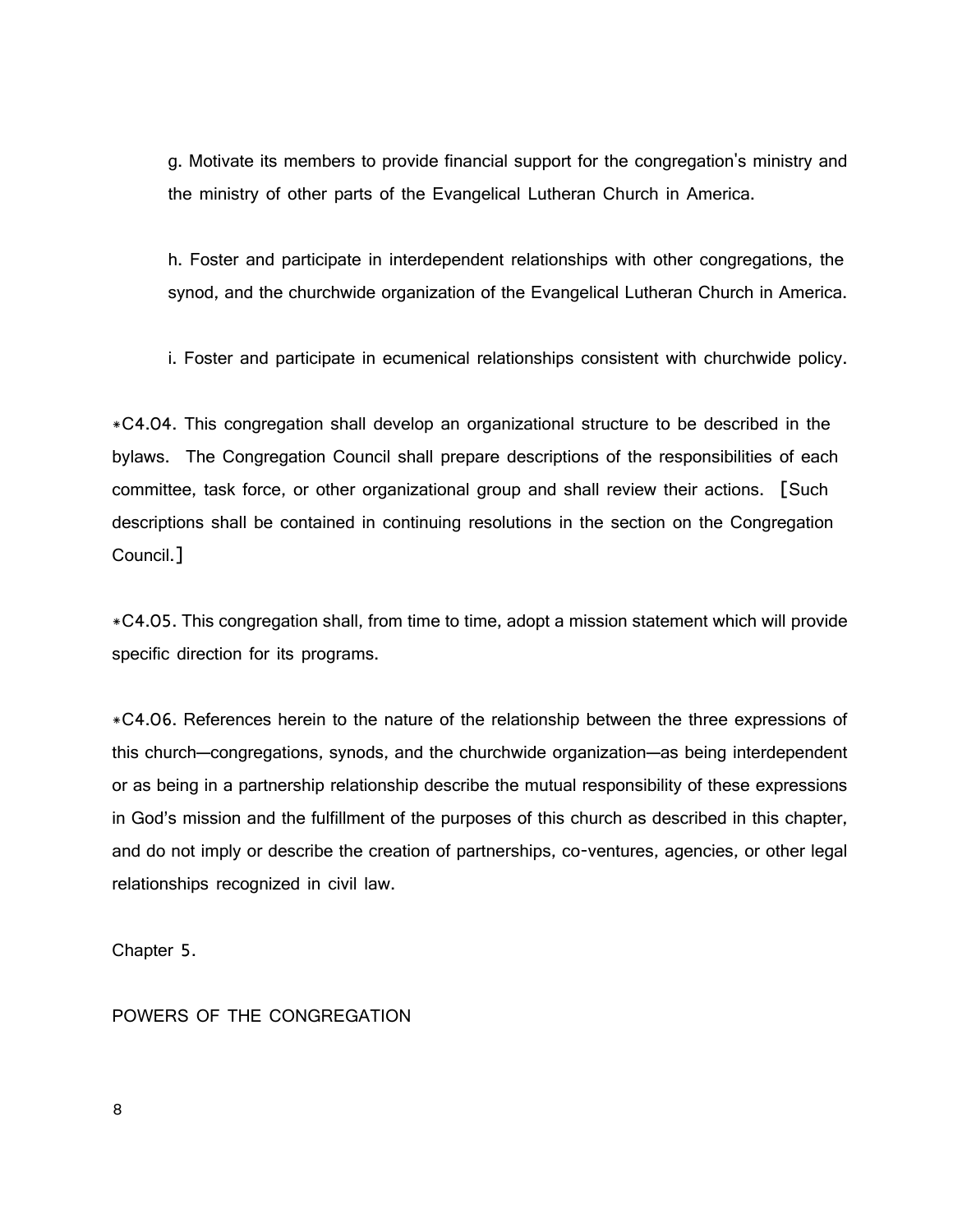\*C5.01. The powers of this congregation are those necessary to fulfill its purpose.

\*C5.02. The powers of this congregation are vested in the Congregation Meeting called and conducted as provided in this constitution and bylaws.

\*C5.03. Only such authority as is delegated to the Congregation Council or other organizational units in this congregation's governing documents is recognized. All remaining authority is retained by the congregation. The congregation is authorized to:

a. call a pastor as provided in Chapter 9;

b. terminate the call of a pastor as provided in Chapter 9;

c. call or terminate the call of associates in ministry, deaconesses, and diaconal ministers in conformity with the applicable policy of the Evangelical Lutheran Church in America;

d. adopt amendments to the constitution, as provided in Chapter 17, amendments to the bylaws, as specified in Chapter 16, and continuing resolutions, as provided in Chapter 18;

e. approve the annual budget;

f. acquire real and personal property by gift, devise, purchase, or other lawful means;

g. hold title to and use its property for any and all activities consistent with its purpose;

h. sell, mortgage, lease, transfer, or otherwise dispose of its property by any lawful means;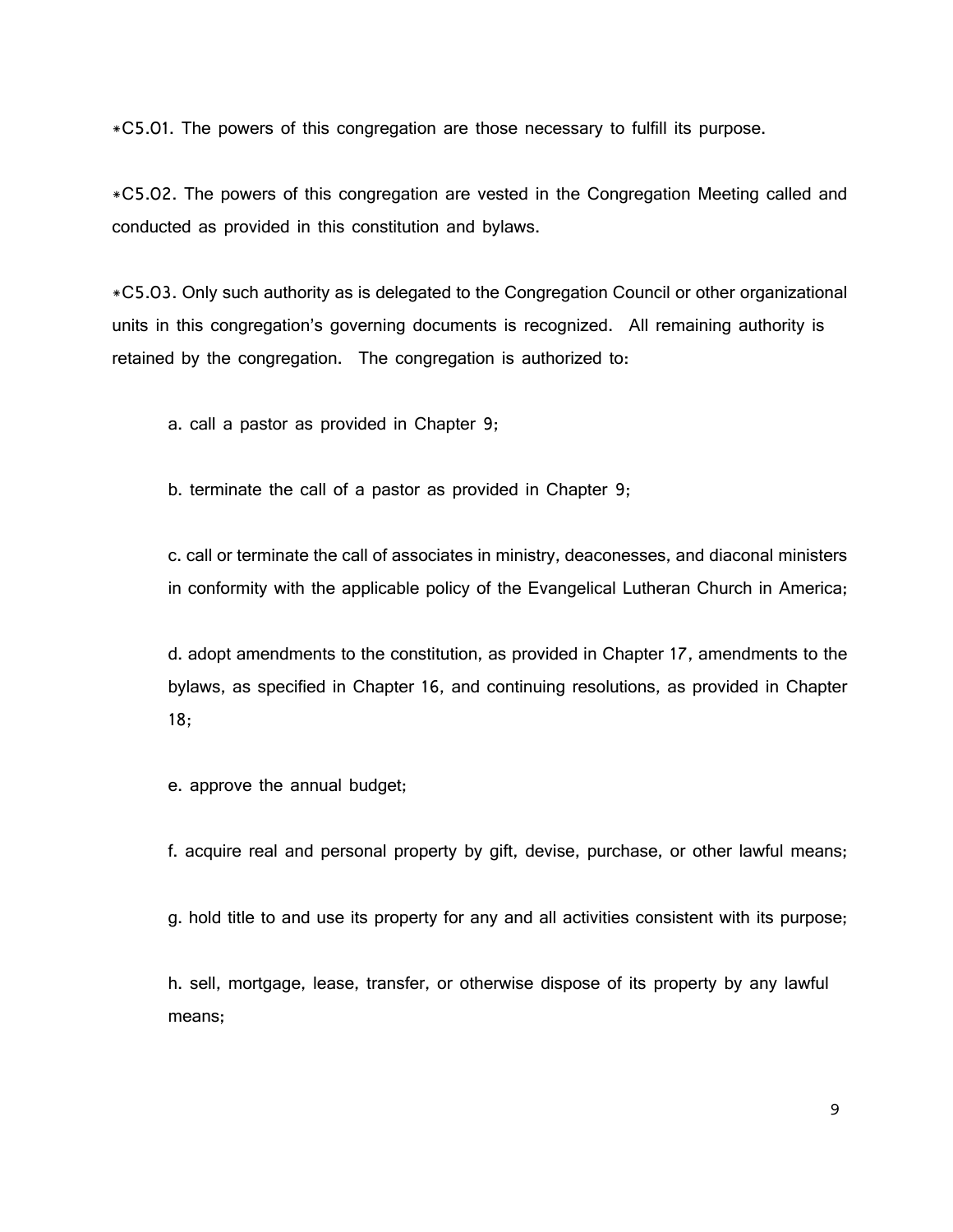i. elect its Congregation Council, and require the members of the council to carry out their duties in accordance with the constitution, bylaws, and continuing resolutions; and

j. terminate its relationship with the Evangelical Lutheran Church in America as provided in Chapter 6.

\*C5.04. This congregation shall choose from among its voting members laypersons to serve as voting members of the Synod Assembly as well as persons to represent it at meetings of any conference, cluster, coalition, or other area subdivision of which it is a member. The number of persons to be elected by the congregation and other qualifications shall be as prescribed in guidelines established by the Metropolitan Washington D.C. Synod of the Evangelical Lutheran Church in America.

C5.04.01. The expenses incurred by this congregation's voting members of the Synod Assembly in connection with their attendance, except for travel to and from the Synod Assembly, shall be paid by this congregation.

Chapter 6.

# CHURCH AFFILIATION

\*C6.01. This congregation shall be an interdependent part of the Evangelical Lutheran Church in America or its successor, and of the Metropolitan Washington D.C. Synod of the Evangelical Lutheran Church in America. This congregation is subject to the discipline of the Evangelical Lutheran Church in America.

\*C6.02. This congregation accepts the Confession of Faith and agrees to the Purposes of the Evangelical Lutheran Church in America and shall act in accordance with them.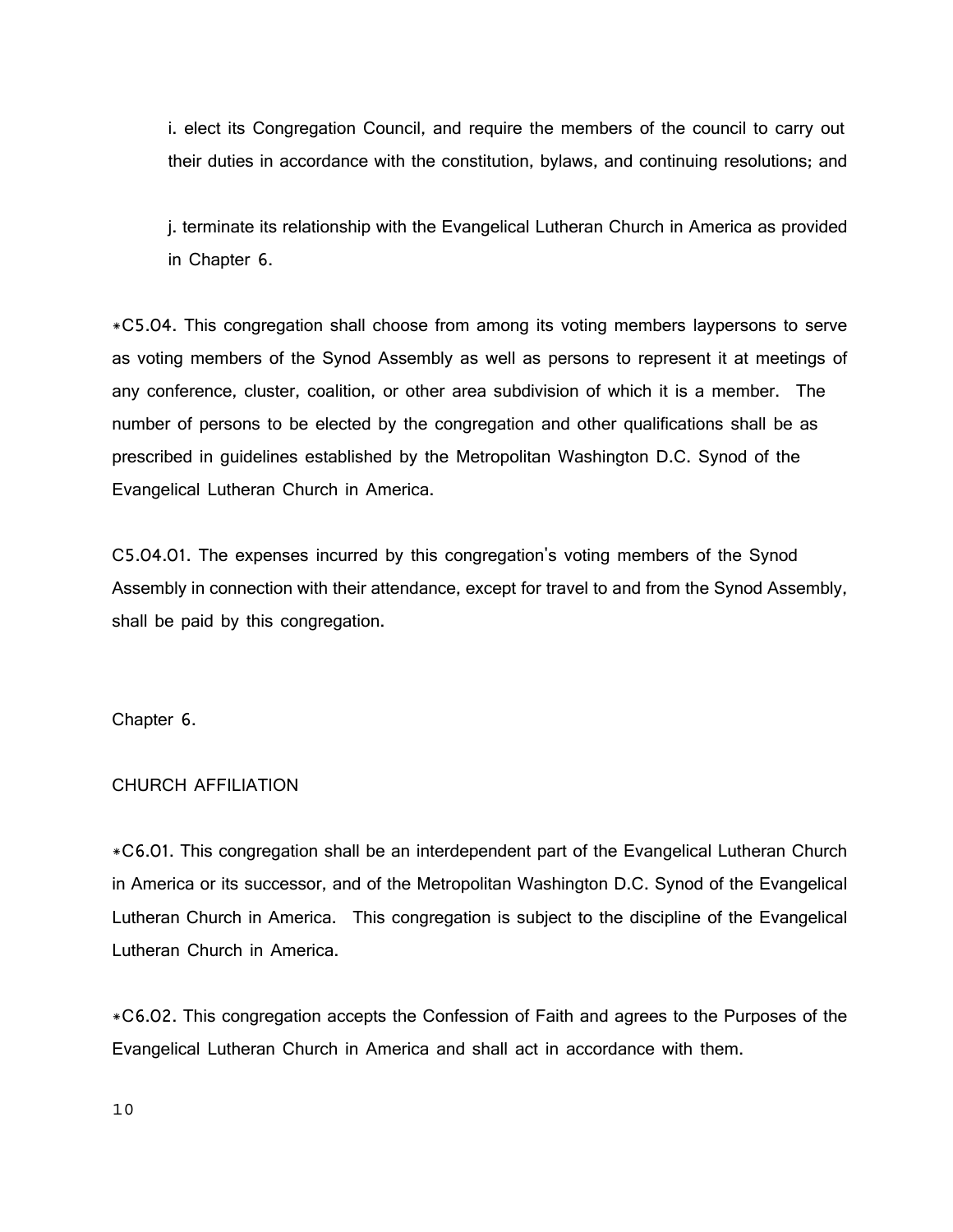\*C6.03. This congregation acknowledges its relationship with the Evangelical Lutheran Church in America in which:

a. This congregation agrees to be responsible for its life as a Christian community.

b. This congregation pledges its financial support and participation in the life and mission of the Evangelical Lutheran Church in America.

c. This congregation agrees to call pastoral leadership from the clergy roster of the Evangelical Lutheran Church in America in accordance with its call procedures except in special circumstances and with the approval of the bishop of the synod. These special circumstances are limited either to calling a candidate approved for the roster of ordained ministers of the Evangelical Lutheran Church in America or to contracting for pastoral services with an ordained minister of a church body with which the Evangelical Lutheran Church in America officially has established a relationship of full communion.

d. This congregation agrees to consider associates in ministry, deaconesses, and diaconal ministers for call to other staff positions in the congregation according to the procedures of the Evangelical Lutheran Church in America.

e. This congregation agrees to file this constitution and any subsequent changes to this constitution with the synod for review to ascertain that all of its provisions are in agreement with the constitution and bylaws of the Evangelical Lutheran Church in America and with the constitution of the synod.

\*C6.04. Affiliation with the Evangelical Lutheran Church in America may be terminated as follows: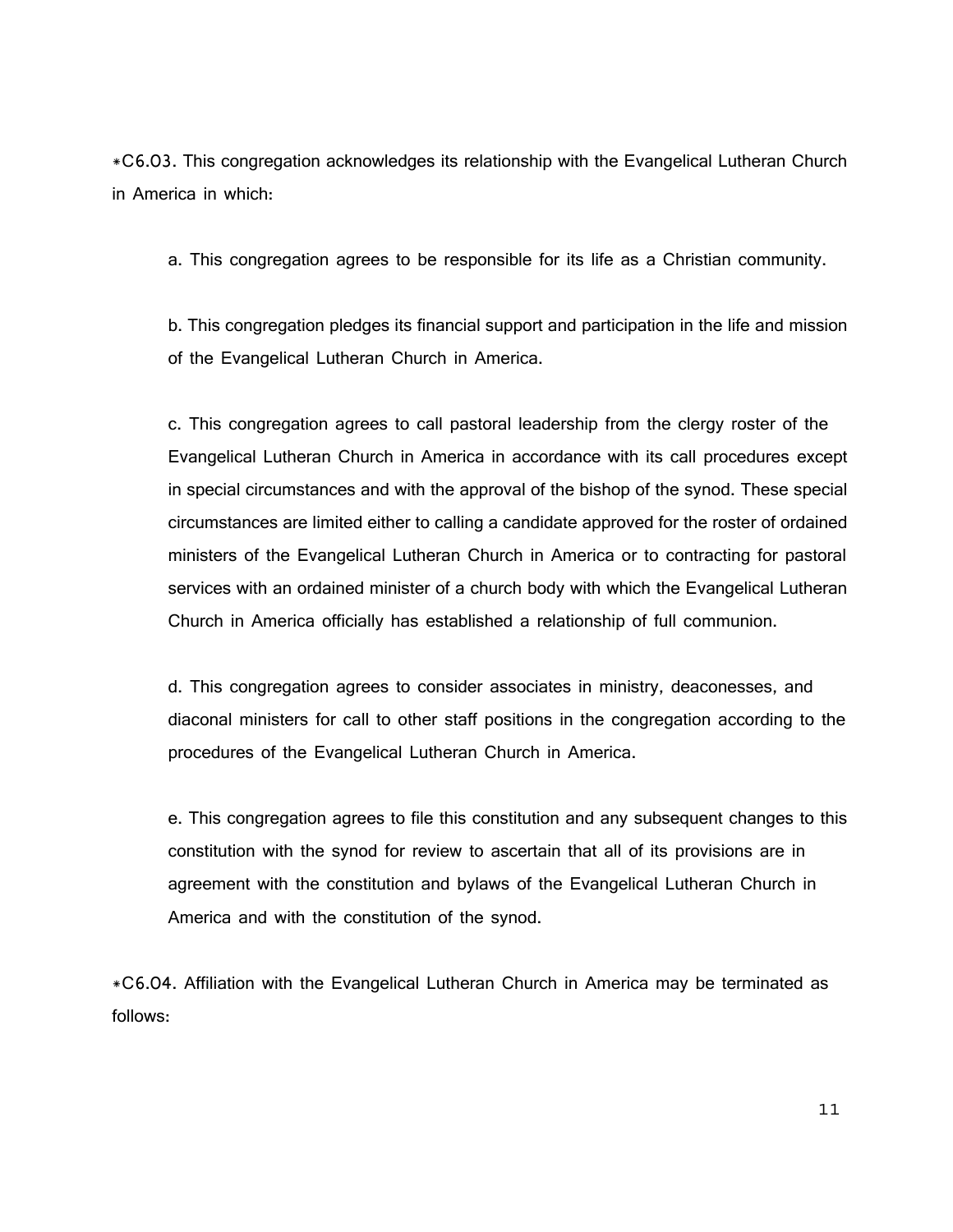a. This congregation takes action to dissolve.

b. This congregation ceases to exist.

c. This congregation is removed from membership in the Evangelical Lutheran Church in America according to the procedures for discipline of the Evangelical Lutheran Church in America.

d. This congregation follows the procedures outlined in \*C6.05.

\*C6.05. A congregation may terminate its relationship with this church by the following procedure:

a. A resolution indicating the intent to terminate its relationship must be adopted at a legally called and conducted special meeting of the congregation by a two-thirds vote of the voting members present. Such meeting may be held no sooner than 30 days after written notice of the meeting is received by the bishop of the synod, during which time the congregation shall consult with the bishop and the bishop's designees, if any. The times and manner of the consultation shall be determined by the bishop in consultation with the congregation council. Unless he or she is a voting member of the congregation, the bishop and the bishop's designees, if any, shall have voice but not vote at the meeting.

b. The secretary of the congregation shall submit a copy of the resolution to the bishop, attesting that the special meeting was legally called and conducted and certifying the outcome of the vote, and shall mail a copy of the resolution to voting members of the congregation. This notice shall be submitted within 10 days after the resolution has been adopted.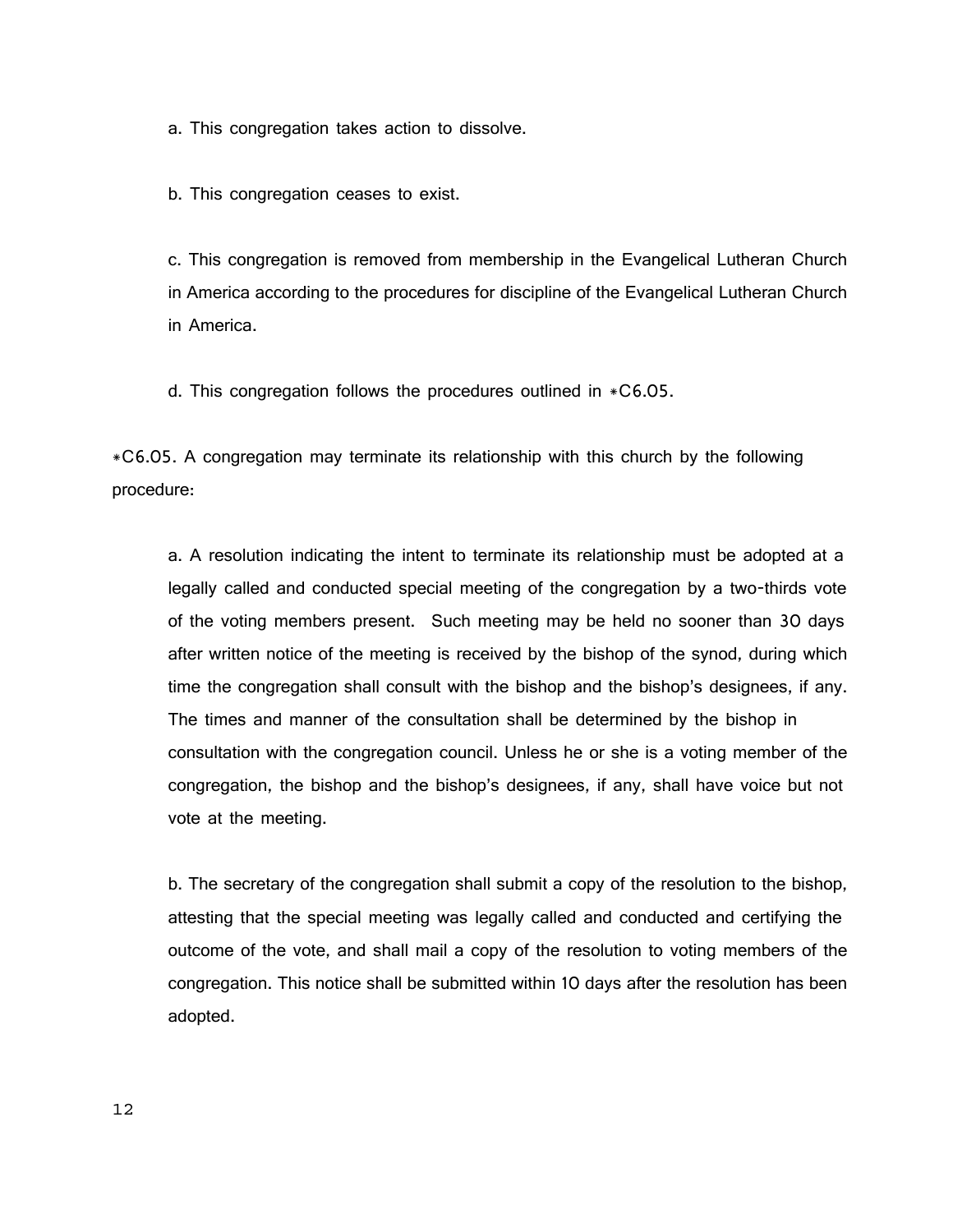c. The bishop of the synod and the congregation shall continue in consultation, as specified in paragraph a. above, during a period of at least 90 days after receipt by the synod of the notice as specified in paragraph b. above.

d. If the congregation, after such consultation, still seeks to terminate its relationship, such action may be taken at a legally called and conducted special meeting by a two-thirds vote of the voting members present. Notice of the meeting shall be mailed to all voting members and to the bishop at least 10 days in advance of the meeting. Unless he or she is a voting member of the congregation, the bishop and the bishop's designees, if any, shall have voice but not vote at the meeting.

e. A copy of the resolution, attesting that the special meeting was legally called and conducted and certifying the outcome of the vote, shall be sent to the bishop within 10 days after the resolution has been adopted, at which time the relationship between the congregation and this church shall be terminated subject to paragraphs g., h., and i. below. Unless this notification to the bishop also certifies that the congregation has voted by a two-thirds vote to affiliate with another Lutheran denomination, the congregation will be conclusively presumed to be an independent or non-Lutheran church.

f. Notice of termination shall be forwarded by the bishop to the secretary of this church, who shall report the termination to the Churchwide Assembly.

g. Congregations seeking to terminate their relationship with this church which fail or refuse to comply with each of the foregoing provisions in \*C6.05. shall be required to receive synod council approval before terminating their membership in this church.

h. Congregations which had been members of the Lutheran Church in America shall be required, in addition to complying with the foregoing provisions in \*C6.05., to receive synodical approval before terminating their membership in this church.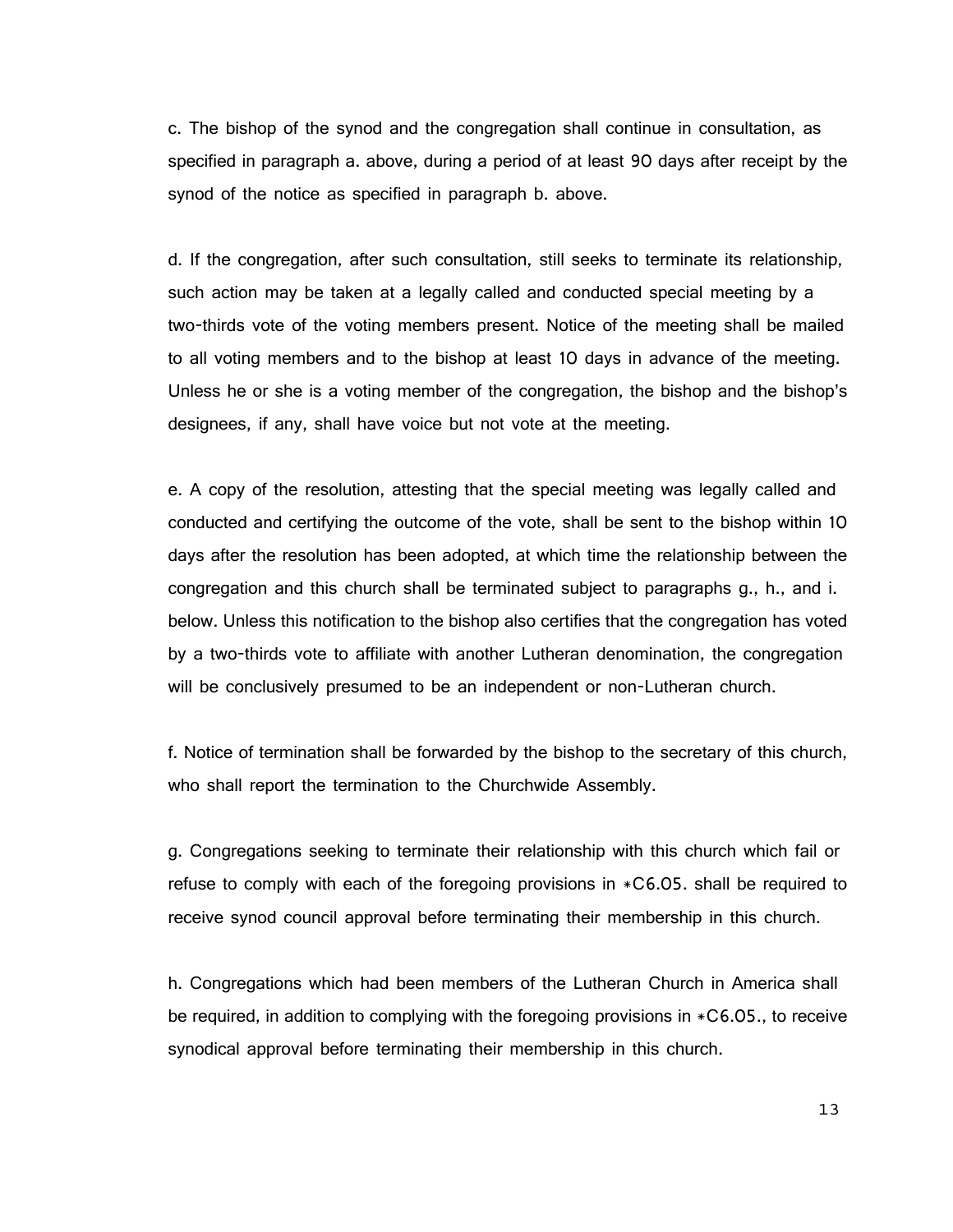i. Congregations established by the Evangelical Lutheran Church in America shall be required, in addition to complying with the foregoing provisions in \*C6.05., to satisfy all financial obligations to this church and receive synod council approval before terminating their membership in this church.

j. If a congregation fails to achieve the required two-thirds vote of voting members present at the congregation's first meeting as specified in paragraph a. above, another special meeting to consider termination of relationship with this church may be called no sooner than six months after that first meeting. If a congregation fails to achieve the required two-thirds vote of voting members present at the congregation's second meeting as specified in paragraph d. above, another attempt to consider termination of relationship with this church must follow all requirements of  $*C6.05$ . and may begin no sooner than six months after that second meeting.

\*C6.06. If this congregation considers relocation, it shall confer with the bishop of the synod in which it is territorially located and the appropriate program unit of the churchwide organization before any steps are taken leading to such action. The approval of the Synod Council shall be received before any such action is effected.

\*C6.07. If this congregation considers developing an additional site to be used regularly for worship, it shall confer with the bishop of the synod in which it is territorially located and the appropriate program unit of the churchwide organization before any steps are taken leading to such action.

Chapter 7.

# PROPERTY OWNERSHIP

14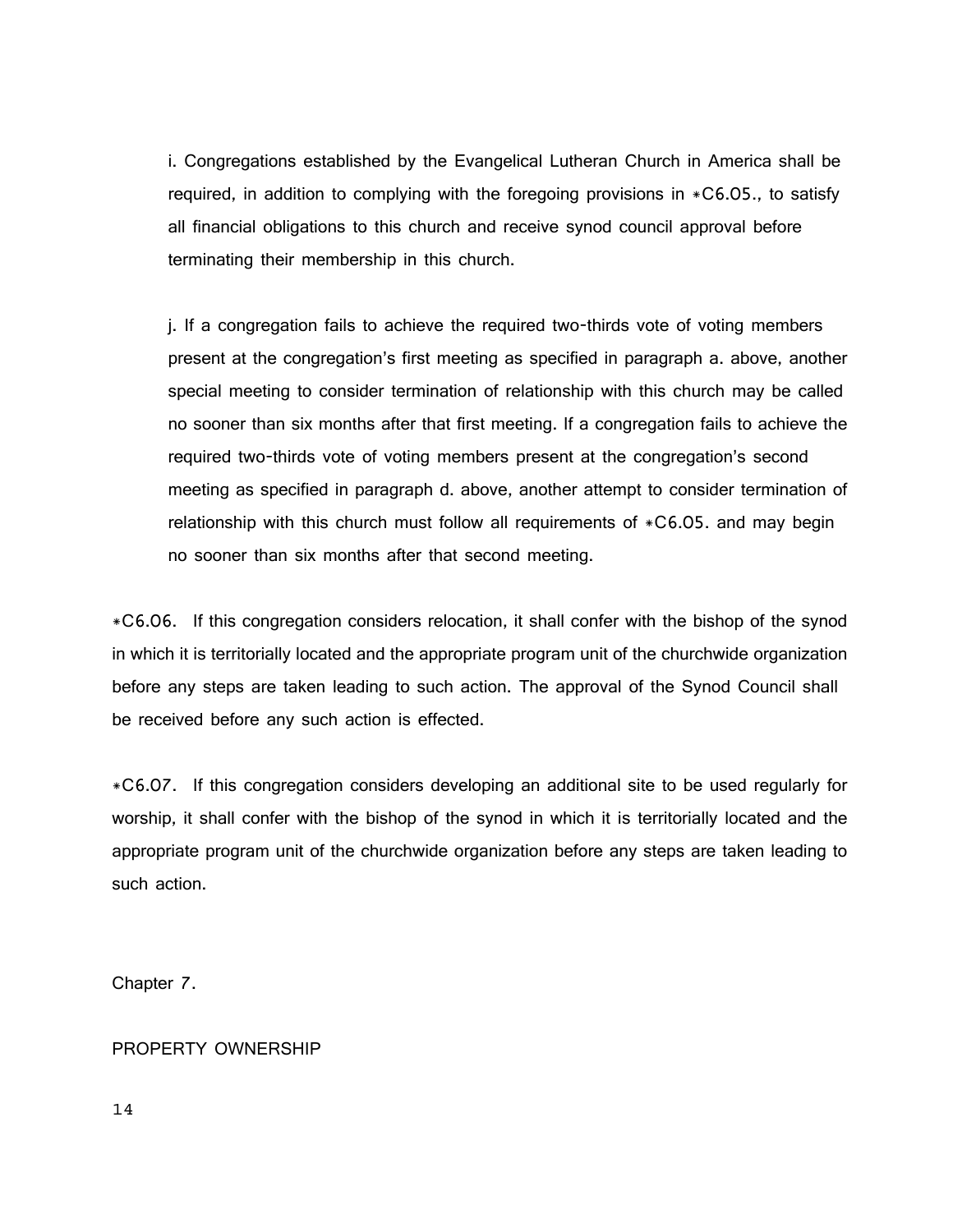\*C7.01. If this congregation ceases to exist, title to undisposed property shall pass to the Metropolitan Washington D.C. Synod of the Evangelical Lutheran Church in America.

\*C7.02. If this congregation is removed from membership in the Evangelical Lutheran Church in America according to its procedure for discipline, title to property shall continue to reside in this congregation.

\*C7.03. If a two-thirds majority of the voting members of this congregation present at a legally called and conducted special meeting of this congregation vote to transfer to another Lutheran church body, title to property shall continue to reside in this congregation, provided the process for termination of relationship in \*C6.05. has been followed. Before this congregation takes action to transfer to another Lutheran church body, it shall consult with representatives of the Metropolitan Washington D.C. Synod.

\*C7.04. If a two-thirds majority of the voting members of this congregation present at a legally called and conducted special meeting of this congregation vote to become independent or relate to a non-Lutheran church body, and have followed the process for termination of relationship in \*C6.05., title to property of this congregation shall continue to reside in this congregation only with the consent of the Synod Council. The Synod Council, after consultation with this congregation by the established synodical process, may give approval to the request to become independent or to relate to a non-Lutheran church body, in which case title shall remain with the majority of this congregation. If the Synod Council fails to give such approval, title shall remain with those members who desire to continue as a congregation of the Evangelical Lutheran Church in America.

Chapter 8.

MEMBERSHIP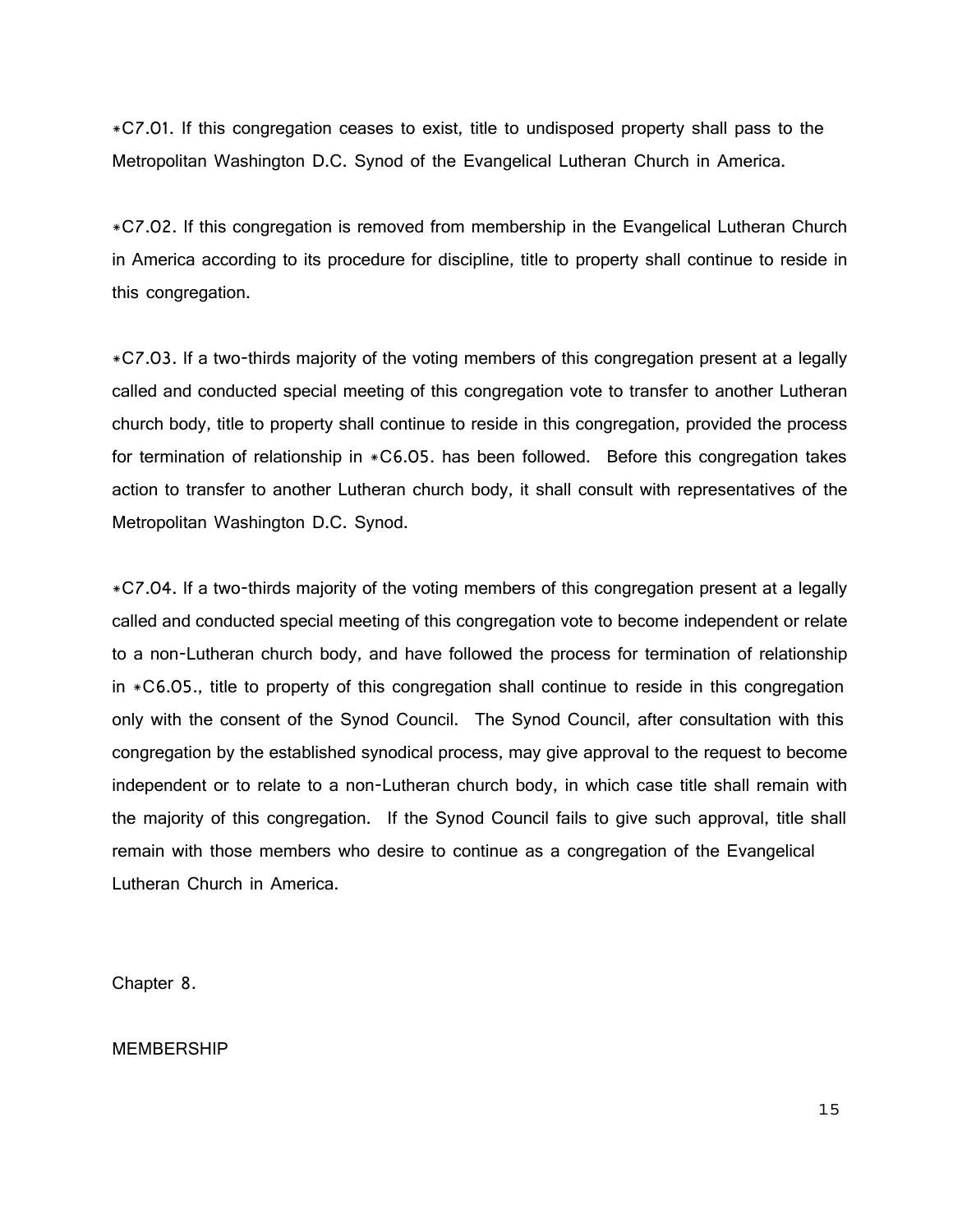\*C8.01. Members of this congregation shall be those baptized persons on the roll of this congregation at the time that this constitution is adopted and those who are admitted thereafter and who have declared and maintain their membership in accordance with the provisions of this constitution and its bylaws.

\*C8.02. Members shall be classified as follows:

a. Baptized members are those persons who have been received by the Sacrament of Holy Baptism in this congregation, or, having been previously baptized in the name of the Triune God, have been received by certificate of transfer from other Lutheran congregations or by affirmation of faith.

b. Confirmed members are baptized persons who have been confirmed in this congregation, those who have been received by adult baptism or by transfer as confirmed members from other Lutheran congregations, or baptized persons received by affirmation of faith.

c. Voting members are confirmed members. Such confirmed members, during the current or preceding calendar year, shall have communed in this congregation and shall have made a contribution of record to this congregation. Members of this congregation who have satisfied these basic standards shall have the privilege of voice and vote at every regular and special meeting of the congregation.

d. Associate members are persons holding membership in other Christian congregations who wish to retain such membership but desire to participate in the life and mission of this congregation, or persons who wish to retain a relationship with this congregation while being members of other congregations. They have all the privileges and duties of membership except voting rights and eligibility for elected offices or membership on the Congregation Council of this congregation.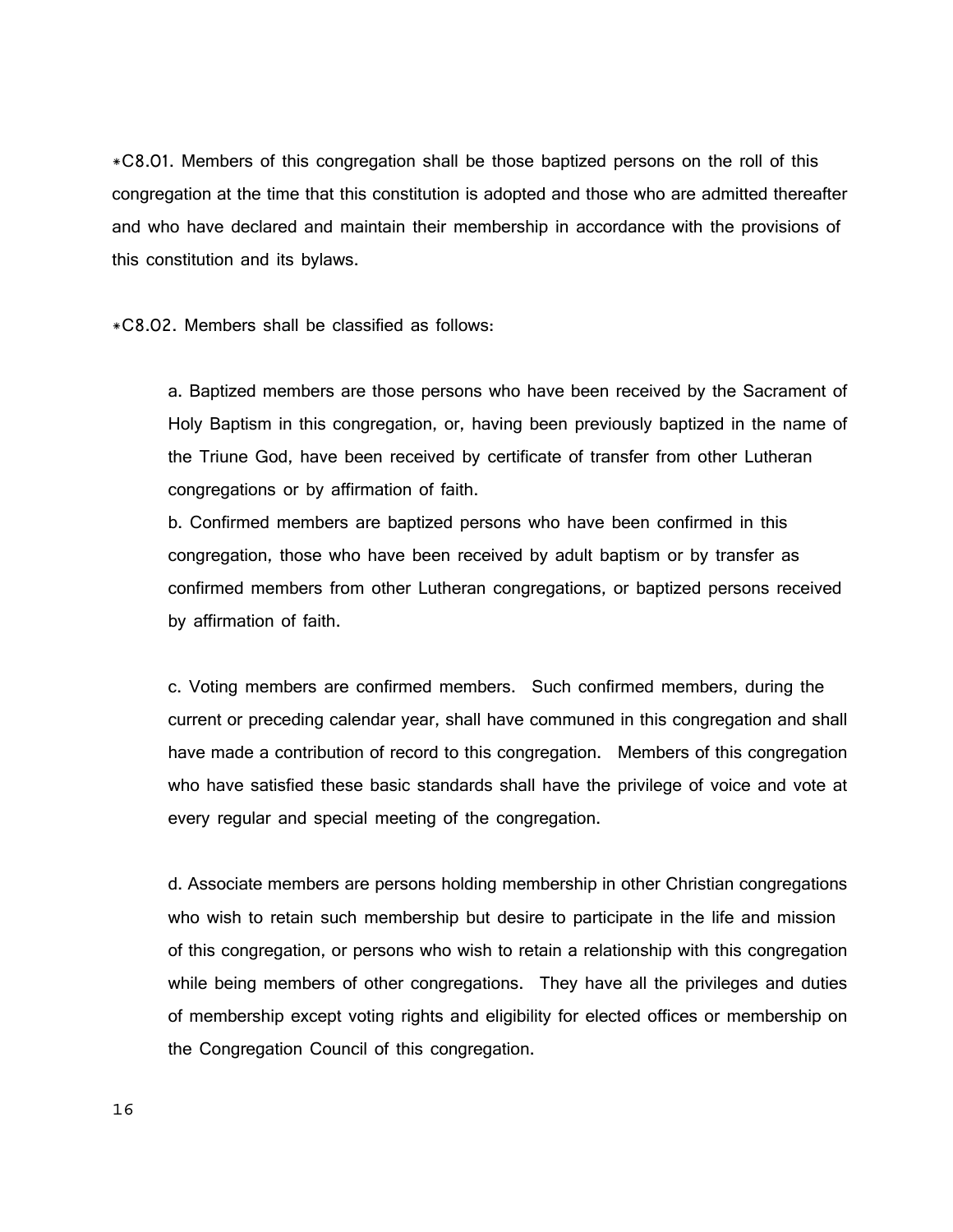\*C8.03. All applications for confirmed membership shall be submitted to and shall require the approval of the Congregation Council.

\*C8.04. It shall be the privilege and duty of members of this congregation to:

a. make regular use of the means of grace, both Word and sacraments;

b. live a Christian life in accordance with the Word of God and the teachings of the Lutheran church; and

c. support the work of this congregation, the synod, and the churchwide organization of the Evangelical Lutheran Church in America through contributions of their time, abilities, and financial support as biblical stewards.

C8.04.01. All baptized, confirmed, and voting members of this congregation shall be entitled to use the church building in case of marriage, funeral, or baptism in the family. Others may use the building on such occasions at the discretion of the Senior Pastor, who may consult the executive committee and/or the Congregation Council on such use.

\*C8.05. Membership in this congregation shall be terminated by any of the following:

a. death;

- b. resignation;
- c. transfer or release;

d. disciplinary action by the Congregation Council; or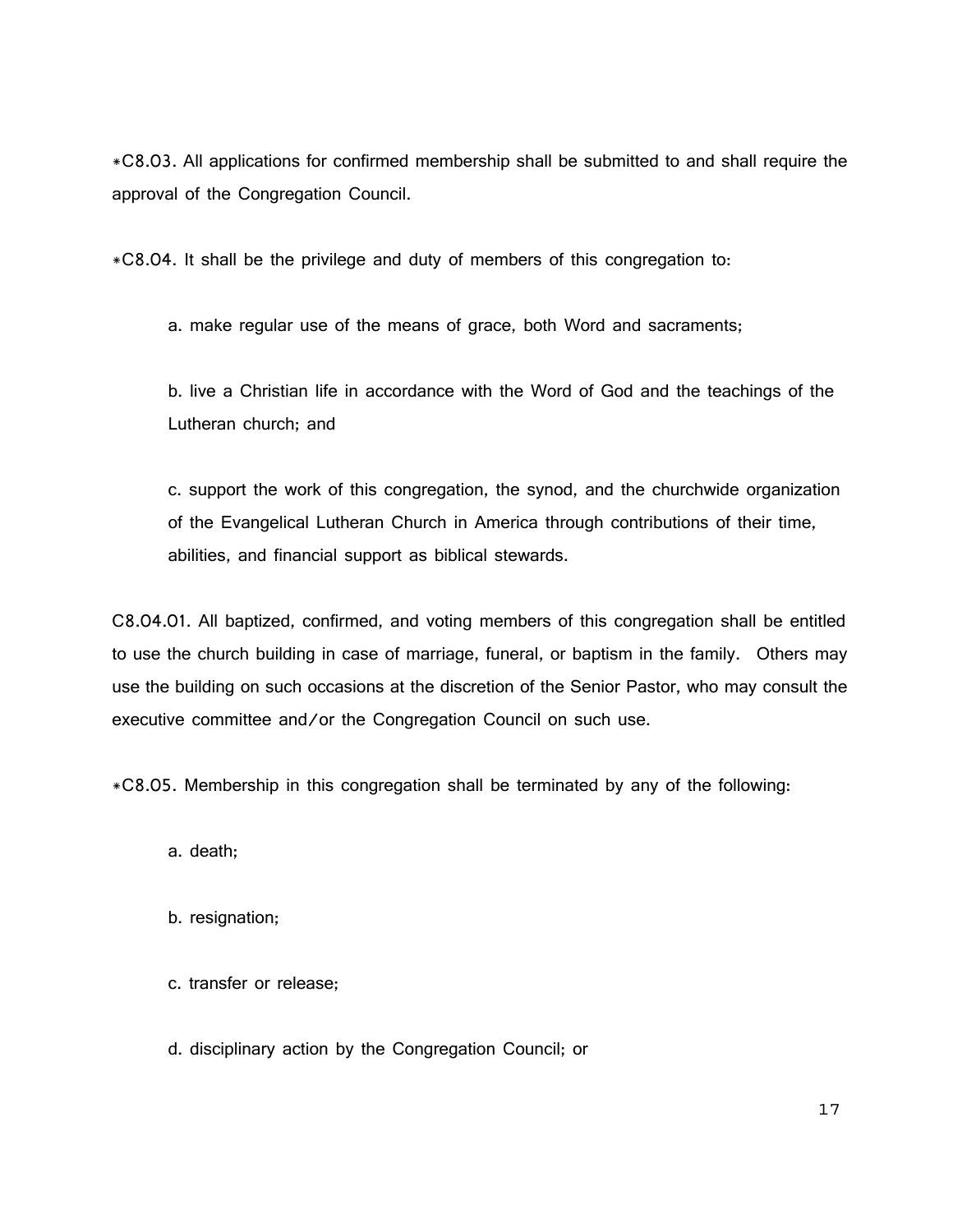e. removal from the roll due to inactivity as defined in the bylaws.

Such persons who have been removed from the roll of members shall remain persons for whom the Church has a continuing pastoral concern.

C8.05.01. When members have failed to receive Holy Communion and to make a contribution of record for a period of two consecutive calendar years, they may be removed from the roll of members by the Congregation Council. This procedure will take place only when there is a pastor under call to serve this congregation or with the approval of the bishop of the synod and after such members have been counseled about the matter, if possible.

Chapter 9.

# THE PASTOR

\*C9.01. Authority to call a pastor shall be in this congregation by at least a two-thirds majority ballot vote of members present and voting at a meeting legally called for that purpose. Before a call is issued, the officers, or a committee elected by the Congregation Council to recommend the call, shall seek the advice and help of the bishop of the synod.

\*C9.02. Only a member of the clergy roster of the Evangelical Lutheran Church in America or a candidate for the roster of ordained ministers who has been recommended for the congregation by the synodical bishop may be called as a pastor of this congregation.

\*C9.03. Consistent with the faith and practice of the Evangelical Lutheran Church in America,

a. Every ordained minister shall: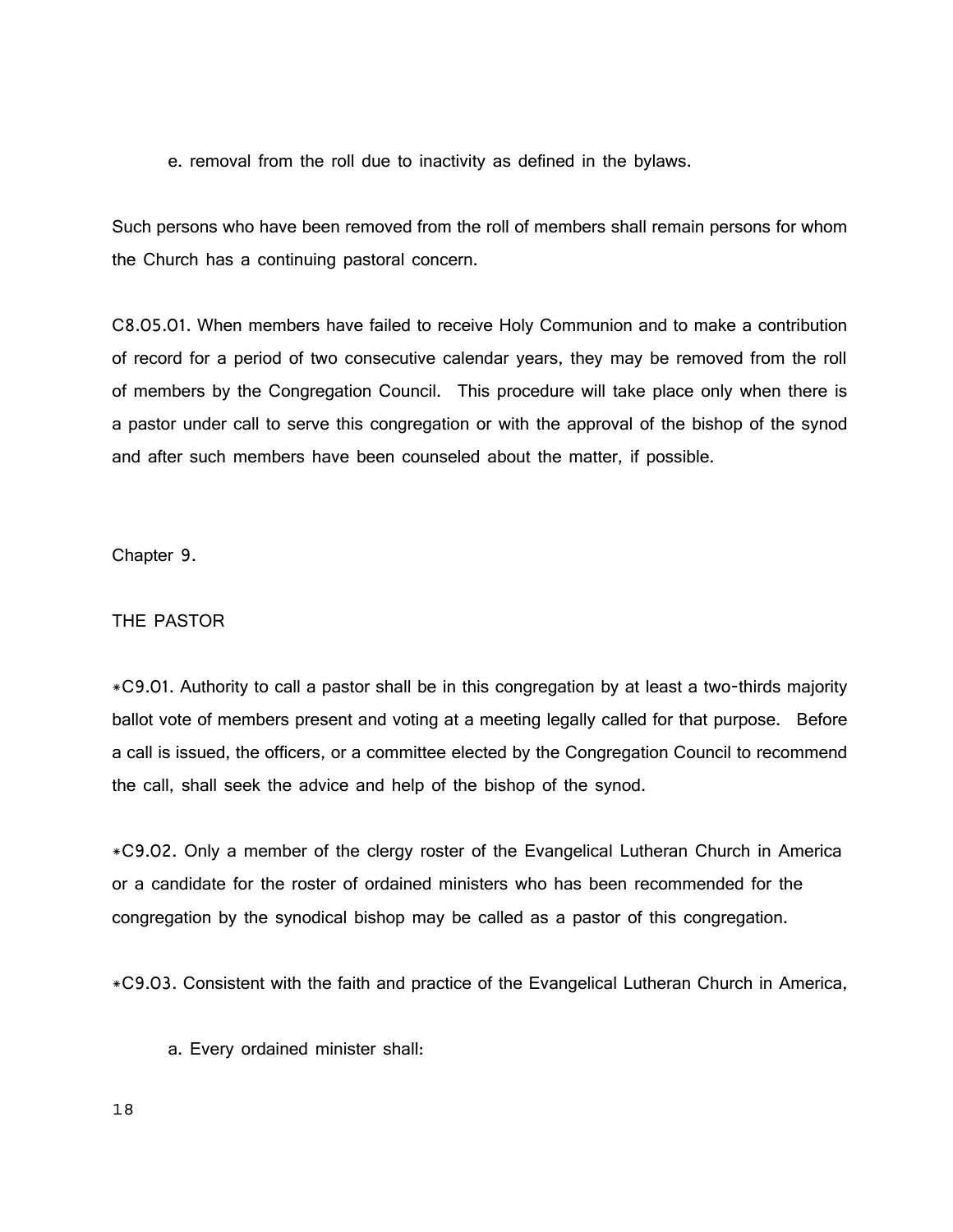1) preach the Word;

2) administer the sacraments;

3) conduct public worship;

4) provide pastoral care; and

5) speak publicly to the world in solidarity with the poor and oppressed, calling for justice and proclaiming God's love for the world.

b. Each ordained minister with a congregational call shall, within the congregation:

1) offer instruction, confirm, marry, visit the sick and distressed, and bury the dead;

2) supervise all schools and organizations of this congregation;

3) install regularly elected members of the Congregation Council; and

4) with the council, administer discipline.

c. Every pastor shall:

1) strive to extend the Kingdom of God in the community, in the nation, and abroad;

2) seek out and encourage qualified persons to prepare for the ministry of the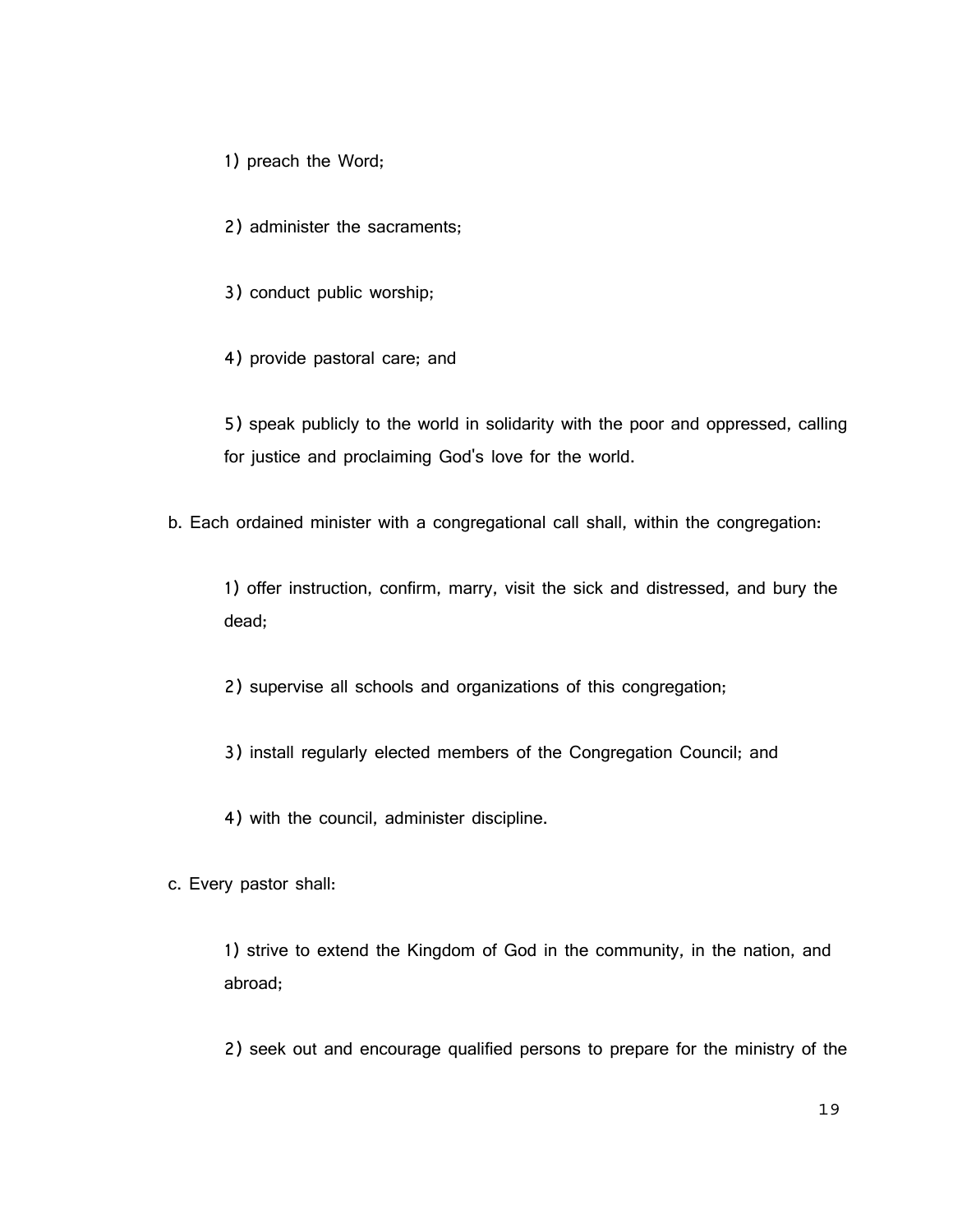Gospel;

3) impart knowledge of this church and its wider ministry through distribution of its periodicals and other publications; and

4) endeavor to increase the support given by the congregation to the work of the churchwide organization of the Evangelical Lutheran Church in America (ELCA) and of the Metropolitan Washington D.C. Synod of the ELCA.

\*C9.04. The specific duties of the pastor, compensation, and other matters pertaining to the service of the pastor shall be included in a letter of call, which shall be attested by the bishop of the synod.

\*C9.05. a. The call of a congregation, when accepted by a pastor, shall constitute a continuing mutual relationship and commitment, which, except in the case of the death of the pastor, shall be terminated only following consultation with the synodical bishop and for the following reasons:

> 1) mutual agreement to terminate the call or the completion of a call for a specific term;

2) resignation of the pastor, which shall become effective, unless otherwise agreed, 30 days after the date on which it was submitted;

3) inability to conduct the pastoral office effectively in the congregation in view of local conditions, without reflection on the competence or the moral and spiritual character of the pastor;

4) the physical or mental incapacity of the pastor;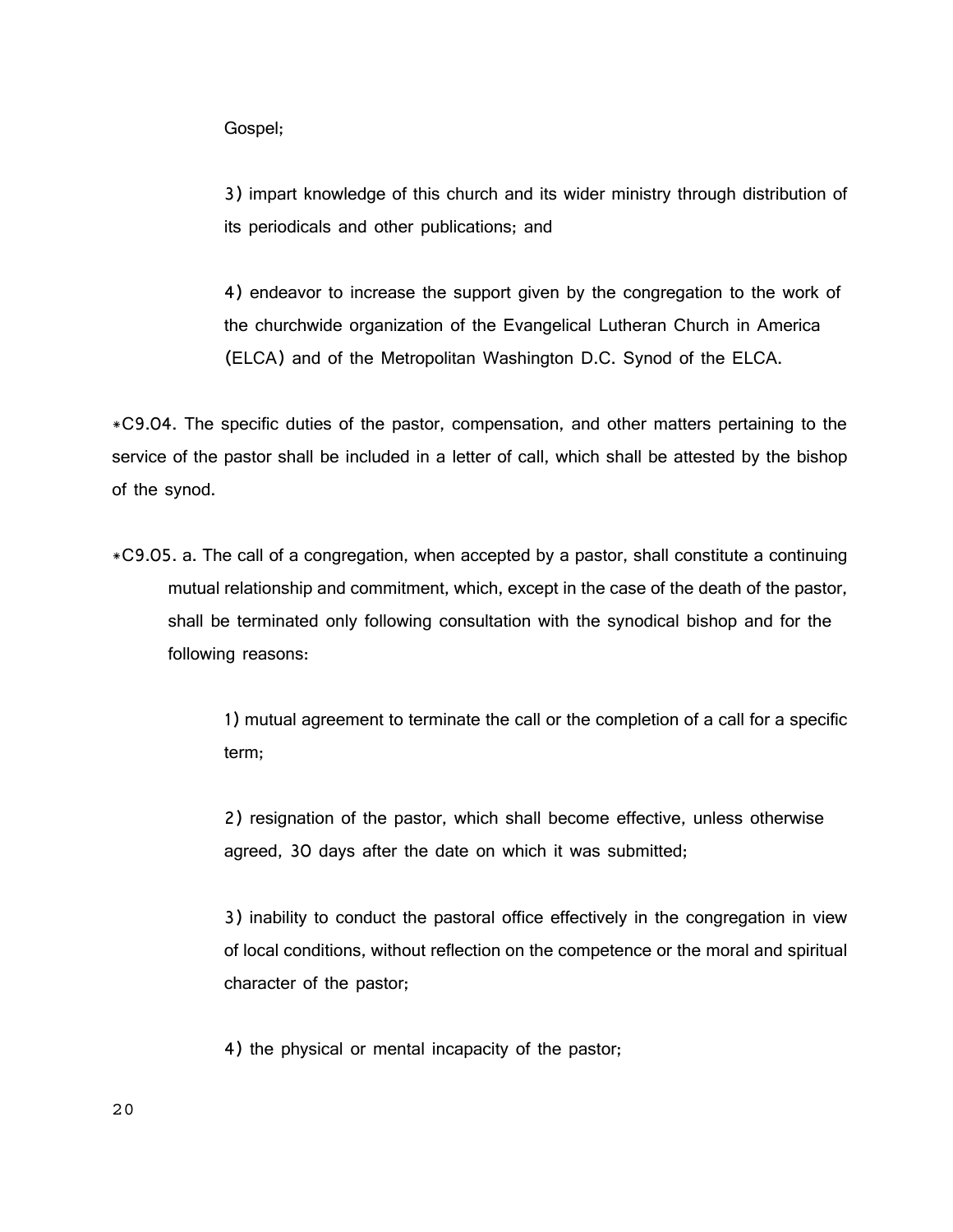5) disqualification of the pastor through discipline on grounds of doctrine, morality, or continued neglect of duty;

6) the dissolution of the congregation; or

7) suspension of the congregation as a result of discipline proceedings.

b. When allegations of physical or mental incapacity of the pastor or ineffective conduct of the pastoral office have come to the attention of the bishop of the synod, the bishop in his or her sole discretion may, or when such allegations have been brought to the synod's attention by an official recital of allegations by the Congregation Council or by a petition signed by at least one-third of the voting members of the congregation, the bishop shall, investigate such conditions personally in company with a committee of two ordained ministers and one layperson.

c. In case of alleged physical or mental incapacity, competent medical testimony shall be obtained. When such disability is evident, the bishop of the synod with the advice of the committee shall declare the pastorate vacant. Upon the restoration of a disabled pastor to health, the bishop of the synod shall take steps to enable the pastor to resume the ministry, either in the congregation last served or in another field of labor.

d. In the case of alleged local difficulties that imperil the effective functioning of the congregation, all concerned persons shall be heard, after which the bishop of the synod together with the committee described in \*C9.05.b. shall decide on the course of action to be recommended to the pastor and the congregation. If they agree to carry out such recommendations, no further action shall be taken by the synod. If either party fails to assent, the congregation may dismiss the pastor at a legally called meeting after consultation with the bishop, either (a) by a two-thirds majority vote of the voting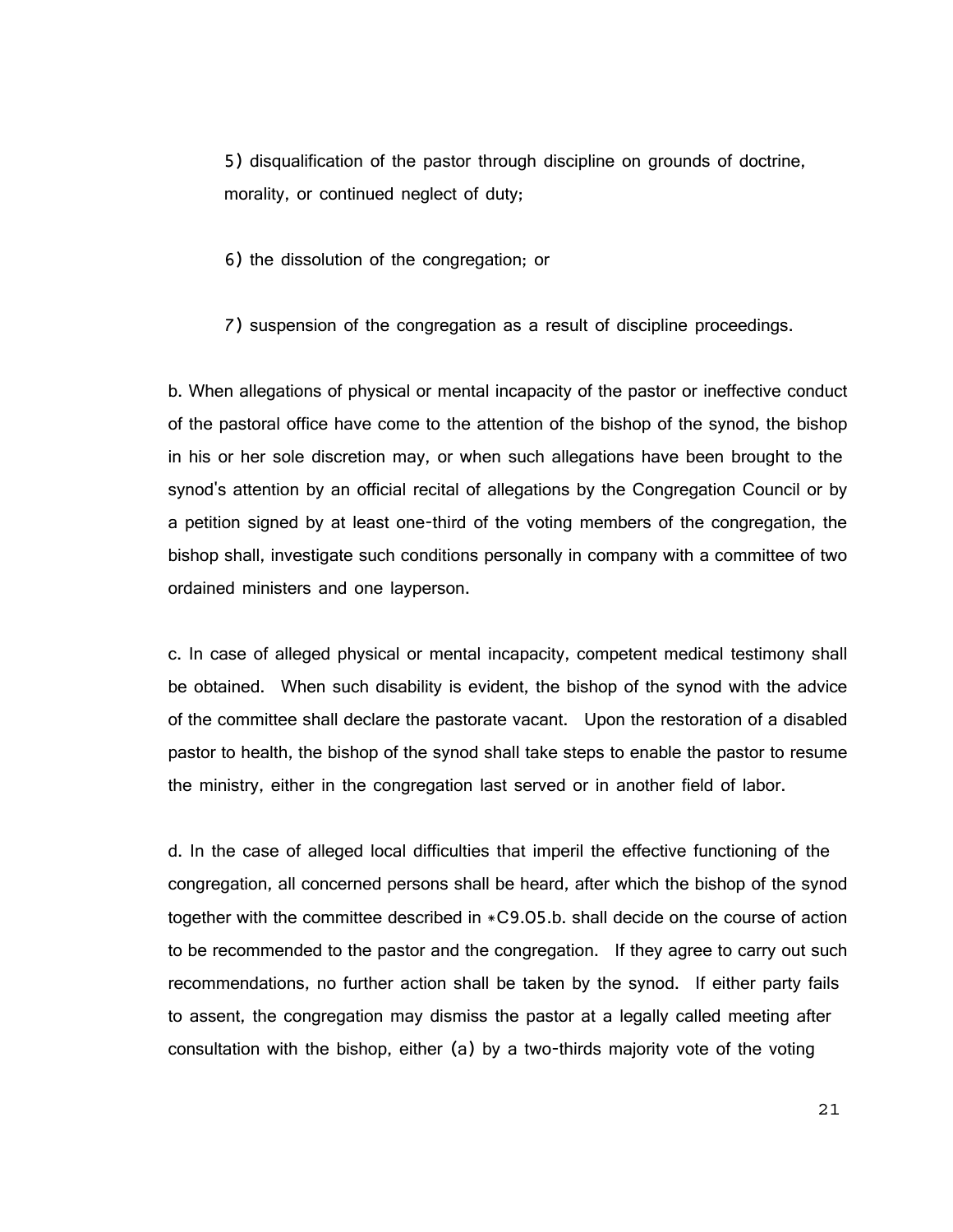members present and voting where the bishop and the committee did not recommend termination of the call, or (b) by a simple majority vote of the voting members present and voting where the bishop and the committee recommended termination of the call.

e. If, in the course of proceedings described in \*C9.05.d., the committee concludes that there may be grounds for disciplinary action, the committee shall make recommendations concerning disciplinary action to the synodical bishop who may bring charges, in accordance with the provisions of the constitution and bylaws of the Evangelical Lutheran Church in America and the constitution of this synod.

f. If, following the appointment of the committee described in \*C9.05.b. or d., it should become apparent that the pastoral office cannot be conducted effectively in the congregation being served by the ordained minister due to local conditions, the bishop of the synod may temporarily suspend the pastor from service in the congregation without prejudice and with pay provided through a joint synodical and churchwide fund and with housing provided by the congregation.

\*C9.06. At a time of pastoral vacancy, an interim pastor shall be appointed by the bishop of the synod with the consent of this congregation or the Congregation Council.

\*C9.07. During the period of service, an interim pastor shall have the rights and duties in the congregation of a regularly called pastor and may delegate the same in part to a supply pastor with the consent of the bishop of the synod and this congregation or Congregation Council. The interim pastor and any ordained pastor providing assistance shall refrain from exerting influence in the selection of a pastor. Unless previously agreed upon by the Synod Council, an interim pastor is not available for a regular call to the congregation served.

\*C9.08. This congregation shall make satisfactory settlement of all financial obligations to a former pastor before calling a successor. A pastor shall make satisfactory settlement of all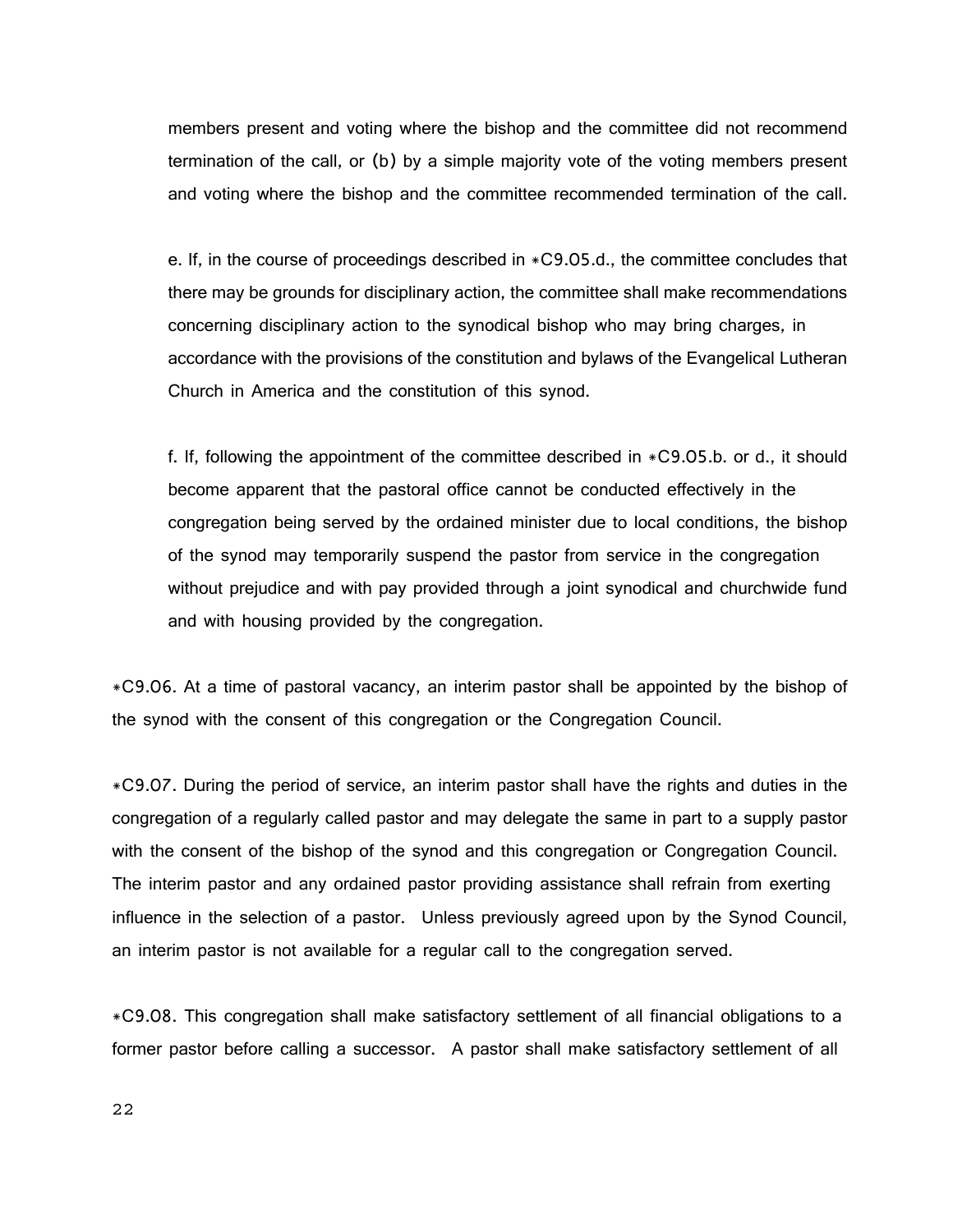financial obligations to this congregation before beginning service in a call to another congregation or employment in another ministry setting related to the Evangelical Lutheran Church in America.

\*C9.09. When a pastor is called to serve in company with another pastor or pastors, the privileges and responsibilities of each pastor shall be specified in documents to accompany the call and to be drafted in consultation involving the pastors, the Congregation Council, and the bishop of the synod. As occasion requires, the documents may be revised through a similar consultation.

\*C9.11. With the approval of the bishop of the synod, the congregation may depart from \*C9.05.a. and call a pastor for a specific term. Details of such calls shall be in writing setting forth the purpose and conditions involved. Prior to the completion of a term, the bishop or a designated representative of the bishop shall meet with the pastor and representatives of the congregation for a review of the call. Such a call may also be terminated before its expiration in accordance with the provisions of  $*C9.05.a.$ 

\*C9.12. The pastor of this congregation:

a. shall keep accurate parochial records of all baptisms, confirmations, marriages, burials, communicants, members received, members dismissed, or members excluded from the congregation;

b. shall submit a summary of such statistics annually to the synod; and

c. shall become a member of this congregation upon receipt and acceptance of the letter of call. In a parish of multiple congregations, the pastor shall hold membership in one of the congregations.

\*C9.13. The pastor(s) shall submit a report of his or her ministry to the bishop of the synod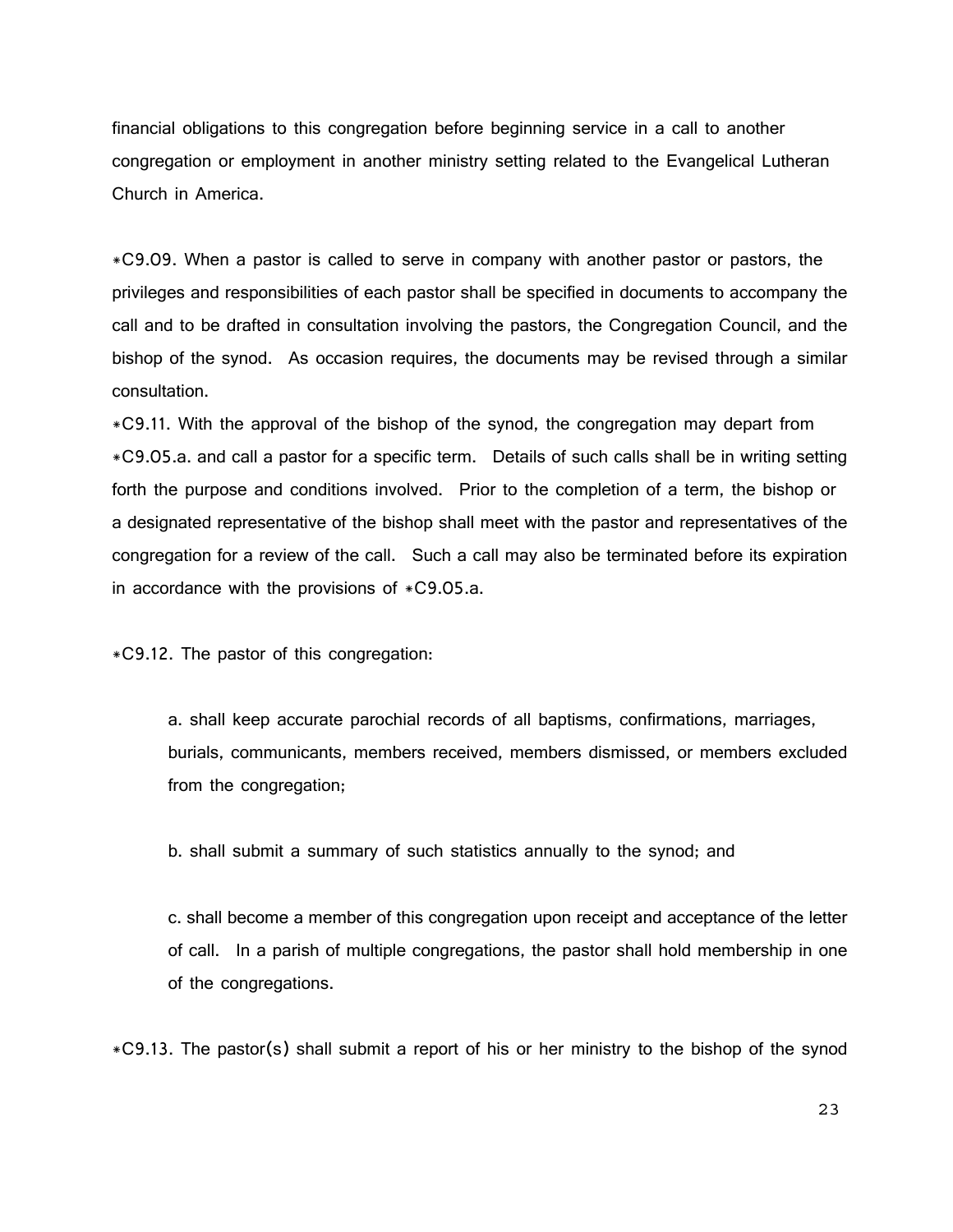at least 90 days prior to each regular meeting of the Synod Assembly.

\*C9.14. The parochial records of this congregation shall be maintained by the pastor and shall remain the property of the congregation. The secretary of this congregation shall attest in writing to the bishop of this synod that such records have been placed in his or her hands in good order by a departing pastor before the installation of that pastor in another field of labor or the granting by the synod of retired status to the pastor.

C9.15. Under special circumstances, subject to the approval of the synodical bishop and the concurrence of this congregation, a minister of Word and Sacrament of a church body with which the Evangelical Lutheran church in America officially has established a relationship of full communion may serve temporarily as pastor of this congregation under a contract between the congregation and the pastor in a form proposed by the synodical bishop and approved by the congregation.

Chapter 10.

# CONGREGATION MEETING

C10.01. The annual meeting of this congregation shall be held at a time specified in the bylaws.

C10.01.01. (Beginning in 2013) The annual meeting shall be held on the first Sunday after Memorial Day; except should this be Pentecost, the meeting shall be held on the following Sunday; or as otherwise called by the Congregation Council.

C10.02. A special Congregation Meeting may be called by the senior pastor, the Congregation Council, or the president of this congregation, and shall be called by the president of the congregation upon the written request of eighty (80) of the voting members. The president

24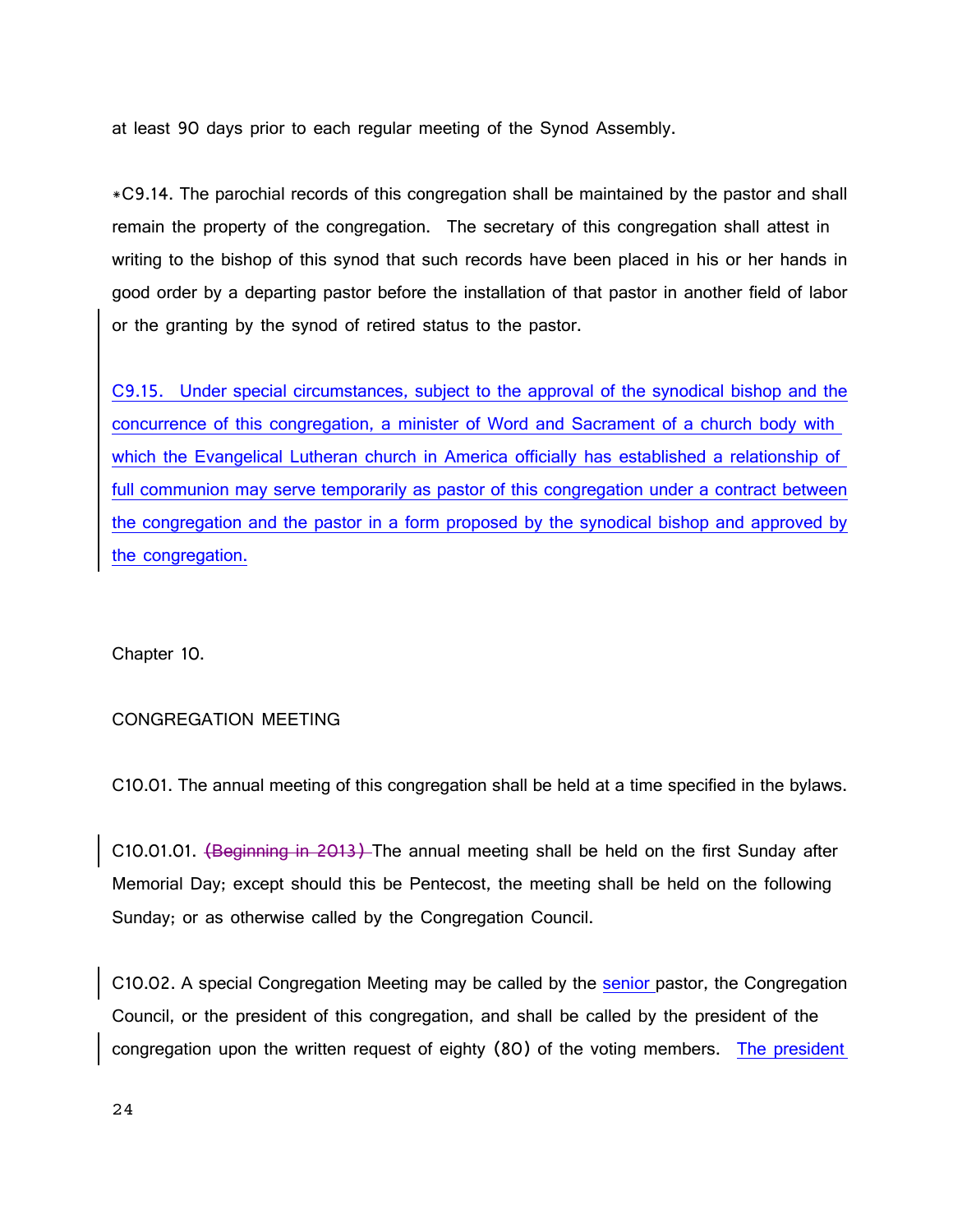of the Congregation Council shall call a special meeting upon request of the synodical bishop. The call for each special meeting shall specify the purpose for which it is to be held and no other business shall be transacted.

C10.02.01. A special Congregation Meeting to consider the budget for the August to July fiscal year shall be held on the first Sunday after Memorial Day; except should this be Pentecost, the meeting shall be held on the following Sunday; or as otherwise called by the Congregation Council. (This bylaw is rescinded at the end of this meeting in 2012.)

C10.03. Except as provided in  $*C16.03$  and  $*C17.01$ :

a. Notice of all meetings of this congregation shall be given at the services of worship on the preceding two consecutive Sundays and by mail, electronic mail (email), or other means reasonably designed to provide notice, to all voting members at least 10 days in advance of the date of the meeting. The posting of such notice in the regular mail, with the regular postage affixed or paid, sent to the last known address of such members, or the transmission of an email to the last known email address of such members shall be sufficient.

b. It shall be the responsibility of the voting members to provide current contact information to the administrative office of this congregation.

c. Objection to notice of a meeting of this congregation must be made by a voting member either in writing to the secretary of this congregation, or raised in writing or orally at the meeting. Failure to raise such objection in the manner and time described shall waive any such objection.

C10.04. Eighty (80) voting members shall constitute a quorum.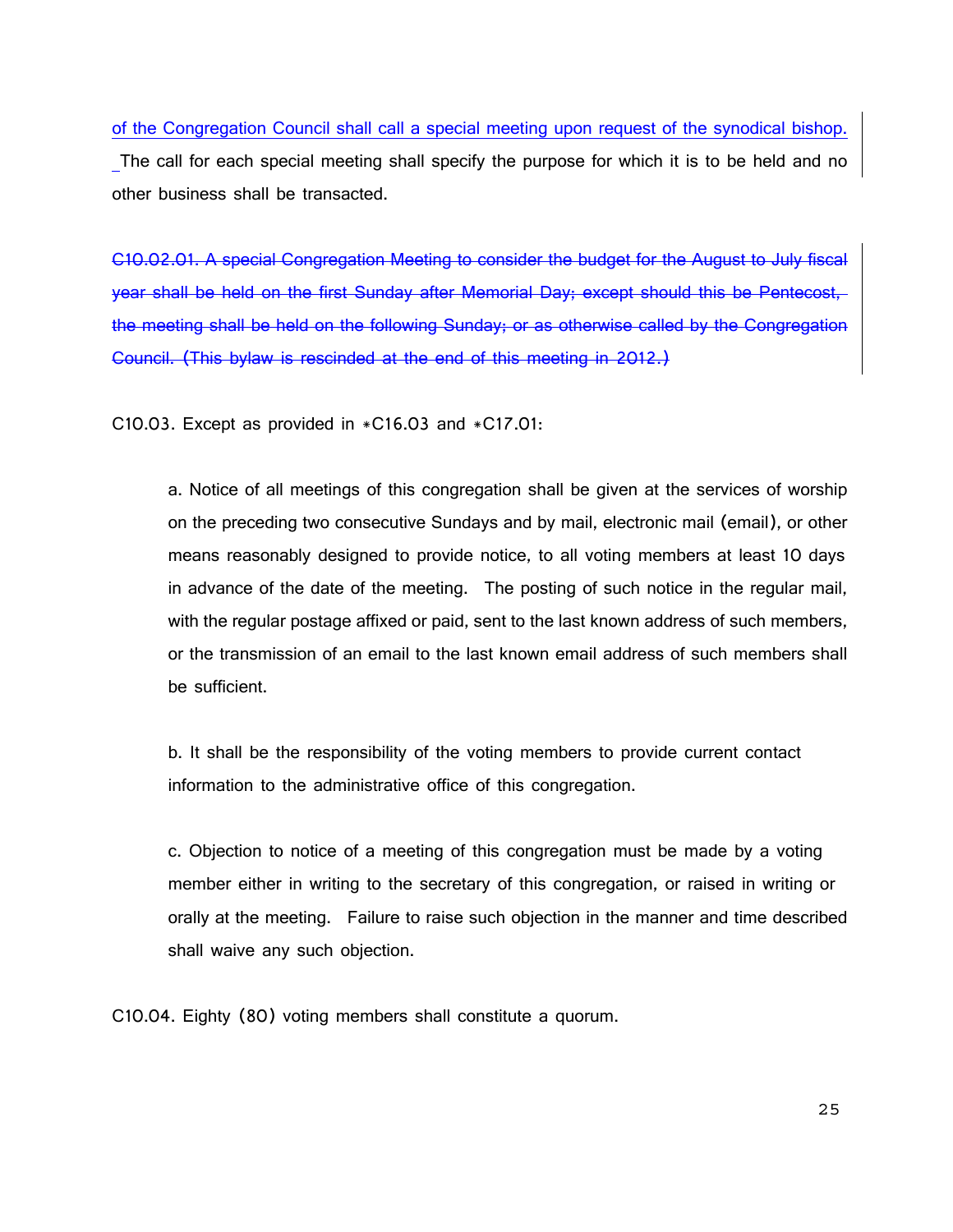C10.05. Voting by proxy or by absentee ballot shall not be permitted.

C10.06. All actions approved by the congregation shall be by majority vote of those voting members present and voting, except as otherwise provided in this constitution or by state law.

C10.07. Except as otherwise provided in this constitution, Robert's Rules of Order, latest edition, shall govern parliamentary procedure of all meetings of this congregation.

Chapter 11.

# **OFFICERS**

C11.01. The officers of this congregation shall be a president, vice president, secretary, treasurer, financial secretary, and conservator.

a. Duties of the officers shall be specified in the bylaws.

b. The officers shall be voting members of the congregation.

c. Officers of this congregation shall serve similar offices of the Congregation Council.

de. The Congregation Council shall elect the officers, and the president and vice president shall be selected from the elected membership of the cCongregation Council.

C11.01.01. The president shall preside at meetings of this congregation and the Congregation Council. In the event of the president's inability to serve, the vice president shall preside. The president shall provide this congregation with a quarterly summary of the actions of the Congregation Council.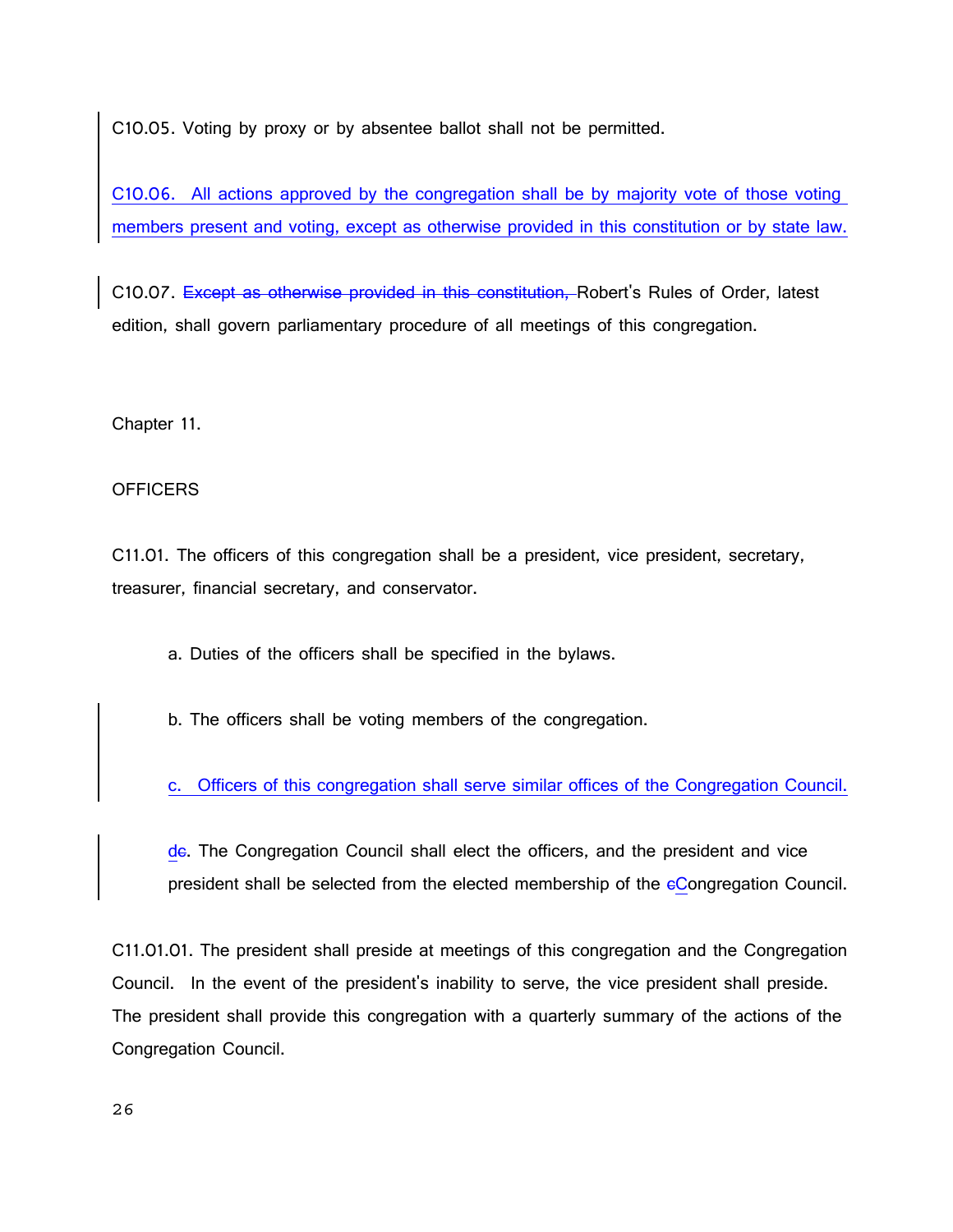C11.01.02. The secretary shall keep accurate minutes of all meetings of this congregation and of the Congregation Council in a volume provided by this congregation, which shall be preserved permanently in its archives. The secretary shall maintain this constitution, its bylaws and continuing resolutions, and an appendix of perennial resolutions adopted by this congregation.

C11.01.03. The treasurer shall keep the books of account of this congregation and shall disburse funds on proper orders, making monthly remittance of benevolence to the treasurer of the synod. The treasurer shall be responsible to make monthly written reports, as determined by the Congregation Council, of receipts and disbursements, and to make annual written reports to this congregation.

C11.01.04. The financial secretary shall receive and keep record of all income from contributing members and other sources.

C11.01.05. The conservator shall administer, document, and promote the Special Gifts and Memorials Program; assure that contributions to the program are acknowledged; and generate requests for disbursements with the advice and consent of the Congregation Council and appropriate committees and boards.

C11.01.06. The Congregation Council annually may elect, or reelect, assistant treasurers, assistant financial secretaries, and assistant conservators. Duties of these assistants shall be specified in the continuing resolutions. These assistants shall be voting members of this congregation.

C11.02. The Congregation Council shall elect its officers and they shall be the officers of the congregation. The officers shall be elected by written ballot except in the case of only one nominee per position, a voice vote of acclamation shall be sufficient.except when there is only one candidate for a position, in which case the person may be elected by acclamation. and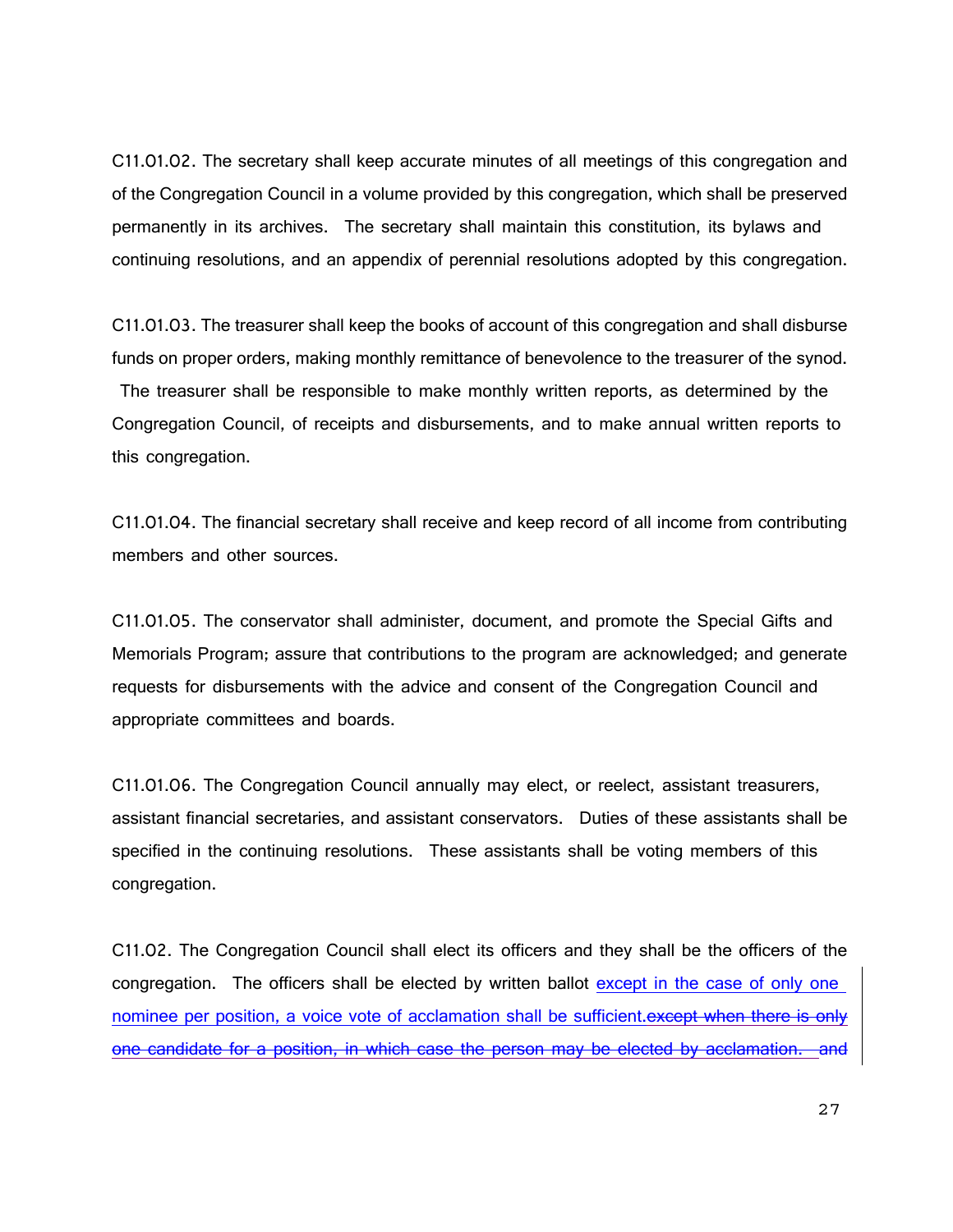They shall serve for one year or until their successors are elected. Their terms shall begin at the close of the annual meeting at which they are elected. C11.03. No officer shall hold more than one office at a time.

Chapter 12.

# CONGREGATION COUNCIL

C12.01. The voting membership of the Congregation Council shall consist of the called pastor(s);-twelve (12) members of the congregation, at least one of whom shall be a young adult under the age of thirty (30) years at the time of election; and one (1) youth member of the congregation under the age of eighteen (18) years at the time of election. A member's place on the Congregation Council shall be declared vacant if the member a) ceases to be a voting member of this congregation or b) is absent from four successive regular meetings of the Congregation Council without cause. Consistent with the laws of the state in which this congregation is incorporated, the congregation may adopt procedures for the removal of a member of the Congregation Council in other circumstances.

C12.02. The members of the Congregation Council except the called pastor(s) and the youth member shall be elected at the annual meeting to serve for terms of three (3) years or until their successors are elected. Their tenure shall be so arranged that one-third of the terms expire annually. The youth member shall be elected at the annual meeting to serve for a term of one (1) year or until his or her successor is elected. Their terms shall begin at the close of the annual meeting at which they are elected. Nominations shall be made by the Nominating Committee. Additional nominations may be made from the floor of the annual meeting to the number of vacancies to be filled. Nominees must be voting members of this congregation, must be of legal age (18) except for the nominee for youth member, and must not have served as a member of the Congregation Council continuously for the immediate past three years.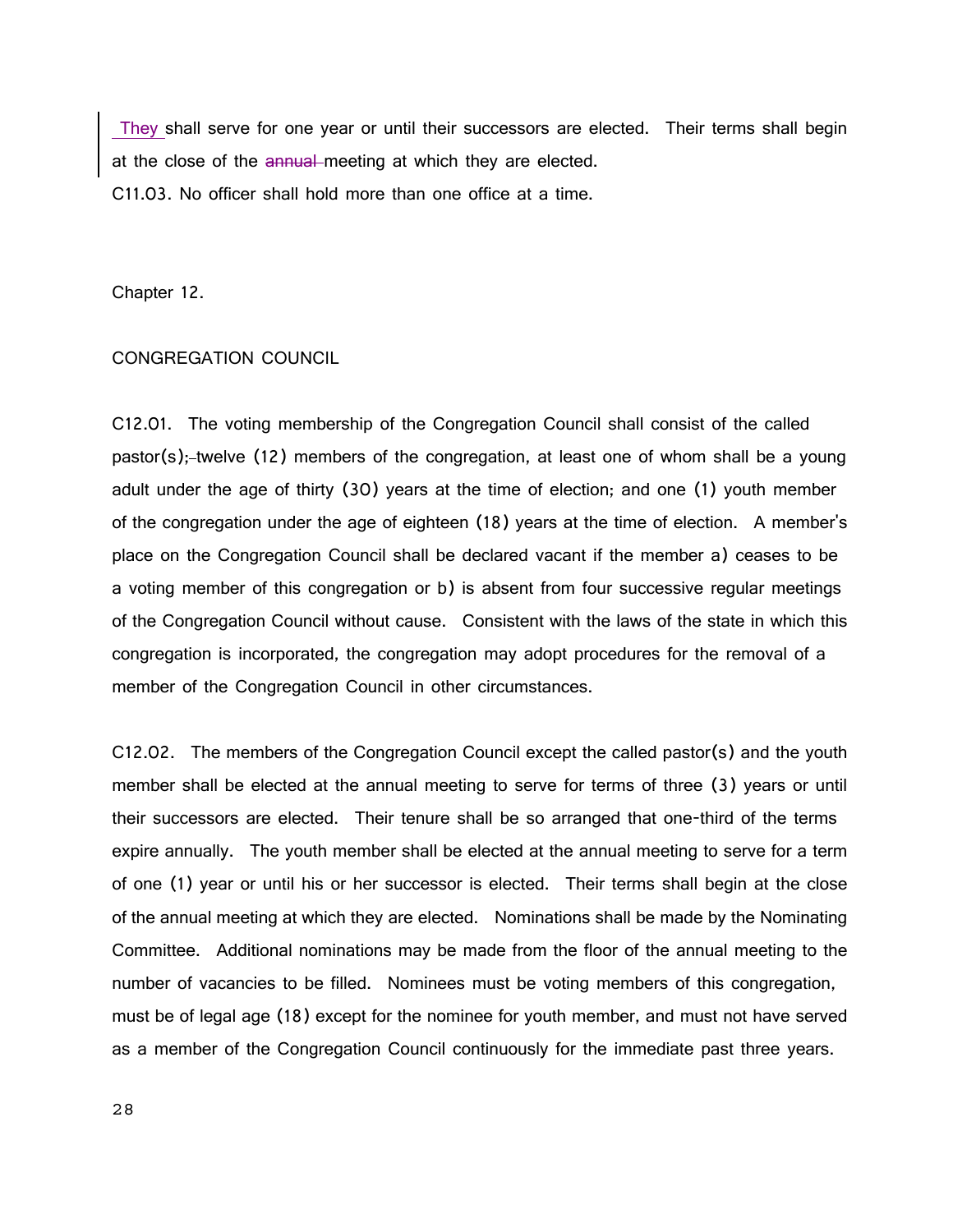Newly elected Congregation Council members shall be installed by the senior pastor according to the prescribed order of the church at the next worship service following their election or as soon thereafter as convenient.

C12.02.01. All elections of members of the Congregation Council shall be by written ballot and the result duly recorded by the secretary; except in the case of only one nominee per position, a voice vote of acclamation shall be sufficient.

C12.03. Should a member's place on the Congregation Council be declared vacant, the Congregation Council shall elect, by majority vote, a successor until the next annual meeting.

C12.04. The Congregation Council shall have general oversight of the life and activities of this congregation, and in particular its worship life, to the end that everything be done in accordance with the Word of God and the faith and practice of the Evangelical Lutheran Church in America. The duties of the Congregation Council shall include the following:

a. To lead this congregation in stating its mission, to do long-range planning, to set goals and priorities, and to evaluate its activities in light of its mission and goals.

b. To seek to involve all members of this congregation in worship, learning, witness, service, and support.

c. To oversee and provide for the administration of this congregation to enable it to fulfill its functions and perform its mission.

d. To maintain supportive relationships with the pastor(s) and staff and help them annually to evaluate the fulfillment of their calling or employment.

e. To be examples individually and corporately of the style of life and ministry expected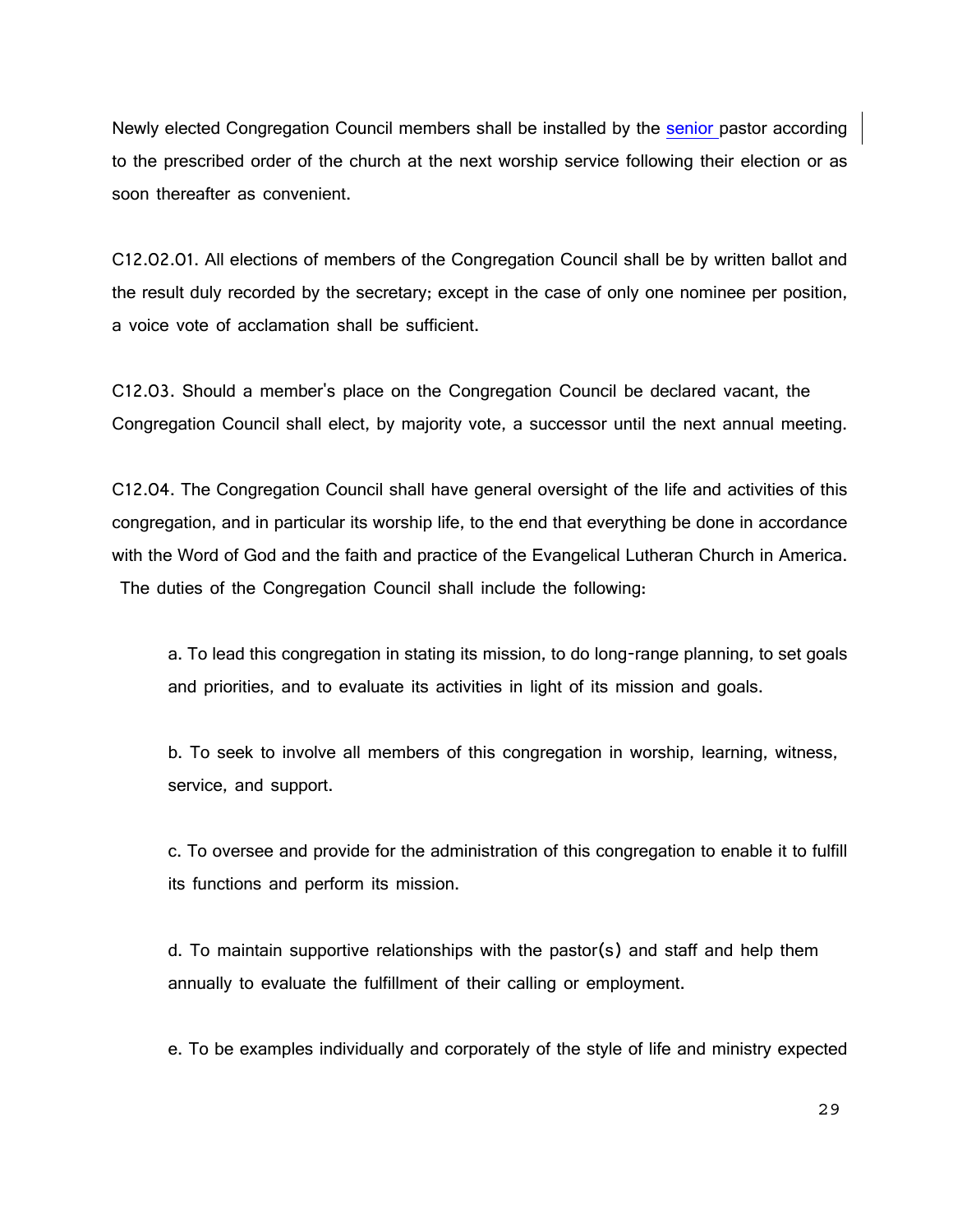of all baptized persons.

f. To promote a congregational climate of peace and goodwill, and, as differences and conflicts arise, to endeavor to foster mutual understanding.

g. To arrange for pastoral service during the sickness or absence of the pastor.

h. To emphasize partnership with the synod and churchwide organization of the Evangelical Lutheran Church in America as well as cooperation with other congregations, both Lutheran and non-Lutheran, subject to established policies of the synod and the Evangelical Lutheran Church in America.

i. To recommend and encourage the use of program resources produced or approved by the Evangelical Lutheran Church in America.

j. To seek out and encourage qualified persons to prepare for the ministry of the Gospel.

C12.05. The Congregation Council shall be responsible for the financial and property matters of this congregation.

a. The Congregation Council shall be the board of trustees of this congregation, and as such shall be responsible for maintaining and protecting its property and the management of its business and fiscal affairs. It shall have the powers and be subject to the obligations that pertain to such boards under the laws of the State of Maryland, except as otherwise provided herein.

b. The Congregation Council shall not have the authority to buy, sell, or encumber real property unless specifically authorized to do so by a meeting of the congregation.

d. The Congregation Council shall prepare an annual budget for adoption by this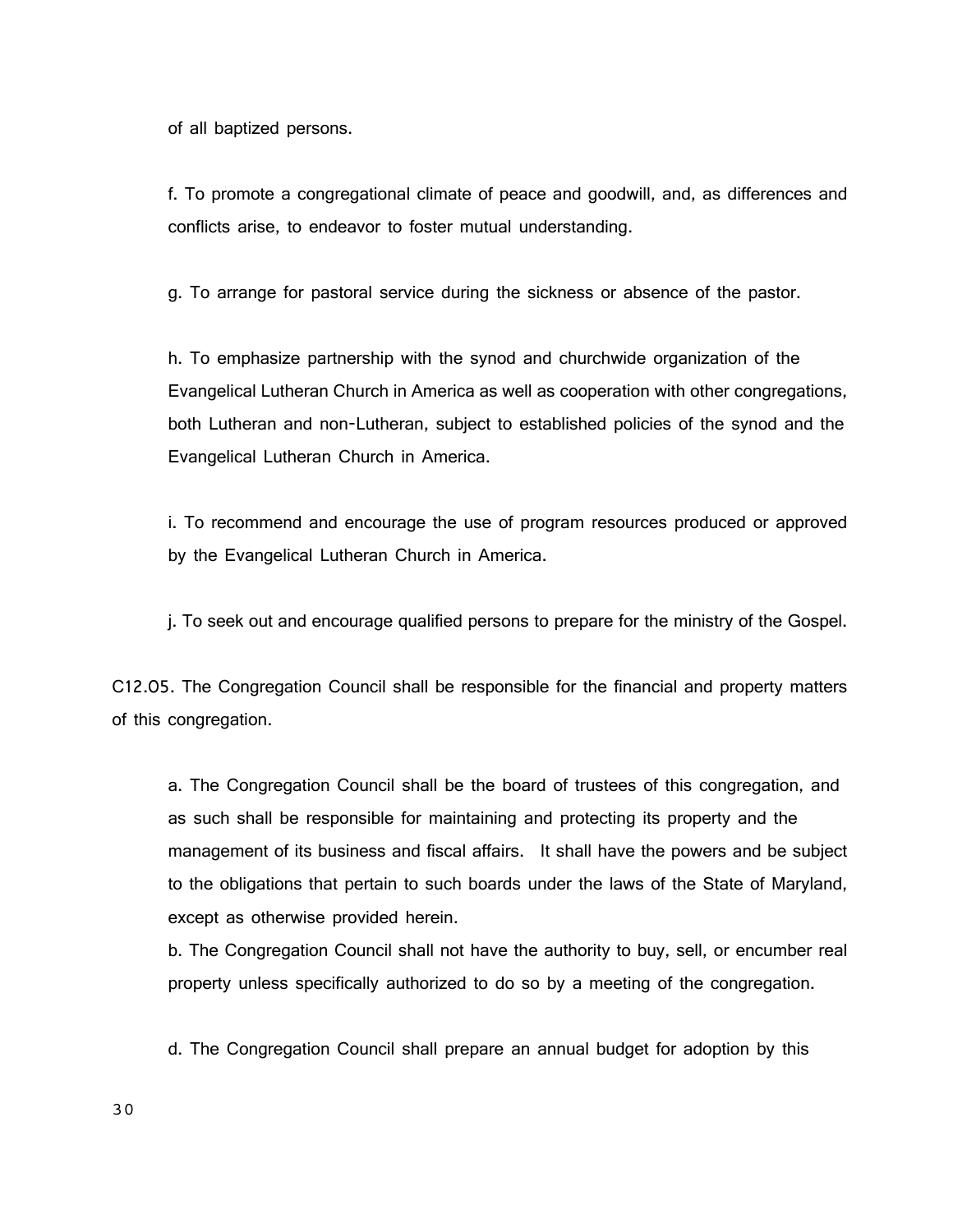congregation, shall supervise the expenditure of funds in accordance therewith following its adoption, and may incur obligations of more than 10% of budget in excess of the anticipated receipts only after approval by a Congregation Meeting. The budget shall include this congregation's full indicated share in support of the wider ministry being carried on in partnership with the synod and churchwide organization.

e. The Congregation Council shall ascertain that the financial affairs of this congregation are being conducted efficiently, giving particular attention to the prompt payment of all obligations and to the regular forwarding of benevolence monies to the synodical treasurer.

f. The Congregation Council shall be responsible for this congregation's investments and its total insurance program.

C12.05.01. Investment of this congregation's financial assets shall be consistent with the Constitution, Bylaws, and continuing resolutions of this congregation, and with church teachings.

C12.06. The Congregation Council shall see that the provisions of this constitution, its bylaws, and the continuing resolutions are carried out.

C12.07. The Congregation Council shall provide for an annual review of the membership roster.

C12.08. The Congregation Council shall be responsible for the employment and supervision of the staff of this congregation. Nothing in this provision shall be deemed to affect the congregation's responsibility for the call, terms of call, or termination of call of any employees who are on a roster of this church.

C12.09. The Congregation Council shall submit a comprehensive report to this congregation on or before the first Sunday in February at the annual meeting. The Audit Committee shall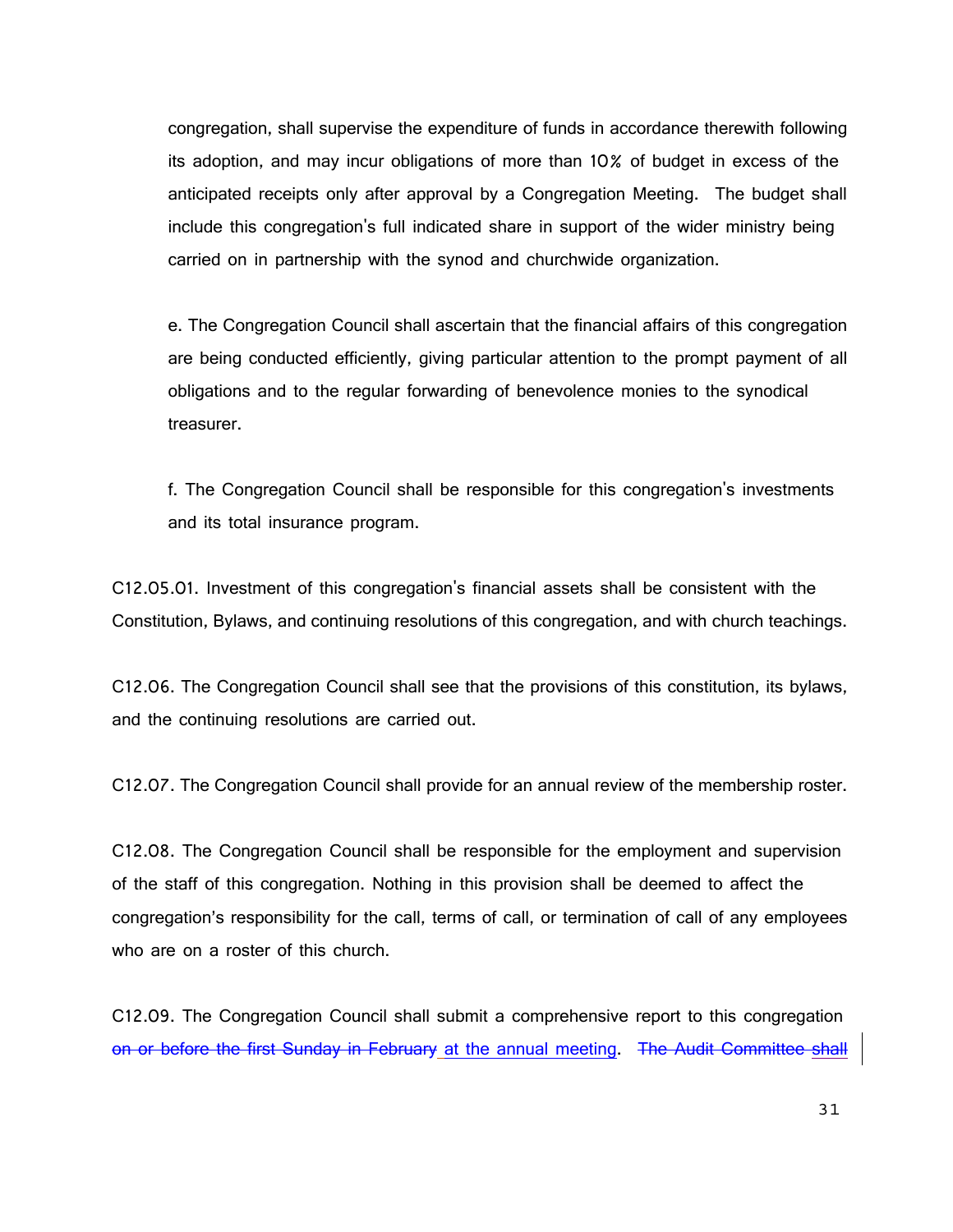report its findings to the Council shall be made available on or before the first Sunday Council meeting in December. The Audit Committee shall present a summary of its findings to the Congregation Meeting.

C12.11. The Congregation Council shall normally meet once a month. Special meetings may be called by the senior pastor or the president, and shall be called by the president at the request of at least one-half of its members. Notice of each special meeting shall be given to all who are entitled to be present.

C12.11.01. The Congregation Council shall normally meet on the first Tuesday of each month.

C12.12. A quorum for the transaction of business shall consist of a majority of the members of the Congregation Council, including the senior pastor or interim pastor, except when the senior pastor or interim pastor requests or consents to be absent and has given prior approval to the agenda for a particular regular or special meeting, which shall be the only business considered at that meeting. Chronic or repeated absence of the senior pastor or interim pastor who has refused approval of the agenda of a subsequent regular or special meeting shall not preclude action by the Congregation Council, following consultation with the synodical bishop.

C12.13. The Congregation Council and its committees may hold meetings by remote communication, including electronically and by telephone conference and, to the extent permitted by state law, notice of all meetings may be provided electronically.

Chapter 13.

CONGREGATION COMMITTEES

C13.01. The president, vice president, secretary, treasurer, and the called pastor(s) shall constitute the Executive Committee.

32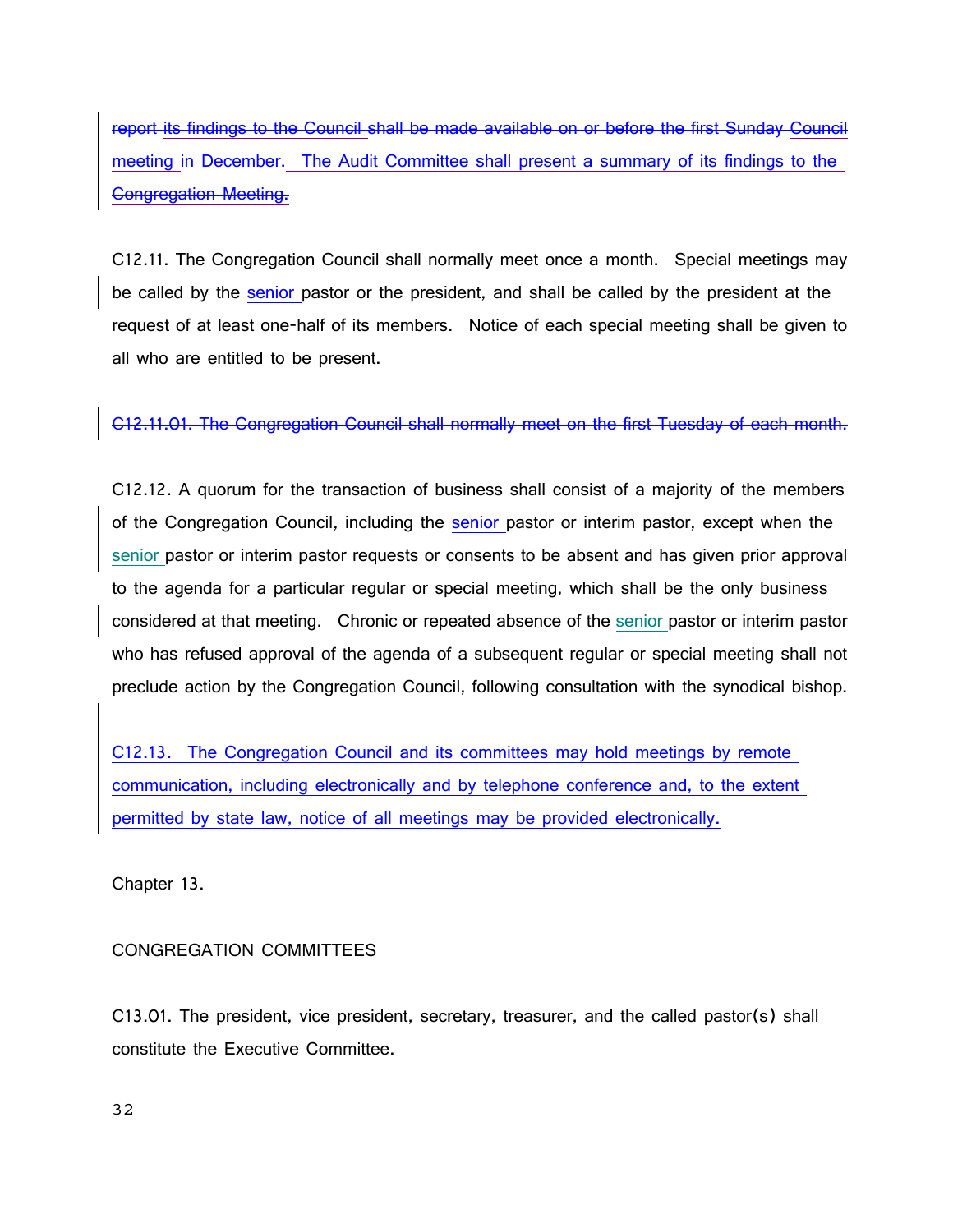C13.01.01. The Executive Committee shall meet at the call of the president to formulate a proposed agenda for each Congregation Council meeting and to perform specific tasks directed referred to it by the Congregation Council.

C13.02. A Nominating Committee shall be appointed by the Congregation Council for a term of one year.

C13.03. An Audit Committee of six voting members shall be elected by the congregation. Audit Committee members shall not be members of the Congregation Council. Term of office shall be three years, with two members elected each year. Members shall be eligible for reelection.

C13.04. A Mutual Ministry Committee (in the absence of a mutual ministry committee, the duties shall be fulfilled by the executive committee) shall be appointed jointly by the president and the senior ppastor. Term of office shall be two years, with three members to be appointed each successive year.

C13.05. When a pastoral vacancy occurs, a Call Committee of six voting members shall be elected by the Congregation Council. Term of office will terminate upon installation of the newly called pastor.

C13.05.01. Written nNotice shall be sent to all voting members of this congregation at least 30 days before the Council meeting at which the Call Committee is to be elected. Any voting member may self nominate or nominate another member or members by following the instructions in the notice. The Nominating Committee may nominate members. The Congregation Council shall elect members of the Call Committee from among the voting members nominated.

C13.06. Other committees of this congregation may be formed, as the need arises, by decision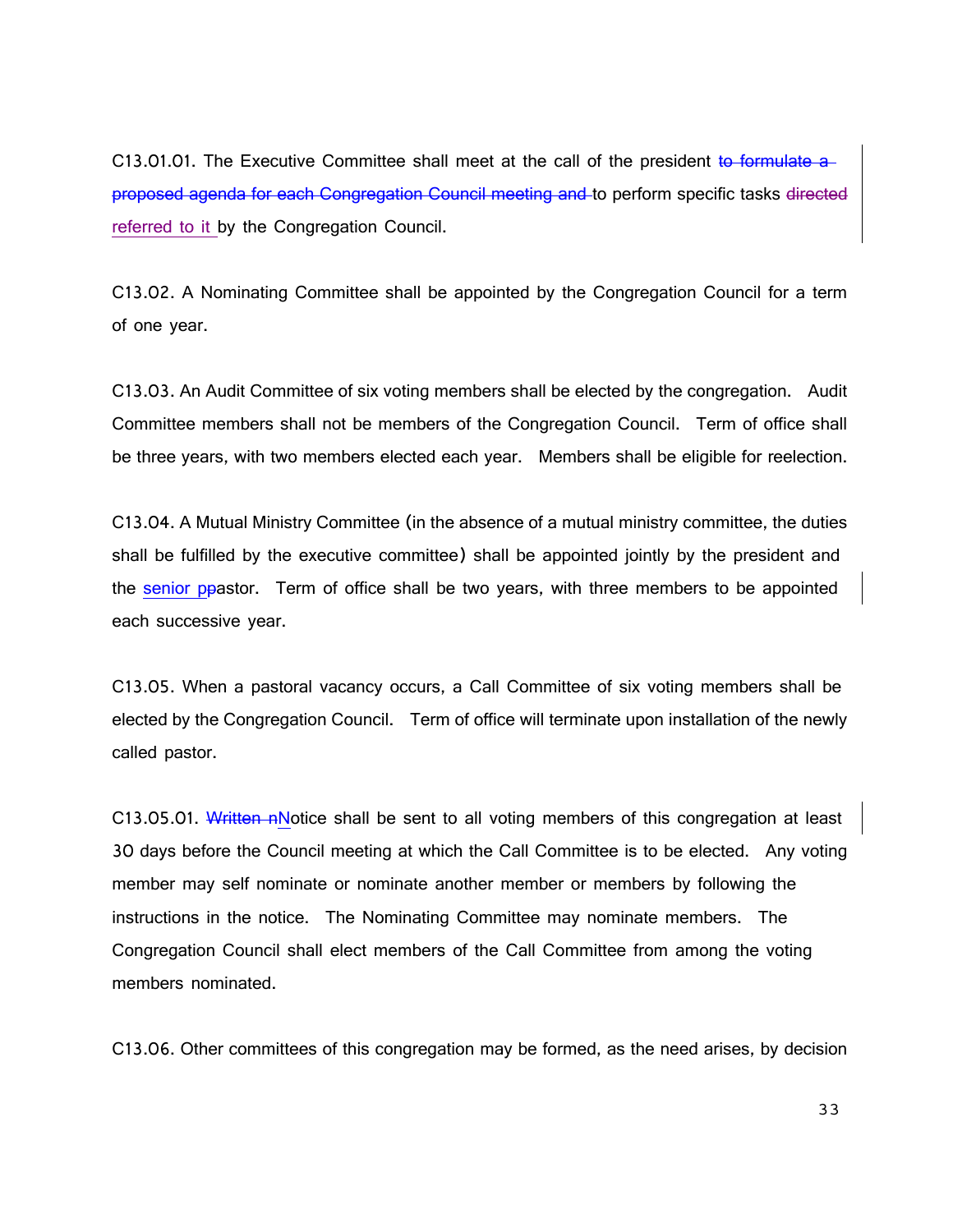of the Congregation Council.

C13.06.01. At its first meeting following the annual meeting, the Congregation Council shall appoint as many standing committees as the local and wider concerns of this congregation shall require. Each such committee shall be composed of one or more members of the Congregation Council and, in addition, other confirmed members of this congregation in good standing. Although appointed by and responsible to the Congregation Council, these committees shall be recognized as representative of the interests of, and performing essential services for, this congregation as a whole. The Senior Pastor and the president shall be members ex officio and have voice and vote in all committees.

C13.07. The formation and dDDuties of committees of this congregation shall be specified in the bylaws and/or continuing resolutions.

C13.07.01. Except as stipulated in the following bylaws in this chapter, tThe duties of all committees shall be assigned by the Congregation Council, along with such instructions as in its judgment are in the best interests of this congregation. In discharging its responsibilities, each committeeContinu shall collaborate with the eSsenior **pPpastor** or the staff member serving in that respective ministry. All actions of committees shall be subject to review by the Congregation Council.

C13.07.02A18. There shall be a Committee on Worship and Music. This committee shall assist the Congregation Council in seeing that the services of God's house are conducted regularly and in accordance with the liturgy of the Evangelical Lutheran Church in America, that competent ushers are recruited and trained, and that hymnals and other devotional materials are provided and properly cared for. This committee shall supervise and strive to advance the welfare and effective service of the choirs of this congregation. It shall arrange for the care of paraments, vestments and musical instruments, and it shall furnish music supplies appropriate for use in the worship of a congregation of the Evangelical Lutheran Church in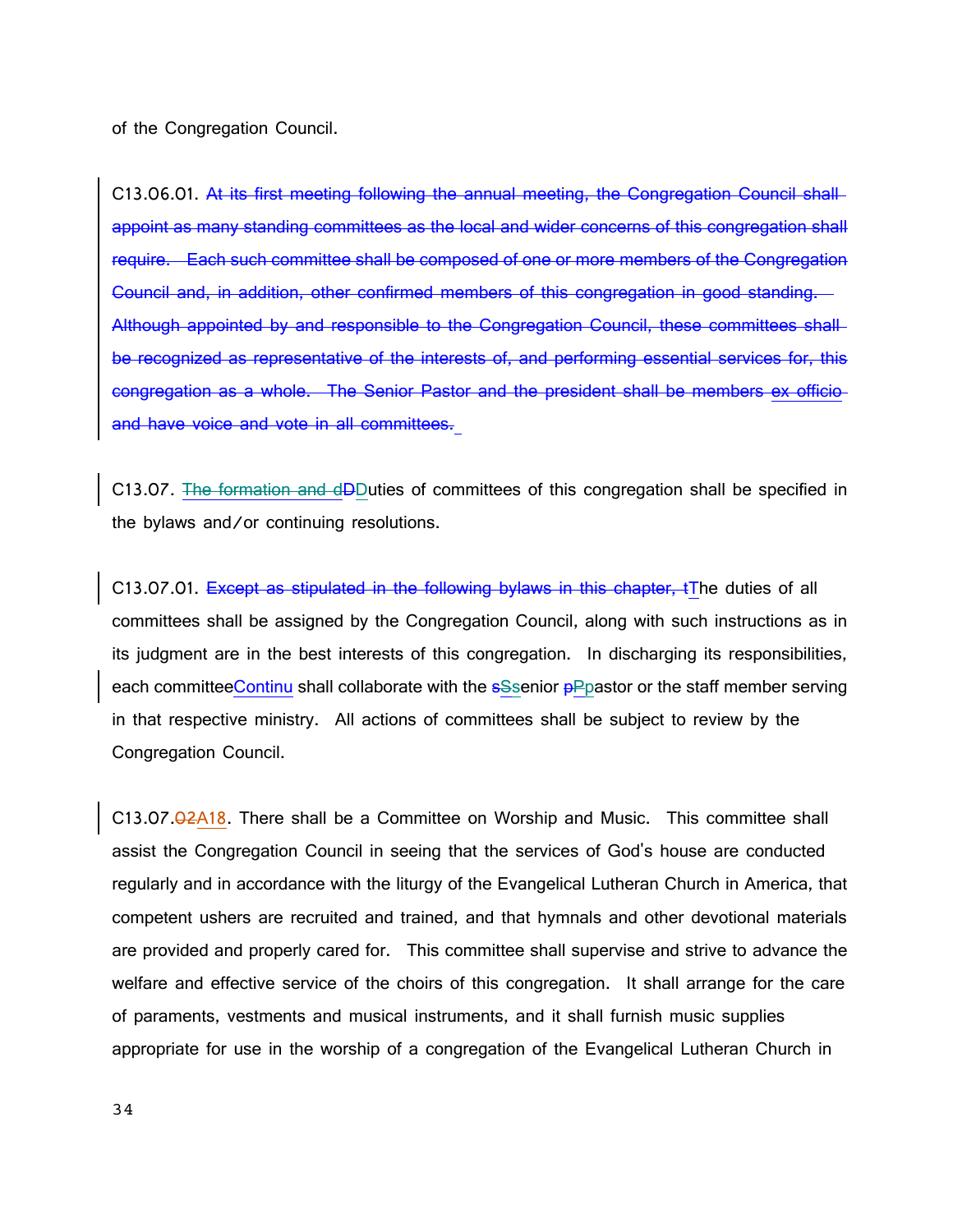America.

C13.07.03B18. There shall be a Committee on Christian Education. This committee shall oversee the conduct and promotion of the schools and the educational activities of all organizations within this congregation. It shall encourage the use of teaching and worship materials published or approved by the Evangelical Lutheran Church in America, and seek to introduce the church's periodicals and books of family devotion into the homes of this congregation. One of the primary aims of the Committee on Christian Education shall be to bring the call to the ministry of the Gospel and to other full-time church vocations to the attention of qualified youth of this congregation.

C13.07.04C18. There shall be a Committee on Church Property. This committee shall see to the proper maintenance and protection of all land, buildings, equipment, furnishings, vehicles, and other property of this congregation and shall see that all property is adequately insured. In addition to budgeting for routine annual maintenance, this committee shall prepare and maintain a plan for the long-term repair and replacement of property susceptible to wear or catastrophic failure. While this committee has the overall responsibility for all property of this congregation, the care of property specifically associated with the Organizations Within This Congregation is delegated to their respective boards.

C13.07.05D18. There shall be a Committee on Discipleship. This committee shall stimulate and lead all members of this congregation in endeavors to reawaken the spiritually indifferent and to reach others who are as yet unwon with the Gospel and attach them to Christ's Church. To this end, the committee shall devote itself to deepening the spiritual life of this congregation and shall periodically study this congregation in the context of its surrounding community.

C13.07.06E18. There shall be a Committee on Finance, of which the treasurer and the financial secretary shall be members ex officio with voice and vote. This committee shall prepare a draft budget for the succeeding year, including this congregation's share in support of the wider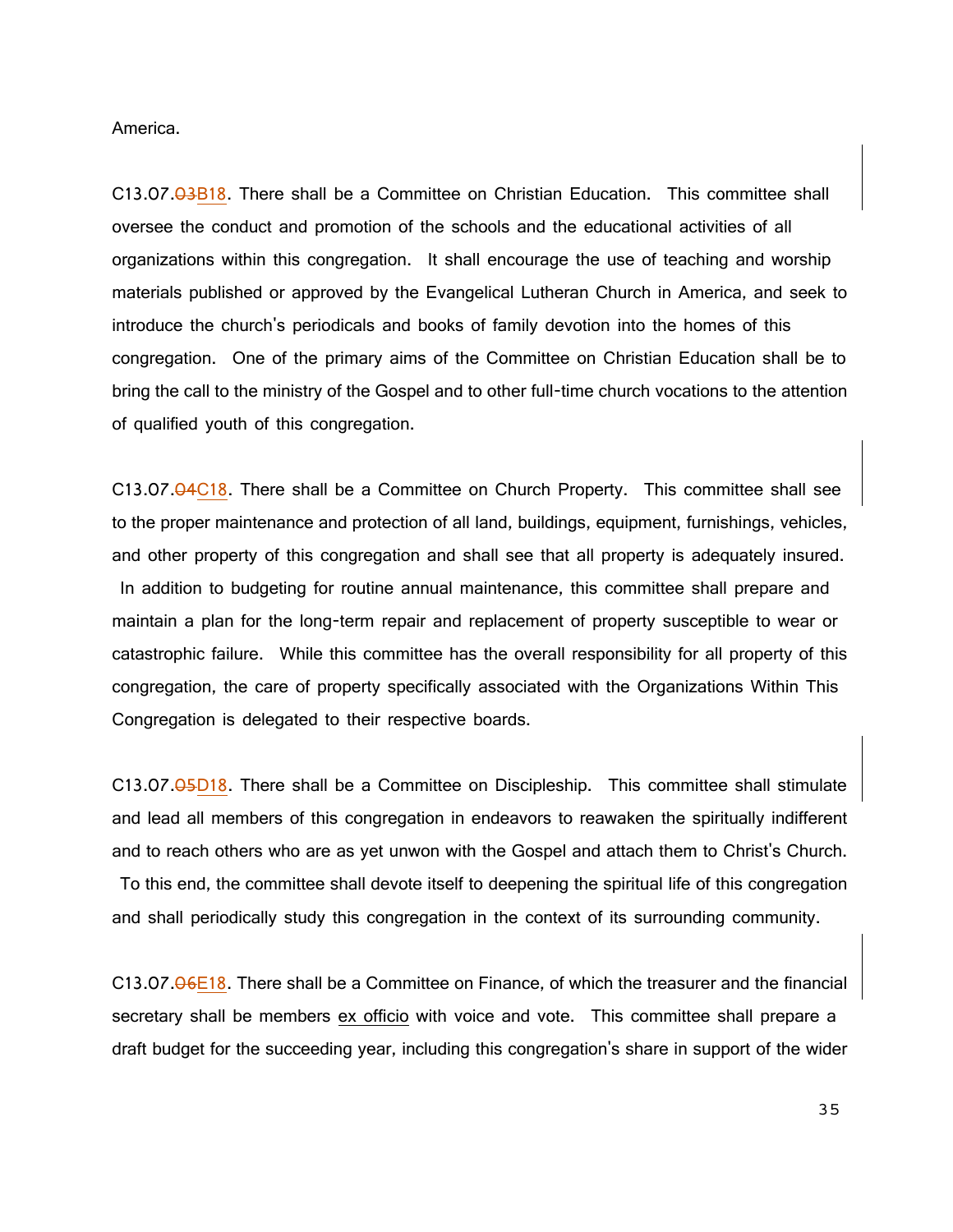ministry being carried on its behalf by the Evangelical Lutheran Church in America and the synod, and shall submit such draft budget to the Congregation Council for its action and later presentation to a congregational meeting. The committee shall exercise oversight of all the financial affairs of this congregation to make sure they are being conducted efficiently, giving particular attention to the prompt payment of all obligations and to the regular forwarding of benevolence monies to the synodical treasurer. It shall, subject to the approval of the Congregation Council, be responsible for this congregation's investments.

C13.07.07F18. There shall be a Committee on Social Ministry. This committee shall lead the members of this congregation in extending Christian compassion and helpfulness to the ill, the aged, the orphaned, the underprivileged, the imprisoned, and to all persons in need of aid in body or soul. This committee shall study social conditions, primarily in the local community, to advocate bringing the cleansing and healing light of Christian truth to bear upon critical problems through thoughtful Christian discussion of facts and issues.

C13.07.08G18. There shall be a Committee on Stewardship, of which the treasurer and the financial secretary and the conservator shall be members ex officio with voice and vote. This committee shall evoke and promote the expression of Christian faith in daily living; teach the application of Christian principles in the use of money; diffuse knowledge of this congregation's local, national, and world-wide ministries; and lead all members to higher levels of proportionate giving for the Lord's work. This committee shall be responsible for the Every Member Visits or other congregational efforts which lead to informed and grateful giving.

C13.07.09H18. There shall be a Committee on Staff. This committee shall study and make recommendations concerning policies and procedures regarding the administration of congregation personnel, including position management, selection and hiring, compensation and benefits, performance evaluations, corrective action for unsatisfactory performance, and termination of employment. This committee shall oversee the administration of congregation personnel to assure that personnel actions are in the best interests of this congregation and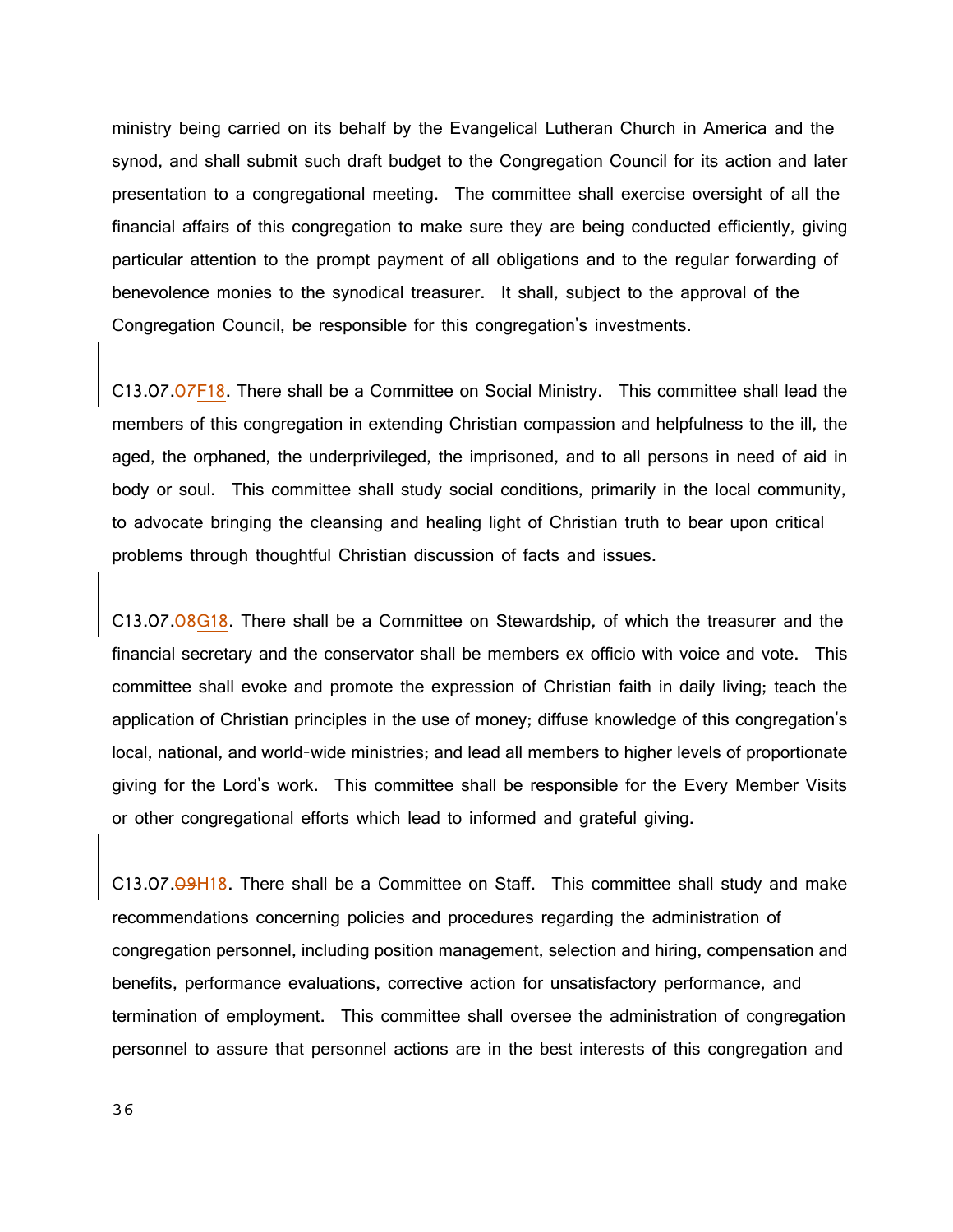comply with applicable policies and procedures.

C13.08. The senior pastor of this congregation shall be ex officio (that is, having voice and vote) a member of all committees and boards of the congregation, except the Nominating Committee. The president of this congregation shall be ex officio (that is, having voice and vote), a member of all committees and boards of the congregation, except the Nominating Committee.

Chapter 14.

# ORGANIZATIONS WITHIN THE CONGREGATION

C14.01. All organizations within this congregation shall exist to aid it in ministering to the members of this congregation and to all persons who can be reached with the Gospel of Christ. As outgrowths and expressions of this congregation's life, the organizations are subject to its oversight and direction. This congregation at its meeting shall determine their policies, guide their activities, and receive reports concerning their membership, work, and finances.

C14.01.01. The Christian Day School, established in 1957, provides preschool children with Christian education and training commensurate with their individual capacities for growth. It is governed by an eleven member board of directors. The Christian Day School is further described in its charter.

C14.01.02. The Senior Pastor, President, and Director of the Christian Day School shall be ex officio members of its board.

C14.01.02C13.07.I18. The Tent Troupe ministry, established in 1970, is a traveling summer tent theatre, providing a ministry of "loving, caring, sharing, and giving" expressions of faith in Jesus Christ for both the senior high youth and all with whom they come in contact. During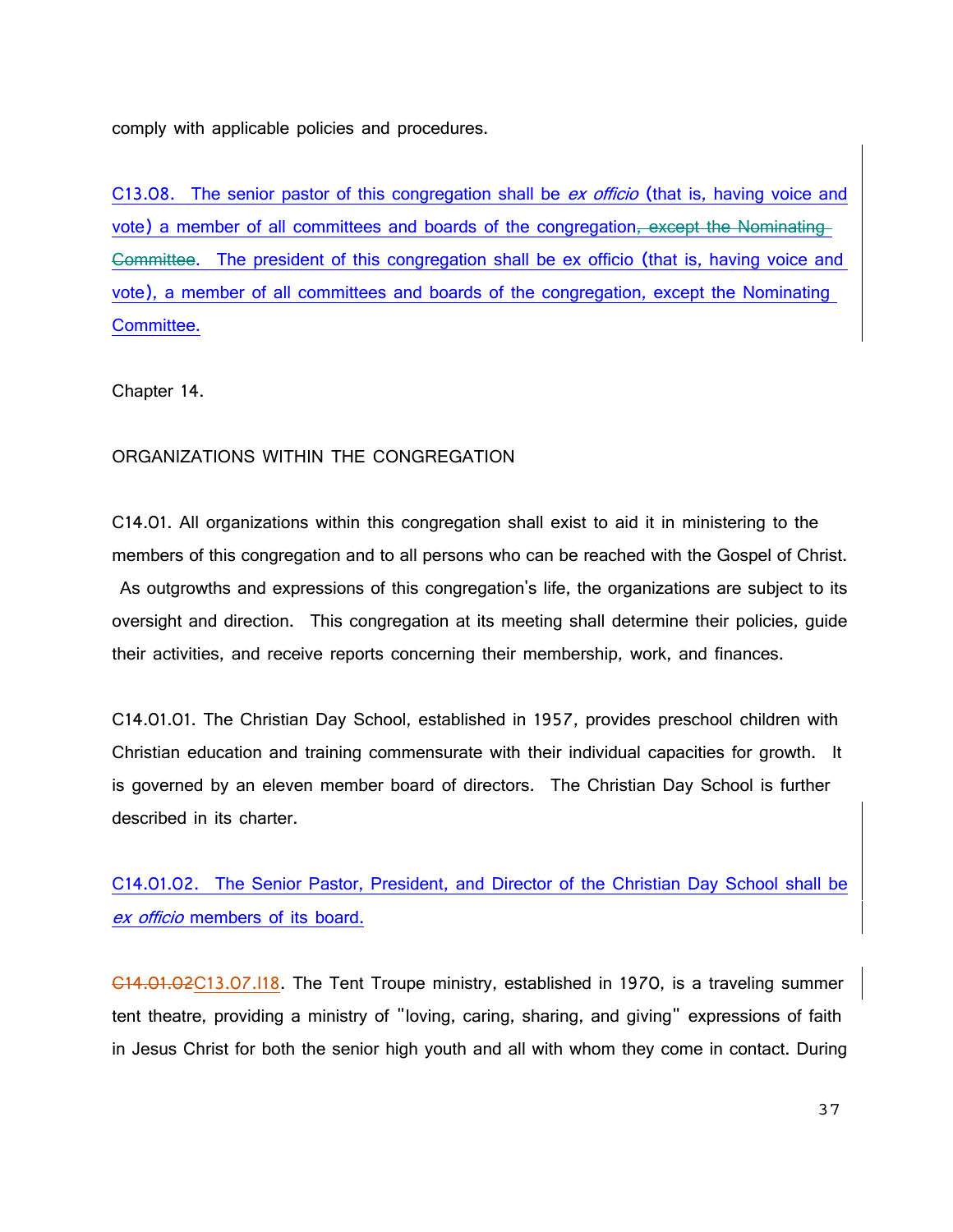the summers it goes on tour, the Troupe lives in community, experiencing life as a family. The tour lasts approximately three to four weeks. Tent Troupe is governed by a ten to fifteen member board committee of governors.

C14.01.03C13.07.J18. The Hallowood ministry, established in 1979, is this congregation's retreat ministry in a rural setting, located near Comus, Maryland. Retreat facilities and programs are provided to this congregation, other Christian congregations and organizations, and other groups and corporations. Hallowood provides a restful, quiet, scenic location where people can ponder, study, and worship God. Hallowood is governed by a board-committee of managers consisting of at least seven (7) people.

C14.01.04. The Senior Pastor and President shall be ex-officio members of all boards. The Director of the Christian Day School shall be an ex-officio member of its board. The Executive Director of Hallowood shall be an ex-officio member of its board. The Director of Drama Ministry shall be an ex-officio member of the Tent Troupe board.

C14.01.035. The other members of the Chrisitan Day School each board shall be appointed by the Congregation Council to serve for terms of three (3) years or until their successors are appointed. A majority of the appointed members of each board shall be baptized, confirmed, or voting members of this congregation. Their tenure shall be so arranged that one-third of the terms of each board shall expire annually. Terms on the Christian Day School board shall begin on July 1. <del>Terms on the Tent Troupe board shall begin on September 1. Terms on the</del> Hallowood board shall begin on August 1. Names of prospective board members shall be submitted to the Nominating Committee, which shall nominate all those meeting the qualifications in this bylaw. After January 23, 2020, a nominee must not have served as a member of the board continuously for the immediate past nine (9) years. A vacancy shall be filled by using this same procedure.

C14.02. Special interest groups, other than those of the official organizations of the Evangelical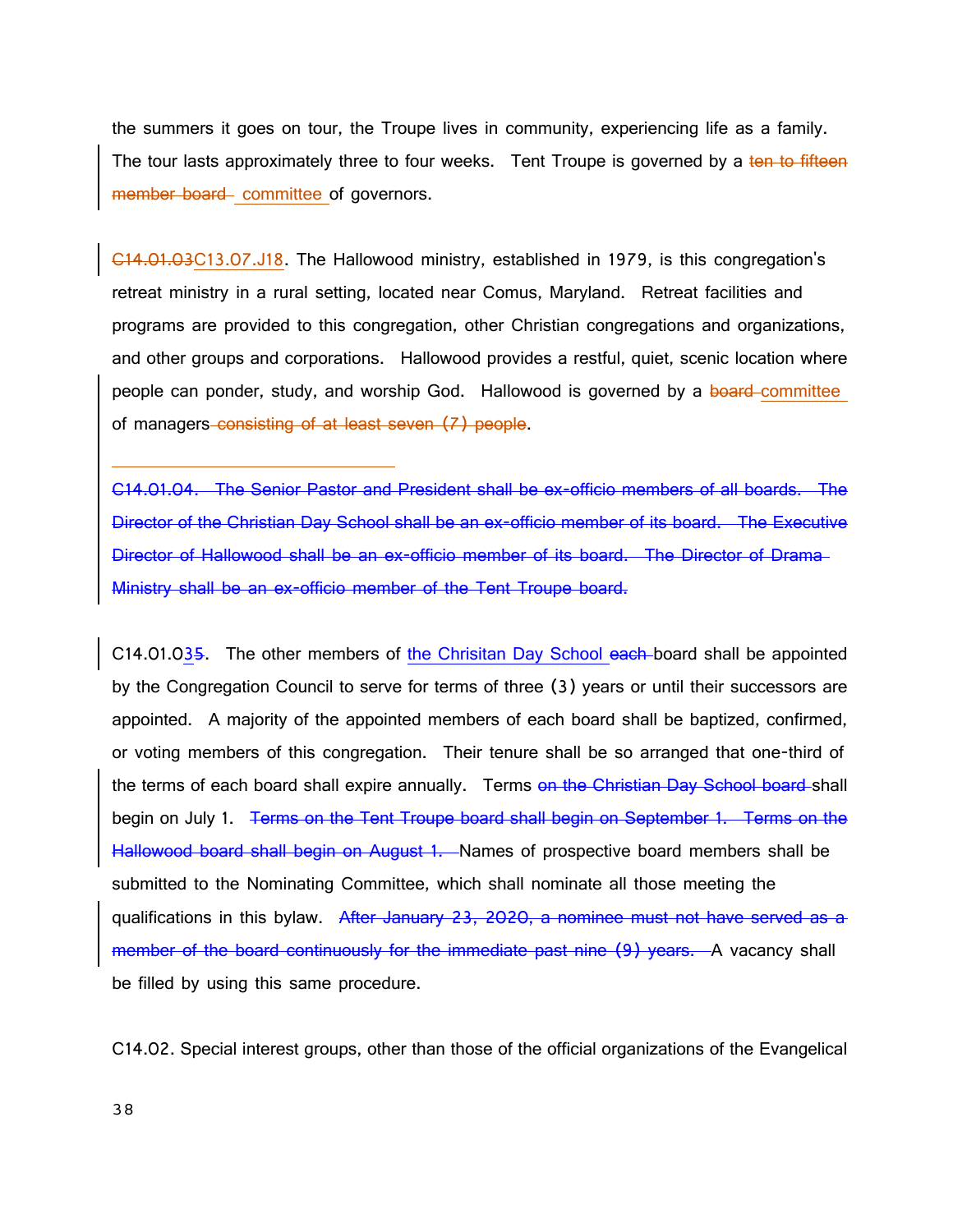Lutheran Church in America, may be organized only after authorization has been given by the Congregation Council and specified in a continuing resolution.

Chapter 15.

## DISCIPLINE OF MEMBERS AND ADJUDICATION

\*C15.01. Denial of the Christian faith as described in this constitution, conduct grossly unbecoming a member of the Church of Christ, or persistent trouble-making in this congregation are sufficient cause for discipline of a member. Prior to disciplinary action, reconciliation will be attempted following Matthew 18:15-17, proceeding through these successive steps: a) private admonition by the pastor, b) admonition by the pastor in the presence of two or three witnesses, and c) citation to appear before the Congregation Council. If for any reason, the pastor is unable to administer the admonitions required by a. and b. hereof, the president or vice president shall administer such admonitions.

\*C15.02. The process for discipline of a member of the congregation shall be governed as prescribed by the chapter on discipline in the *Constitution, Bylaws, and Continuing Resolutions* of the Evangelical Lutheran Church in America. If discipline against a member proceeds beyond counseling and admonition by the pastor, charges against the accused member(s) that are specific and in writing shall be prepared by member(s) of the congregation who shall sign the charges as the accuser(s). The written charges shall be filed with the pastor, who shall advise the Congregation Council of the need to issue a written citation to the accused and the accusers that specifies the time and place of the hearing before the Congregation Council. The written charges shall accompany the written citation to the accused. The written citation that specifies the time and place of the hearing before the Congregation Council and requests the presence of a member charged with the offense shall be sent at least ten days prior to the meeting. If the member charged with the offense fails to appear at the scheduled hearing, the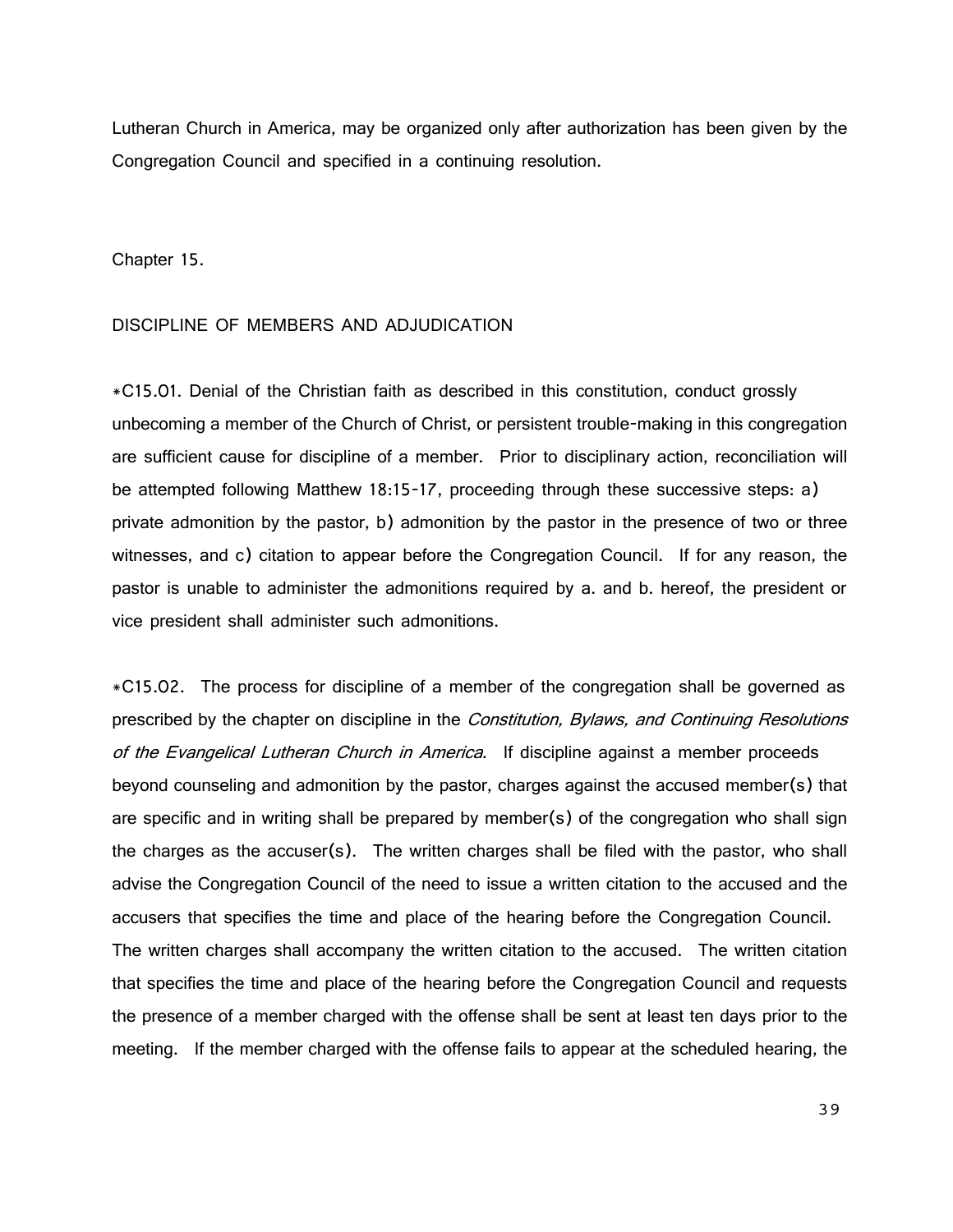Congregation Council may proceed with the hearing and may pass judgment in the member's absence.

\*C15.03. Members of the Congregation Council who participate in the preparation of the written charges or who present evidence or testimony in the hearing before the Congregation Council are disqualified from voting upon the question of the guilt of the accused member. Should the allegations be sustained by a two-thirds majority vote of the members of the Congregation Council who are not disqualified but who are present and voting, and renewed admonition prove ineffectual, the council shall impose one of the following disciplinary actions:

- a. censure before the council or congregation;
- b. suspension from membership for a definite period of time; or
- c. exclusion from membership in this congregation.

Disciplinary actions b. and c. shall be delivered to the member in writing. \*C15.04. The member against whom disciplinary action has been taken by the Congregation Council shall have the right to appeal the decision to the Synod Council. Such right may not be abridged and the decision of the Synod Council shall be final.

\*C15.05. Disciplinary actions may be reconsidered and revoked by the Congregation Council upon receipt of a) evidence that injustice has been done or b) evidence of repentance and amendment.

\*C15.06. For disciplinary actions in this congregation, "due process" shall be observed as specified in 20.41.04 in the Constitution, Bylaws, and Continuing Resolutions of the Evangelical Lutheran Church in America.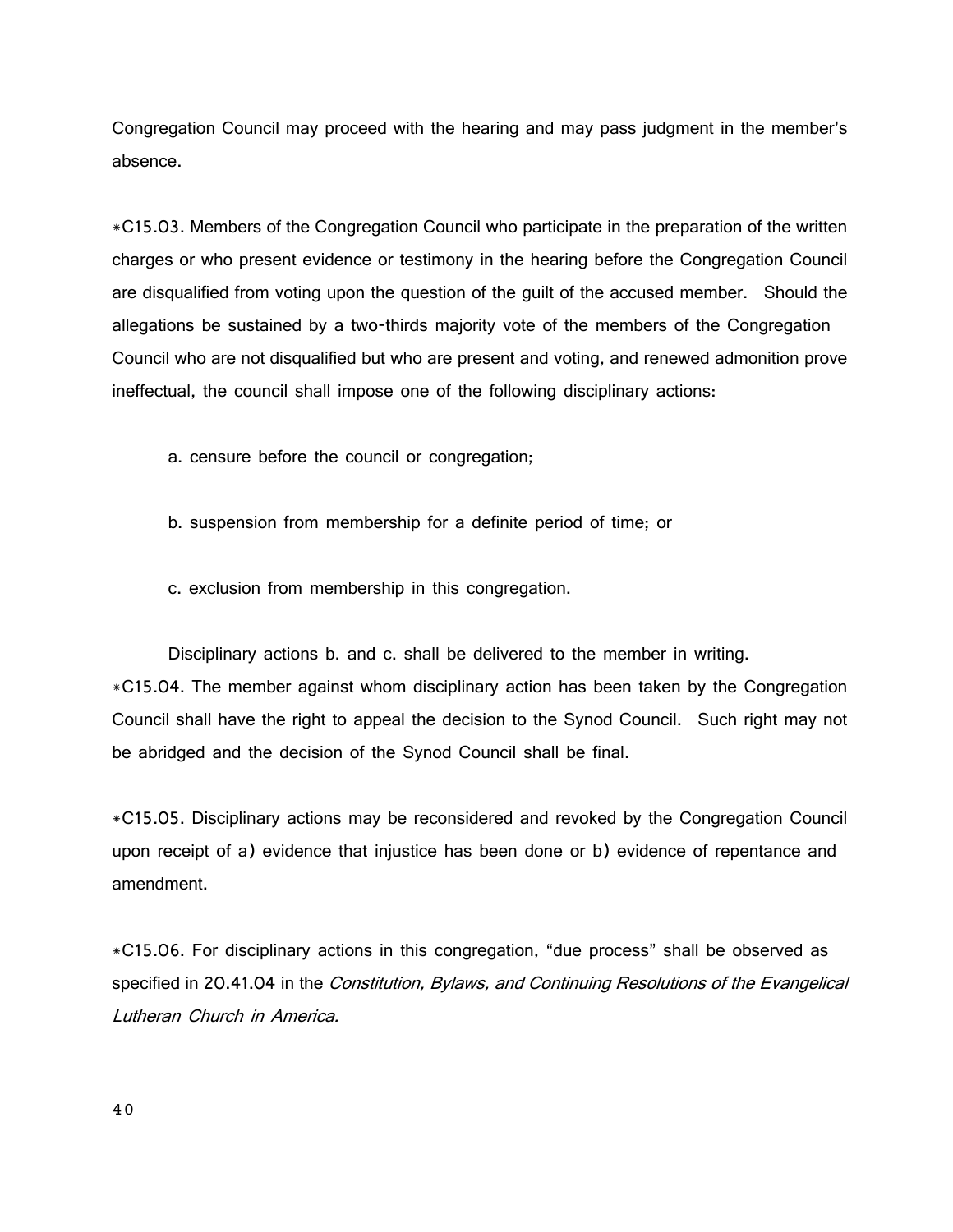\*C15.07. No member of a congregation shall be subject to discipline for offences that the Congregation Council has previously heard and decided, unless so ordered by the Synod Council after an appeal.

\*C15.10. Adjudication

\*C15.11. When there is disagreement among factions within this congregation on a substantive issue that cannot be resolved by the parties, members of this congregation shall have access to the synodical bishop for consultation after informing the chair of the Congregation Council of their intent. If the consultation fails to resolve the issue(s), the Consultation Committee of the synod shall consider the matter. If the Consultation Committee of the synod shall fail to resolve the issue(s), the matter shall be referred to the Synod Council, whose decision shall be final.

Chapter 16.

# **BYLAWS**

\*C16.01. This congregation may adopt bylaws. No bylaw may conflict with this constitution.

\*C16.02. Bylaws may be adopted or amended at any legally called meeting of this congregation with a quorum present by a majority vote of those voting members present and voting.

\*C16.03. Changes to the bylaws may be proposed by any voting member, provided that such additions or amendments be submitted in writing to the Congregation Council at least 60 days before a regular or special Congregation Meeting called for that purpose. The Congregation Council shall notify the congregation's members by mail of the proposal with the council's recommendations at least 30 days in advance of the Congregation Meeting.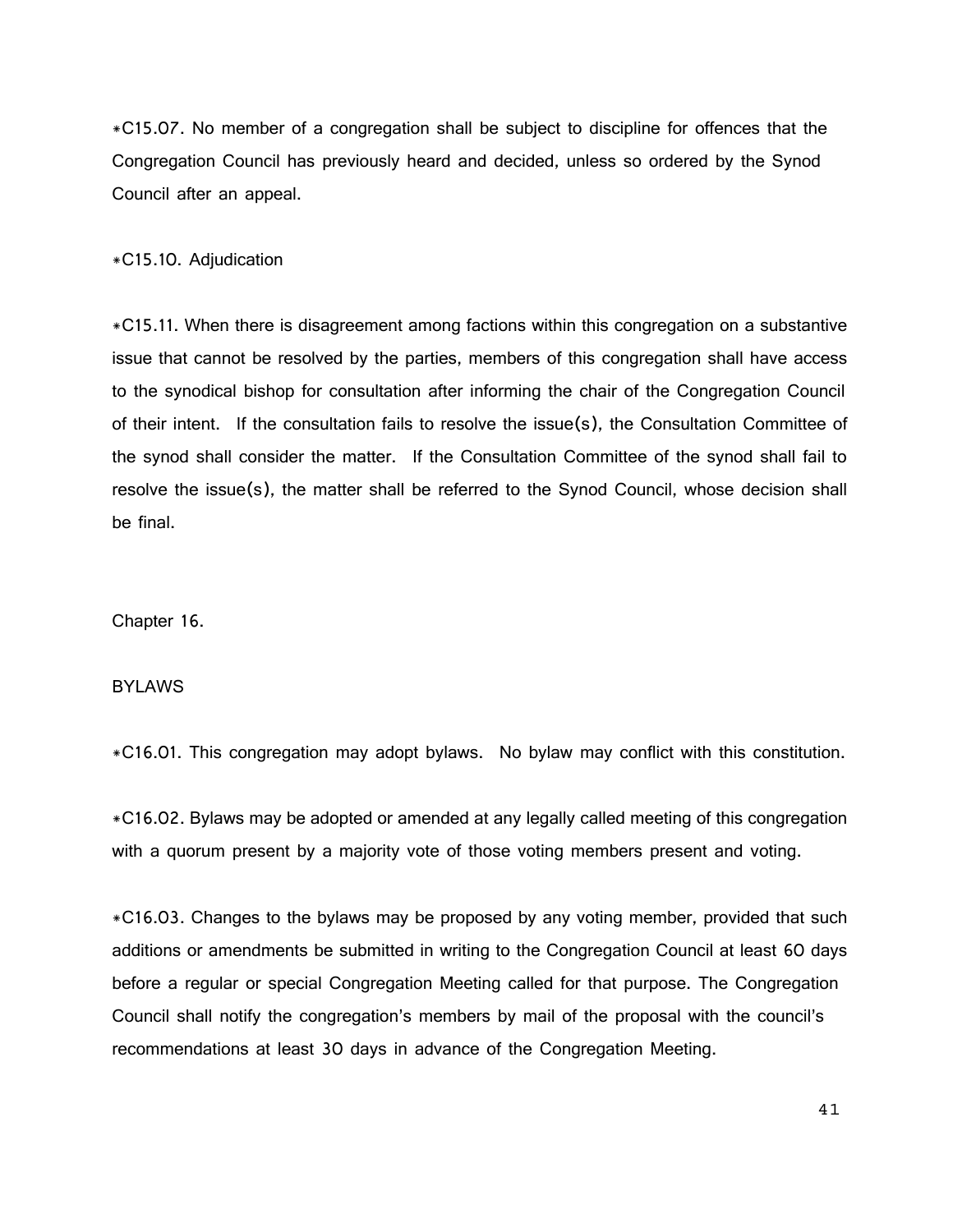\*C16.04. Approved changes to the bylaws shall be sent by the secretary of this congregation to the synod.

Chapter 17.

# AMENDMENTS

\*C17.01. Unless provision \*C17.04 is applicable, those sections of this constitution that are not required, in accord with the Model Constitution for Congregations of the Evangelical Lutheran Church in America, may be amended in the following manner. Amendments may be proposed by at least twenty-five (25) voting members or by the Congregation Council. Proposals must be filed in writing with the Congregation Council 60 days before formal consideration by this congregation at a regular or special Congregation Meeting called for that purpose. The Congregation Council shall notify the congregation's members by mail of the proposal together with the council's recommendations at least 30 days in advance of the meeting.

\*C17.02. An amendment to this constitution, proposed under \*C17.01., shall:

a. be approved at a legally called Congregation Meeting according to this constitution by a majority vote of those present and voting;

b. be ratified without change at the next annual meeting by a two-thirds majority vote of those present and voting; and

c. have the effective date included in the resolution and noted in the constitution.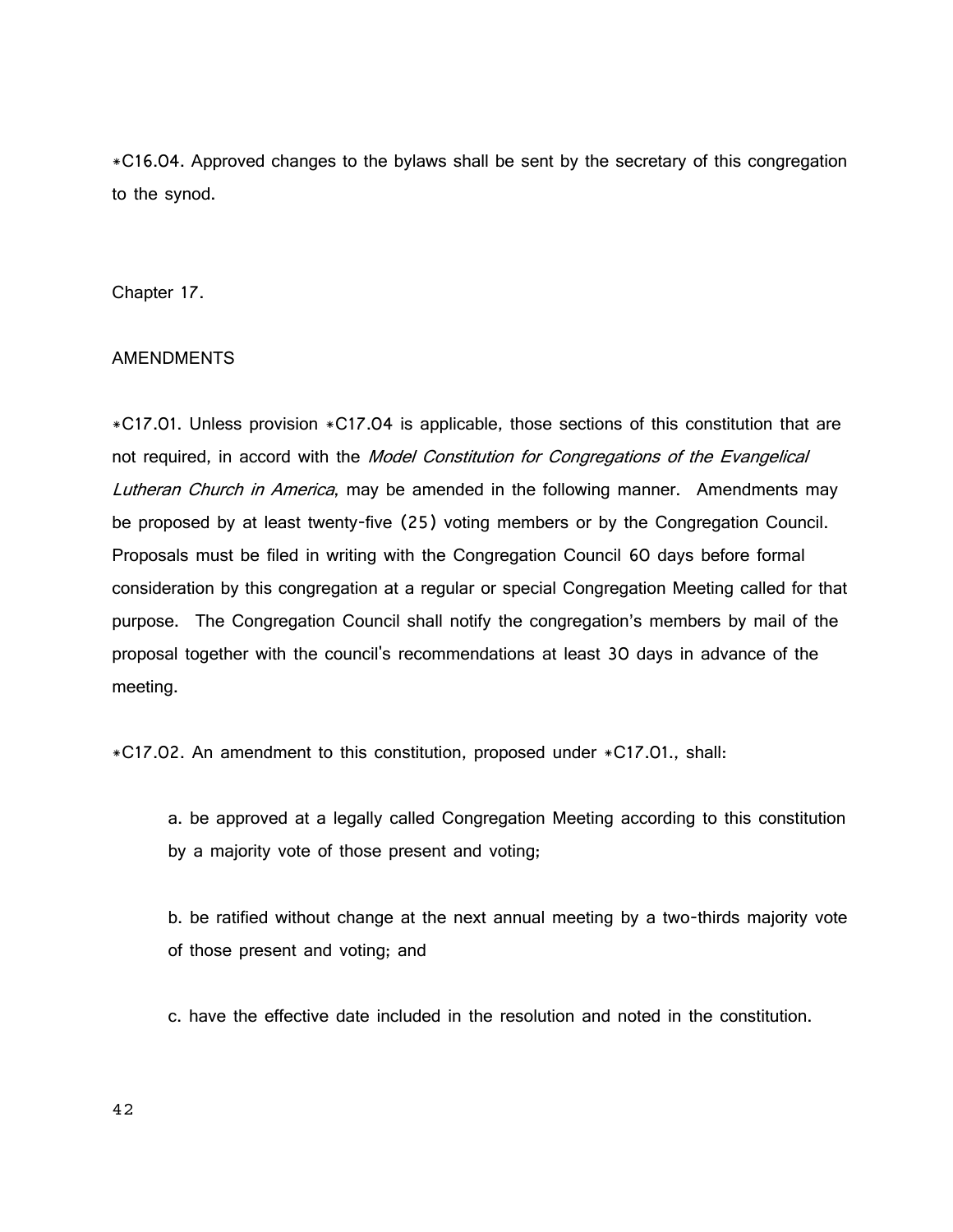\*C17.03. Any amendments to this constitution that result from the processes provided in \*C17.01. And \*C17.02. shall be sent by the secretary of this congregation to the synod. The amendment shall become effective within 120 days from the date of the receipt of the notice by the synod unless the synod informs this congregation that the amendment is in conflict with the constitution and bylaws of the Evangelical Lutheran Church in America or the constitution of the Metropolitan Washington D.C. Synod of the ELCA.

\*C17.04. This constitution may be amended to bring any section into conformity with a section or sections, either required or not required, of the Model Constitution for Congregations of the **Evangelical Lutheran Church in America as most recently amended by the Churchwide** Assembly. Such amendments may be approved by a simple majority vote of those voting members present and voting at any legally called meeting of the congregation without presentation at a prior meeting of the congregation, provided that the Congregation Council has submitted by mail notice to the congregation of such an amendment or amendments, together with the council's recommendations, at least 30 days prior to the meeting. Upon the request of 25 voting members of the congregation, the Congregation Council shall submit such notice. Following the adoption of an amendment, the secretary of the congregation shall submit a copy thereof to the synod. Such provisions shall become effective immediately following a vote of approval.

Chapter 18.

# CONTINUING RESOLUTIONS

\*C18.01. The congregation in a legally called meeting or the Congregation Council may enact continuing resolutions. Such continuing resolutions may not conflict with the constitution and bylaws of this congregation.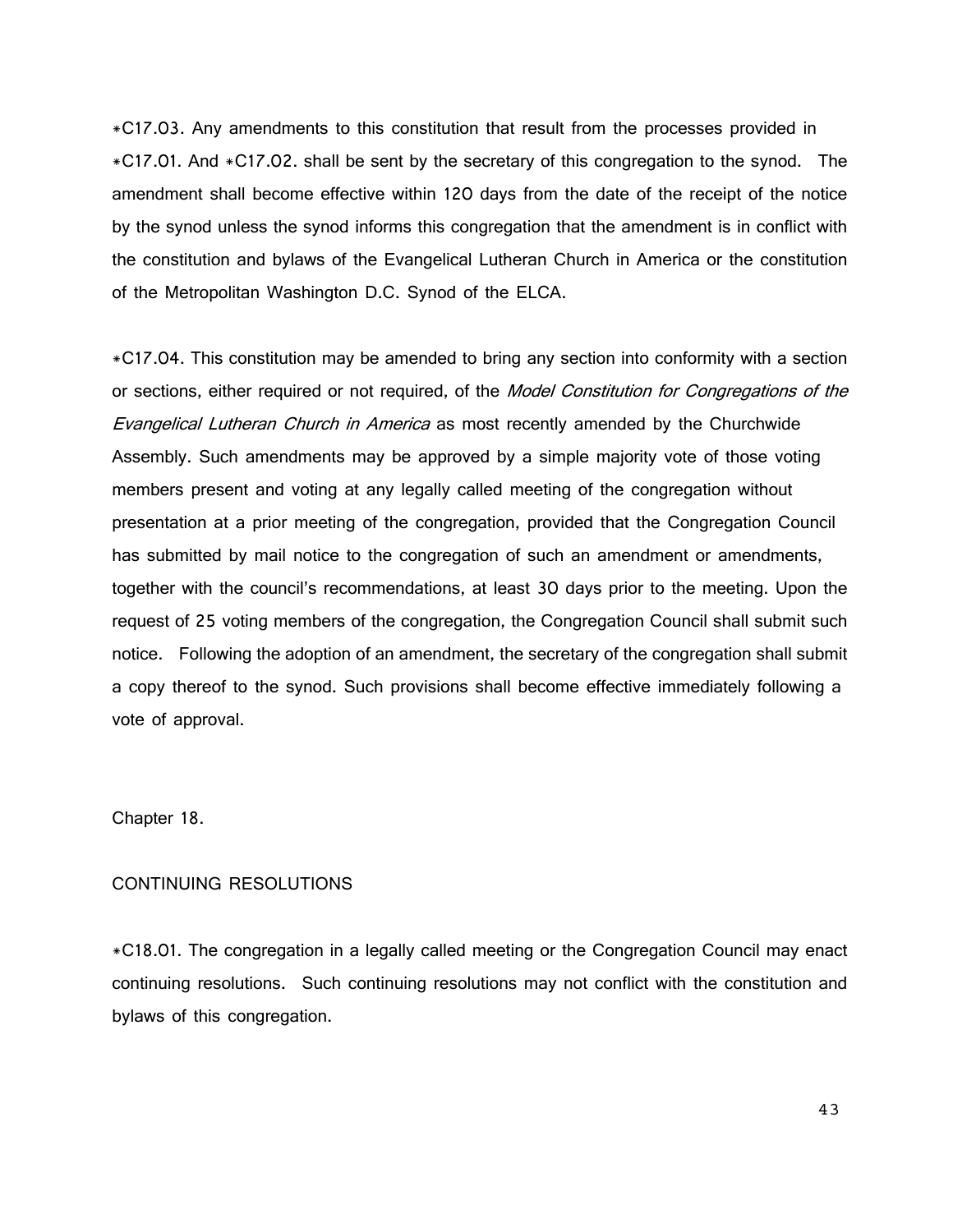\*C18.02. Continuing resolutions shall be enacted or amended by a majority vote of a meeting of the congregation or a two-thirds vote of all voting members of the Congregation Council.

Chapter 19.

## INDEMNIFICATION

\*C19.01. Consistent with the provisions of the laws under which this congregation is incorporated, this congregation may adopt provisions providing indemnification for each person who, by reason of the fact that such person is or was a Congregation Council member, officer, employee, agent, or other member of any committee of this congregation, was or is threatened to be made a party to any threatened, pending, or completed civil, criminal, administrative, arbitration, or investigative proceeding.

C19.01.01. Each person who, by reason of the fact that such person is or was a financial officer or assistant financial officer of this congregation, its Congregation Council, or its boards shall be covered by the fidelity bond maintained by this congregation on all persons elected or appointed to handle money in this congregation or its auxiliaries. The premium for this coverage shall be paid by this congregation.

C19.01.02. No person who, by reason of the fact that such person is or was a Congregation Council member, officer, employee, agent, or other member of any committee, board, or task force of this congregation, shall be liable for any losses to the assets of this congregation except to the extent such losses shall have been caused by bad faith, willful misconduct, or fraud by such person. No such person shall be personally liable as long as he/she acts in good faith. Each such person shall be liable only for his/her own bad faith, willful misconduct or fraud, and shall not be liable for the acts or omissions of any other person. No such person shall engage in any self-dealing or transactions in which that person has a direct or indirect financial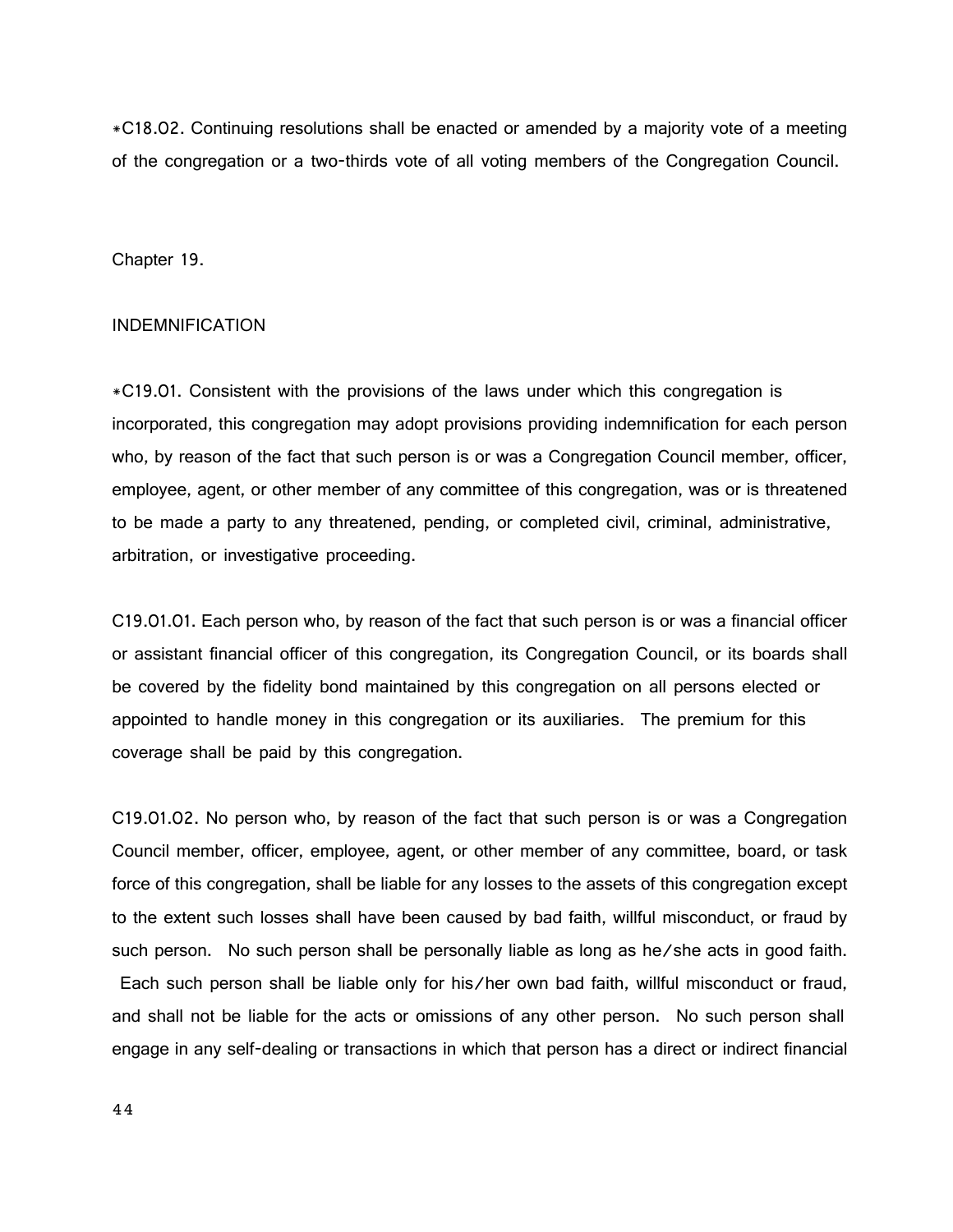interest. Such persons at all times shall refrain from any conduct in which his/her personal interests would be, or would appear to be, in conflict with any interest of this congregation.

Chapter 21.

#### SAINT LUKE MISSION ENDOWMENT FUND

C21.01. The purpose of the Saint Luke Mission Endowment Fund, hereinafter in this chapter designated as "this fund," is to enhance the mission outreach of this congregation strictly apart from the general operations and general budget of this congregation. In accordance with the principles of Christian Stewardship, this fund shall receive contributions designated to this fund by the donor. This fund also shall receive all special gifts and memorials not eligible by Congregation Council action to become separate endowments, and other unrestricted contributions to this congregation; subject, however, to any contrary action of the Congregation Council as to all or a portion of the funds so contributed if taken within ninety (90) days after receipt by the congregation. An unrestricted contribution to this congregation is one that is not part of a worship service offering or is not specifically designated by the donor for the General Fund, the operating budget of this congregation, or any other designated fund or purpose. Contributions may include, but are not limited to: bequests, gifts and other transfers through wills, assignments of life insurance, charitable gift annuities, charitable remainder and other trusts, assignments of certificates of deposit, and transfers of real or personal property of any nature.

C21.02. The mission of this fund is to provide a permanent financial base for the future of this congregation. To accomplish this mission, this fund is committed to enhancing the outreach of this congregation, and to providing for worthy additions or improvements to this congregation's grounds and facilities, including debt reduction. Outreach is defined as supporting needs in the community, the synod, and the Evangelical Lutheran Church in

45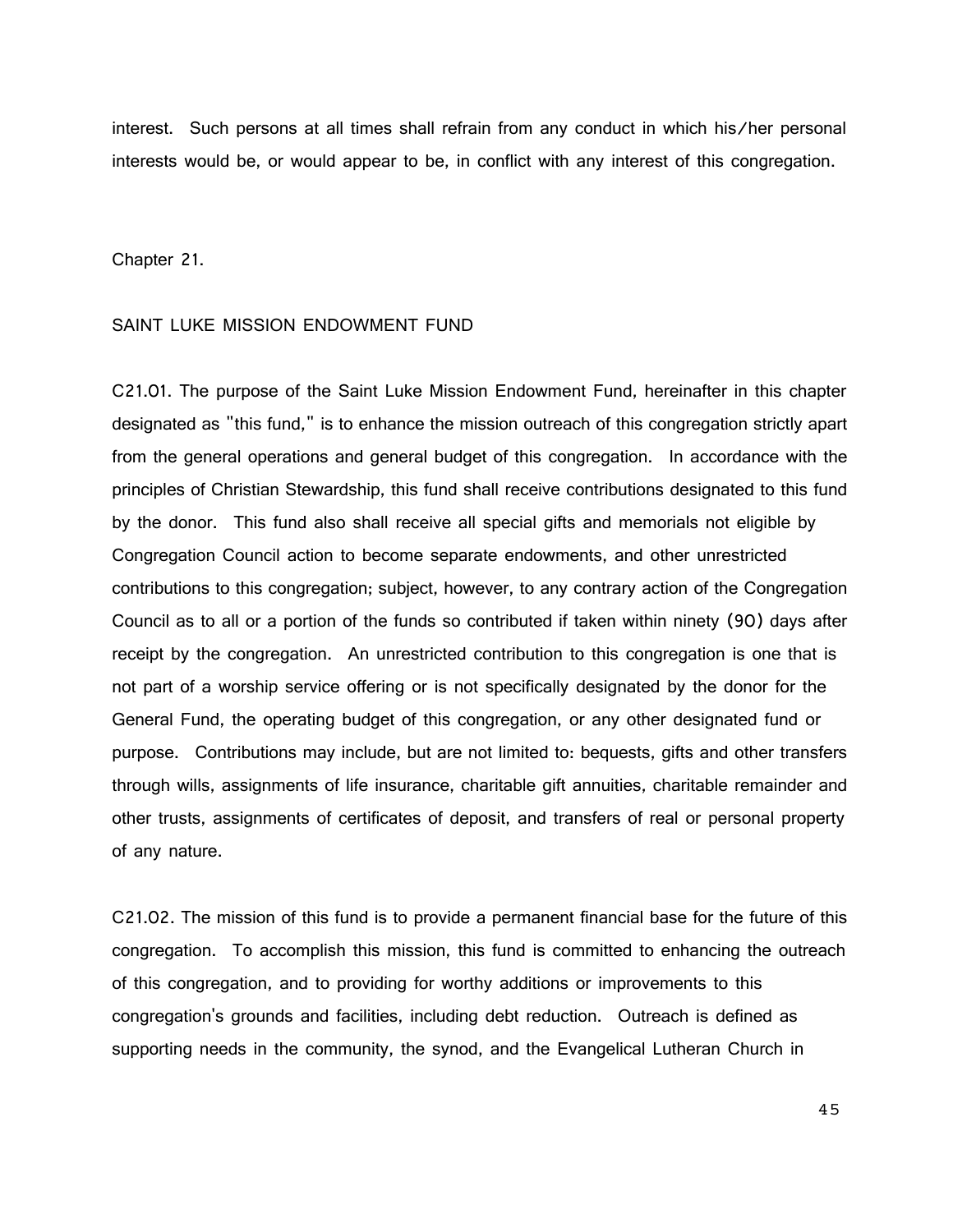America's national and worldwide programs, including but not limited to seminaries, colleges, social service agencies, special programs, persons in need, new congregational developments, evangelical ministries, and ecumenism.

C21.03. This fund is the successor to the Saint Luke Foundation. The Saint Luke Foundation was created in December 1982, and included the balance in the Memorial Fund at the time the Foundation was created. This fund is an unincorporated entity of this congregation, and includes the balance in the Saint Luke Foundation as of the effective date of establishment of this fund, November 14, 1999.

#### C21.10. Board of Managers

C21.11. The Board of Managers of this fund, hereinafter in this chapter designated as "the board," shall consist of nine (9) voting members. This congregation's Senior Pastor, President, and Conservator, shall be ex officio members of the board, and shall be accorded the privilege of voice and vote at all board meetings. Six (6) members of the board shall be elected by ballot for terms of three years by a majority vote at the annual Congregation Meeting.

Their tenure shall be so arranged that one-third of the terms expire annually. Nominations for board membership shall be made by the Nominating Committee. Additional nominations may be made from the floor of the annual Congregation Meeting to the number of vacancies to be filled. Nominees must be voting members of this congregation, must be of legal age (18), and must not have served as a member of the board continuously for the immediate past six years, in any combination of elected or ex officio positions. After a lapse of one (1) year, former board members may be reelected. Vacancies occurring ad interim shall be filled by the Congregation Council, the appointees to serve until the next annual Congregation Meeting, at which time this congregation shall elect members to fill any unexpired terms.

C21.11.01. The conservator shall be responsible for assuring that all contributions to this fund are properly acknowledged on behalf of this congregation.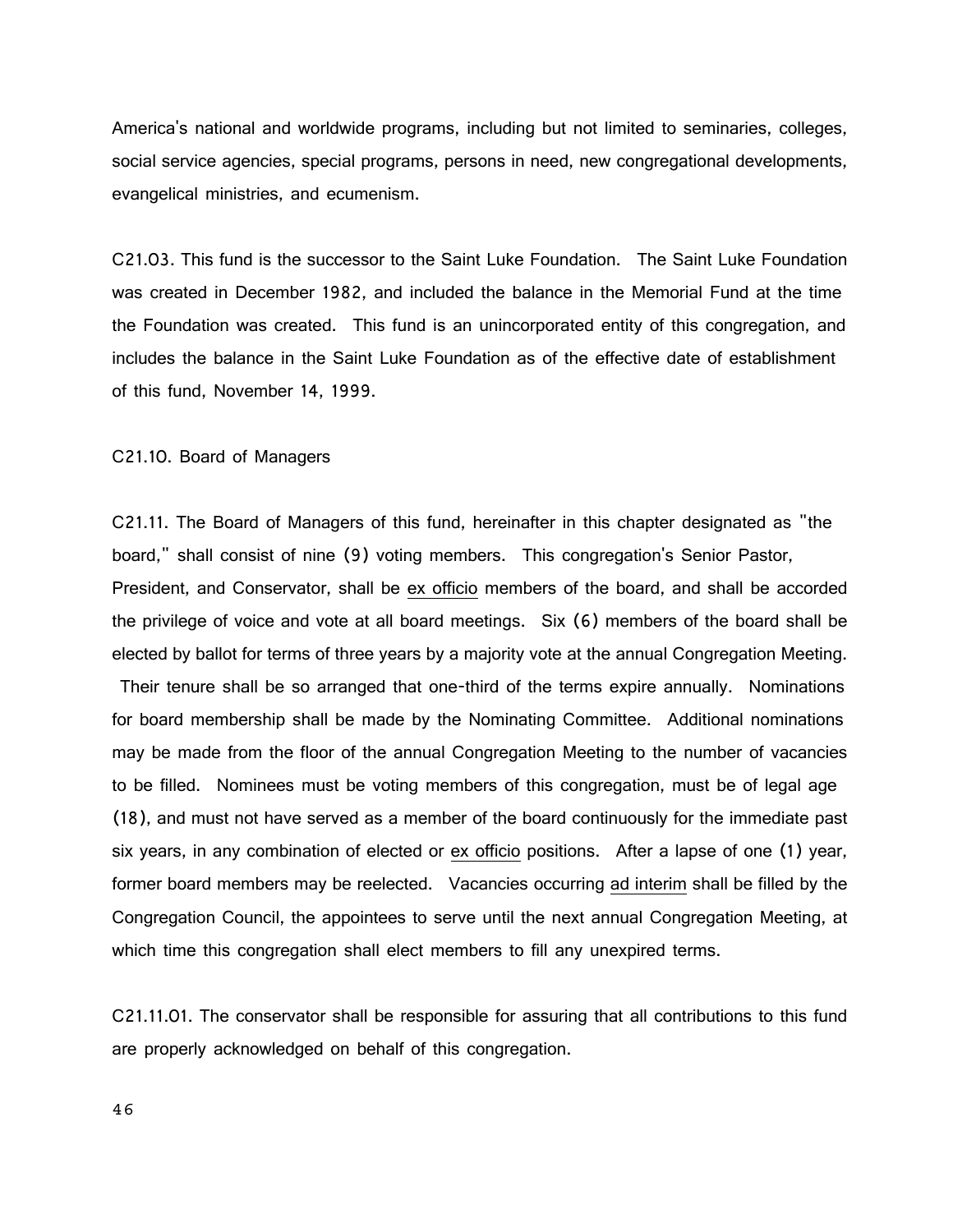C21.11.02. The board may request other members of this congregation to serve as advisory members. At the expense of fund earnings, the board may provide for such professional counseling on investments, legal, or other matters as it deems to be in the best interest of this fund.

C21.12. At the first meeting of the board following election or reelection of members, the board shall elect from its congregationally elected members, its officers: a chairperson, a recording secretary, a financial secretary of the board (who shall thereby become an assistant financial secretary of this congregation), and a treasurer of the board (who shall thereby become an assistant treasurer of this congregation). Should a board office become vacant, the board shall elect a successor at its next meeting. No person shall hold more than one of the offices of conservator, financial secretary of the board, or treasurer of the board.

C21.12.01. The chairperson, or member designated by the chairperson, shall preside at all board meetings. The chairperson shall be the member of the board with primary responsibility for obtaining recommendations for distribution of fund earnings from the stewardship committee, social ministry committee, discipleship committee, and other interested committees of this congregation. If the office of chairperson is vacant, the Senior Pastor, or member designated by the Senior Pastor, shall assume these duties until a chairperson is elected.

C21.12.02. The recording secretary of the board shall maintain complete and accurate minutes of all meetings and supply a copy thereof to each member of the board and to the secretary of the Congregation Council. Each member shall keep a complete copy of minutes to be delivered to his or her successor.

C21.12.03. The financial secretary of the board shall work with this congregation's financial secretary in recording and depositing all gifts, bequests, and contributions to this fund.

47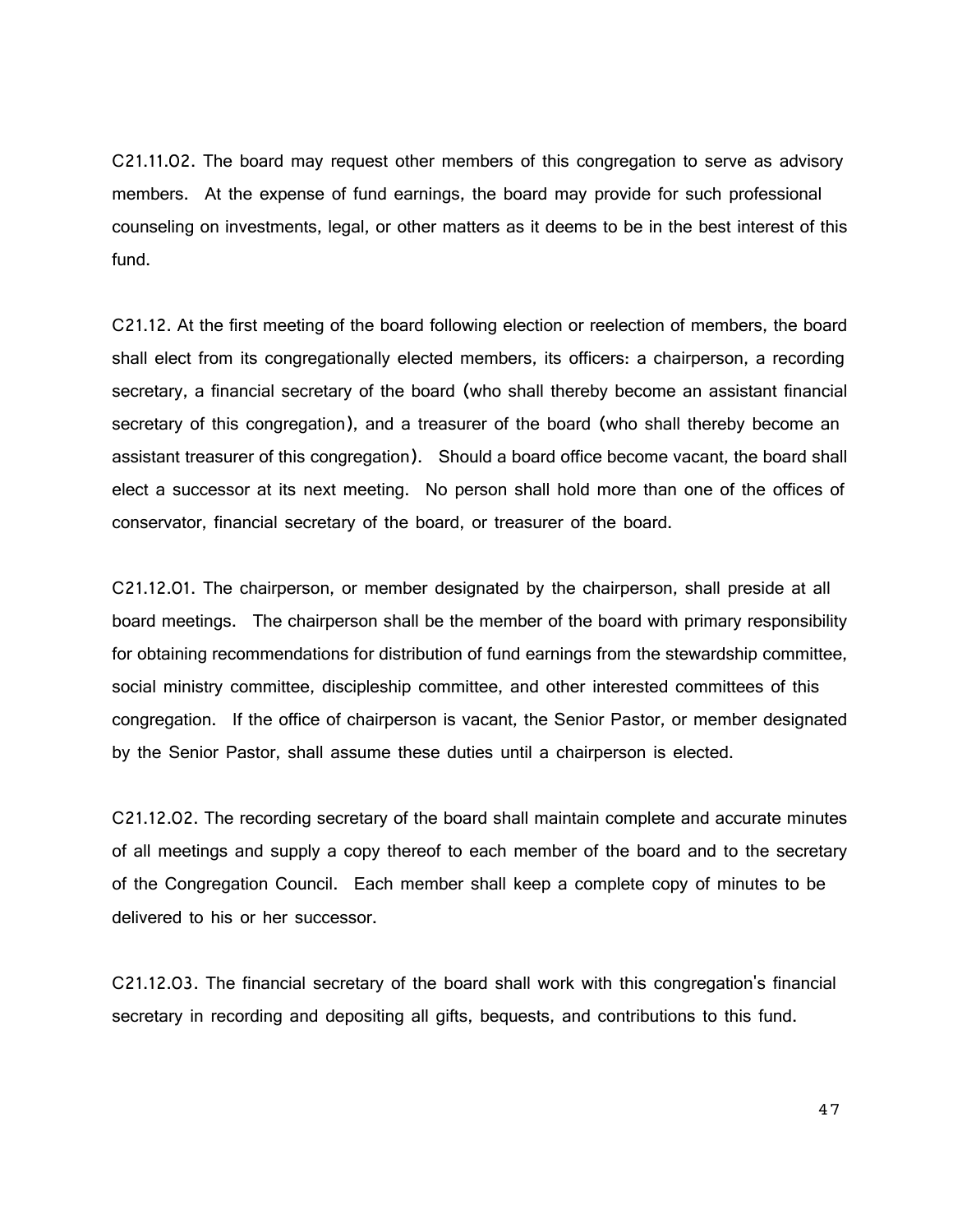C21.12.04. The treasurer of the board shall work with this congregation's treasurer in maintaining and coordinating complete and accurate accounting for this fund and shall sign checks and sign all other necessary documents on behalf of this congregation upon direction by the board.

C21.13. The board shall have the necessary powers and authority to carry out the mission of this fund. The board shall be responsible for:

- a. Publicizing and promoting this fund to this congregation and the church community;
- b. Soliciting gifts, bequests, and other financial or property donations to this fund;
- c. Educating this congregation and community regarding the work of this fund;

All members of the board shall maintain a high degree of communication with the Congregation Council, other organizations and boards within this congregation, and members of this congregation to nurture the total life and mission of this congregation and of this fund.

C21.14. The Board of Managers shall be responsible for financial and property matters of this fund:

a. Managing investments for this fund in coordination with the finance committee and in accordance with the investment policies set forth herein;

b. Establishing and maintaining the policy for distribution of earnings from this fund to achieve the mission of this fund; and

c. Recommending to the Congregation Council distributions of earnings from this fund in order to achieve the mission of this fund.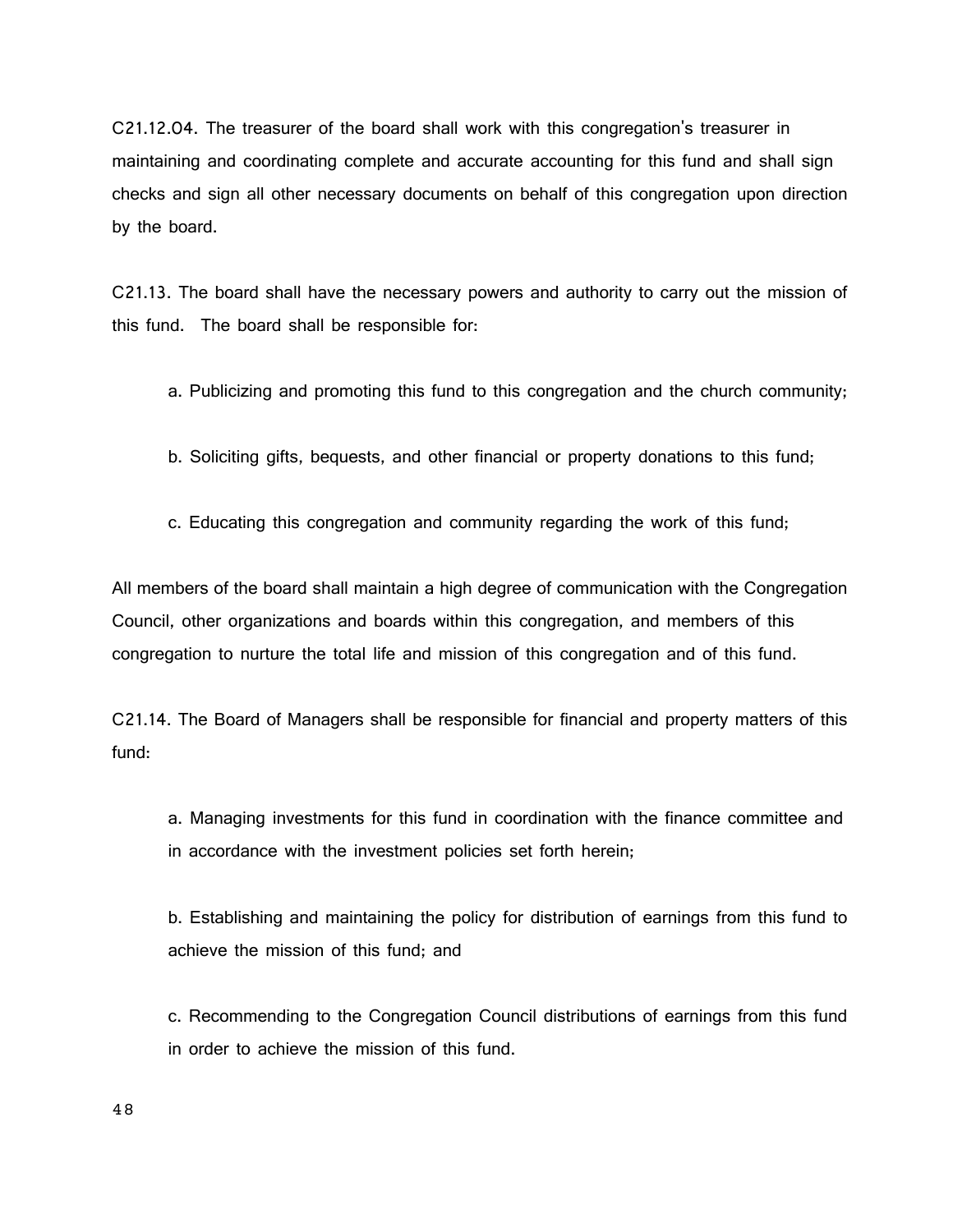C21.14.01. The primary investment objective of this fund is to maximize current and total return while safeguarding principal and maintaining appropriate levels of liquidity. The board shall provide an annual plan regarding the investment strategy for fund assets to the Congregation Council for approval.

C21.14.02. This fund's assets shall be invested in a variety of investments to maximize the return from each investment, while at the same time attaining a balance among factors of safety, liquidity, and yield. In the case of long-term investments, the objective shall be appreciation of market assets and consistency of total portfolio returns so that the investments meet or exceed market indices most closely matching the components of the investment portfolio during the same period.

C21.14.03. The board shall make recommendations for approval by the Congregation Council to hold, sell, exchange, rent, lease, convert, invest, reinvest, and in all other respects to manage and control the assets of this fund, including stocks, bonds, debentures, mortgages, notes, or other securities, as in their judgment and discretion they deem wise and prudent, with subsequent execution to be made by the treasurer of the board.

C21.14.04. In order to assure proper coordination between fund investments and the general investments of this congregation, one board member, recommended by the board and subject to the approval by the Congregation Council, shall be a member of the finance committee, and shall regularly attend its meetings.

C21.15. The board shall report on a quarterly basis to the Congregation Council on the board responsibilities. The board shall render a full and complete account of the administration of this fund during the preceding year to be included in the annual comprehensive report to this congregation.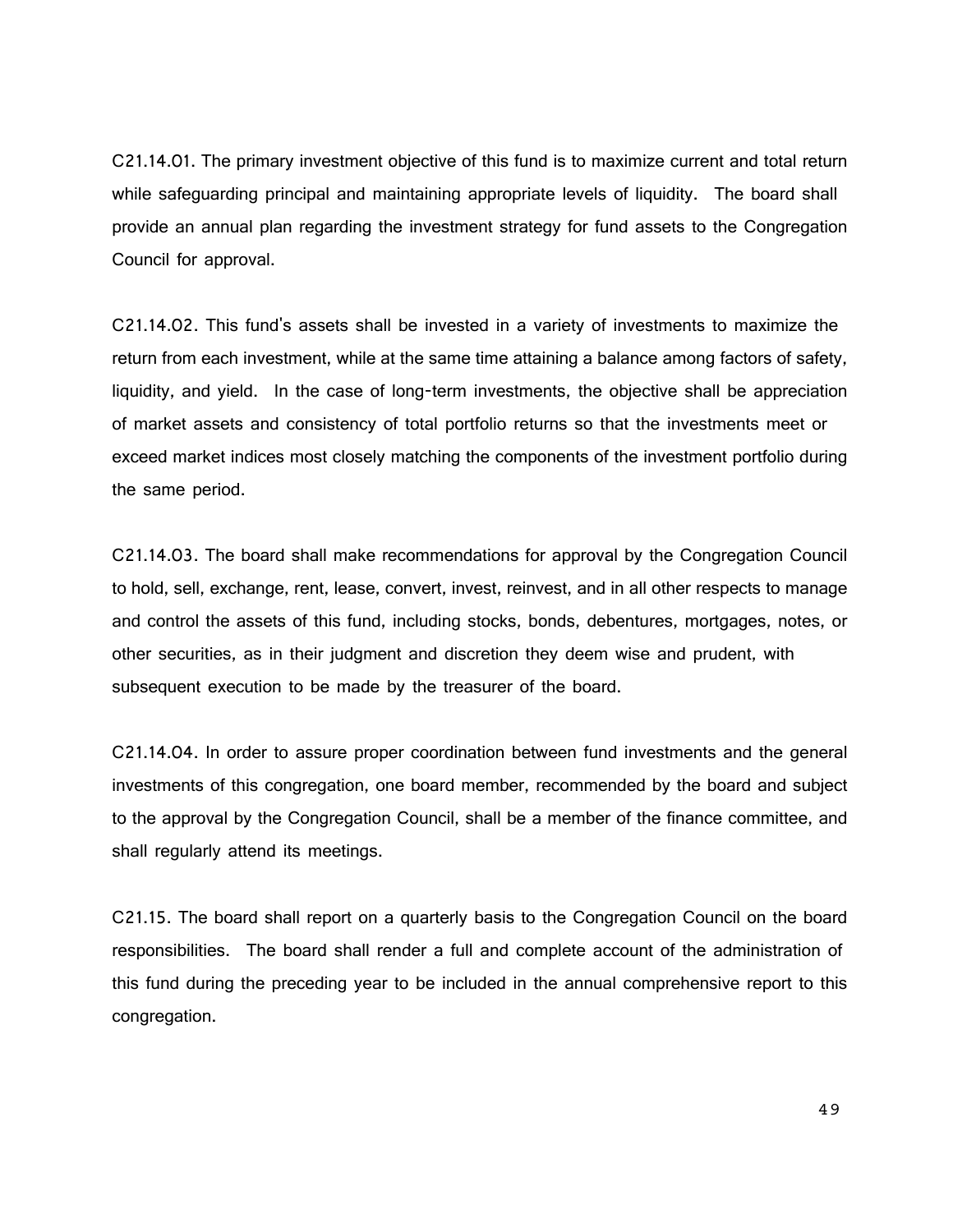C21.15.01. Principal shall be all amounts contributed to this fund valued as of the date of receipt; except that, if there shall have been action by the Congregation Council as to any portion of any contribution not specifically designated for the fund, and such action shall have taken place after receipt of the contribution by the fund and within the time limit provided in paragraph C21.01, then the portion of the contribution received by the fund that is subject to the Congregation Council action shall not be considered a part of fund principal and shall be distributed from the fund in accordance with the Congregation Council action. Property contributed to this fund shall not be considered principal, until sold, at which time the proceeds from the sale shall become principal. Earnings shall be all increases in fund assets above principal including earned and unearned capital gains and earned and unearned interest and dividends.

C21.15.02. It is intended that, under ordinary circumstances, neither the principal nor the earnings from this fund shall ever be used for what are commonly known as "current expenses" or "operating expenses" of this congregation. Distributions from this fund are intended for projects or undertakings consistent with the mission and purposes of this fund.

C21.15.03. The board shall seek the advice and counsel of the Congregation Council and its committees and boards as appropriate prior to determining programs for support to be included in the board's annual plan of recommendations to the Congregation Council and this congregation. The board shall seek the advice and counsel of the Property Committee regarding any proposed or planned funding related to additions or improvements to the church's grounds or facilities.

C21.15.04. The board shall provide its annual plan of recommendations to the Congregation Council regarding programs for support and planned distribution, if any, of this fund's earnings. The plan shall be prepared by the board during the budget season and approved by the Congregation Council and this congregation during the annual budget review process. Programs for support and distribution of earnings, whether included in the plan or of an

50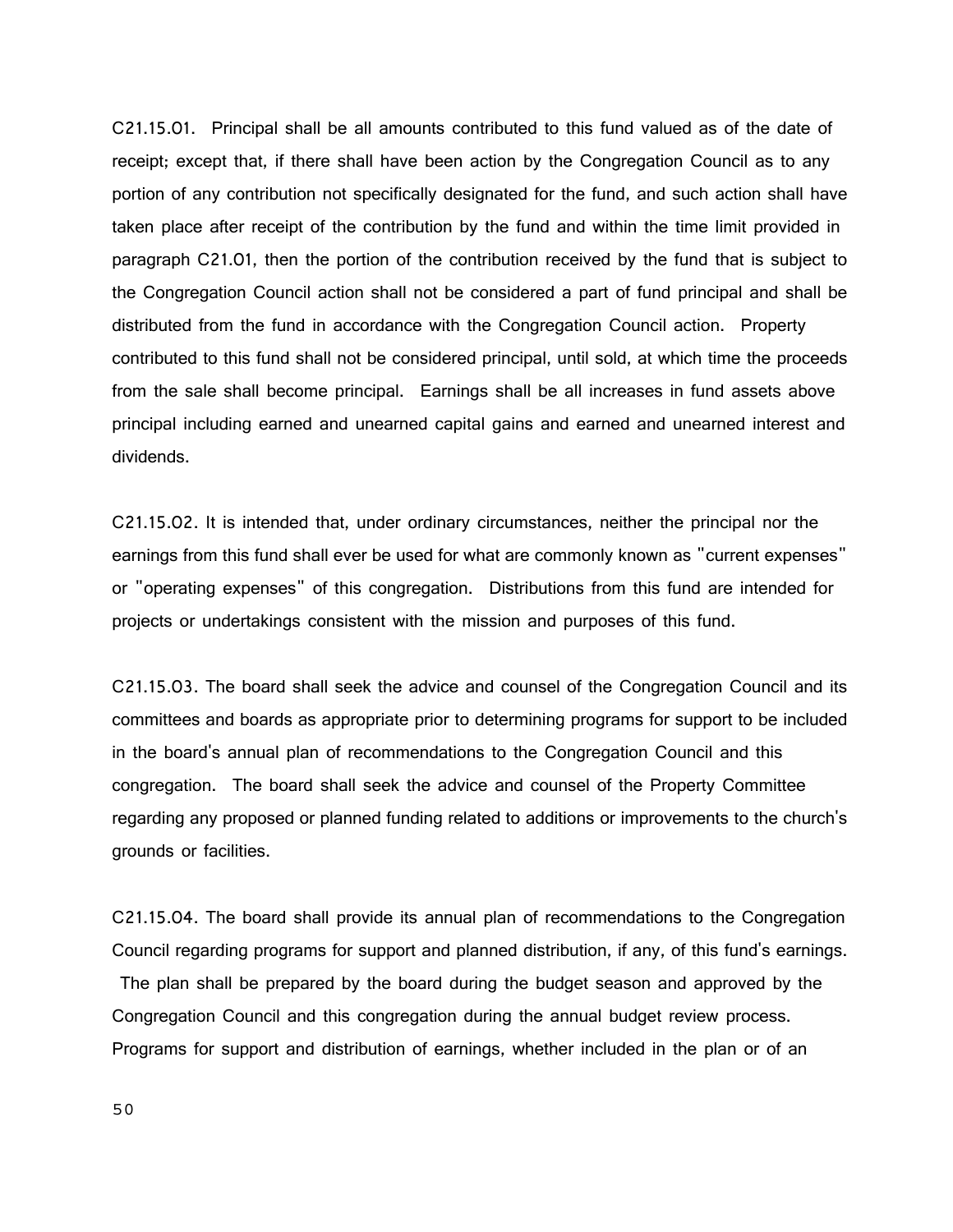emergency nature, may be approved only by one of two methods:

a: Upon recommendation by the board and approval by the Congregation Council; or

b: By majority vote of a legally called Congregation Meeting.

Should a board recommendation not be approved by the Congregation Council, the board and the Congregation Council shall attempt to resolve their differences. Failing such resolution, the board, by a two-thirds majority vote of the entire board, may appeal the matter to this congregation. The Senior Pastor shall call a special Congregation Meeting to consider the matter, unless a Congregation Meeting, at which the matter properly may be considered, already has been scheduled or called.

C21.15.05. Once included in an approved plan, earnings from this fund may be distributed by the board at such times as deemed necessary to accomplish the mission of this fund. Disbursement of fund earnings need not occur annually in the event causes and programs have not been approved by the board sufficient to utilize total available earnings or, if in the judgment of the board, total annual disbursements of earnings is not recommended.

C21.16. In the unforeseen event this congregation should reach the point where it finds itself in such dire circumstances that the future of this congregation is at stake, and when the only recourse appears to be that the use of fund principal is necessary to save this congregation, the board may, upon a two-thirds majority vote, recommend borrowing against or distribution of fund principal. Only a two-thirds majority at a legally called and constituted Congregation Meeting may approve borrowing against or distribution of fund principal.

C21.17. The board shall meet quarterly, or more frequently as deemed in the best interest of this fund. Special meetings of the board may be called by the Senior Pastor or Chairman, and shall be called upon the request of at least five (5) members of the board. Notice of each